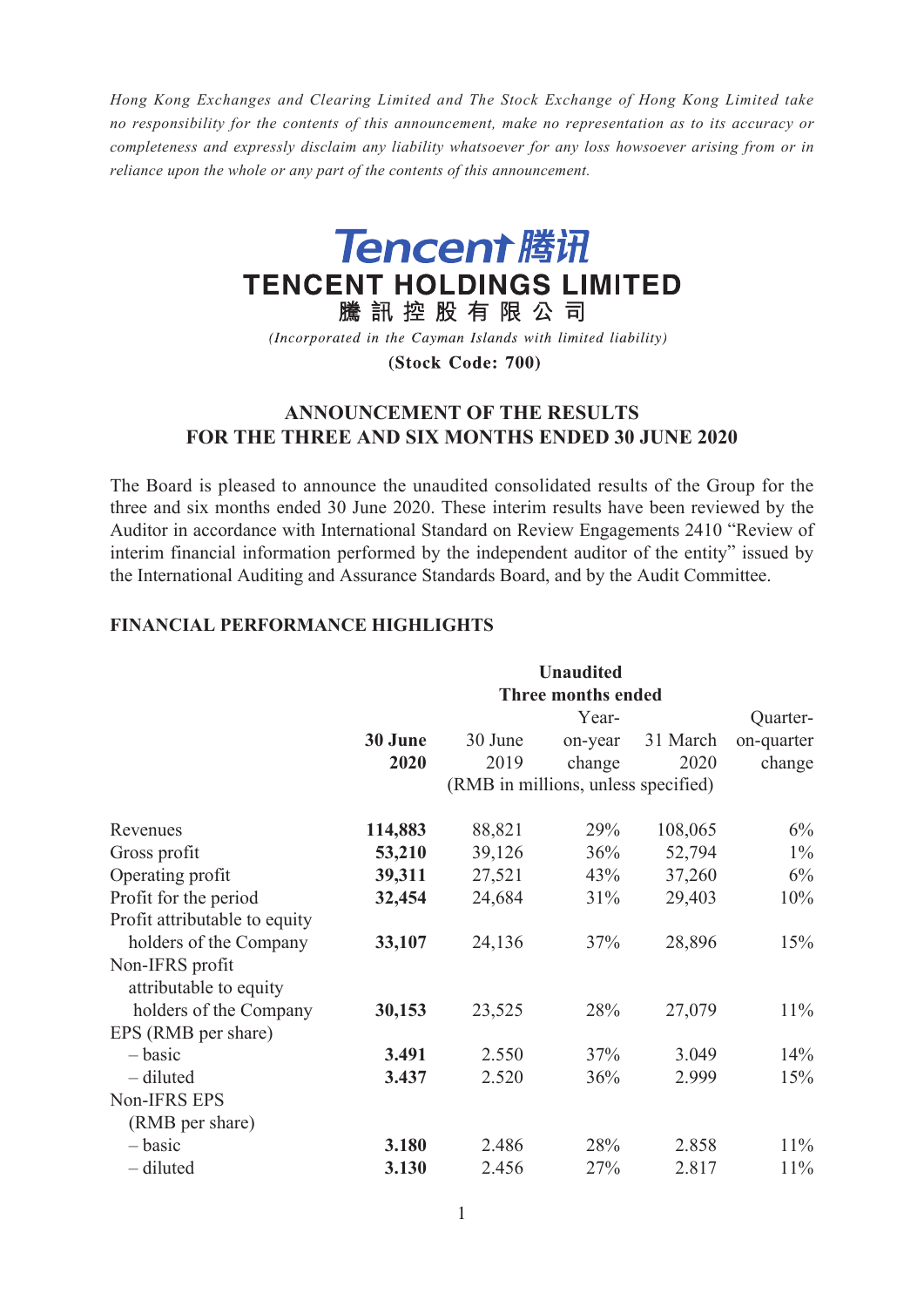# **Unaudited Six months ended**

|                                                                  |                |                                     | Year-      |
|------------------------------------------------------------------|----------------|-------------------------------------|------------|
|                                                                  | 30 June        | 30 June                             | on-year    |
|                                                                  | 2020           | 2019                                | change     |
|                                                                  |                | (RMB in millions, unless specified) |            |
| Revenues                                                         | 222,948        | 174,286                             | 28%        |
| Gross profit                                                     | 106,004        | 78,946                              | 34%        |
| Operating profit                                                 | 76,571         | 64,263                              | 19%        |
| Profit for the period                                            | 61,857         | 52,540                              | 18%        |
| Profit attributable to equity holders<br>of the Company          | 62,003         | 51,346                              | 21%        |
| Non-IFRS profit attributable to equity<br>holders of the Company | 57,232         | 44,455                              | 29%        |
| EPS (RMB per share)<br>$-basic$<br>- diluted                     | 6.541<br>6.440 | 5.427<br>5.362                      | 21%<br>20% |
| Non-IFRS EPS (RMB per share)                                     |                |                                     |            |
| $-basic$                                                         | 6.038          | 4.699                               | 28%        |
| - diluted                                                        | 5.945          | 4.643                               | 28%        |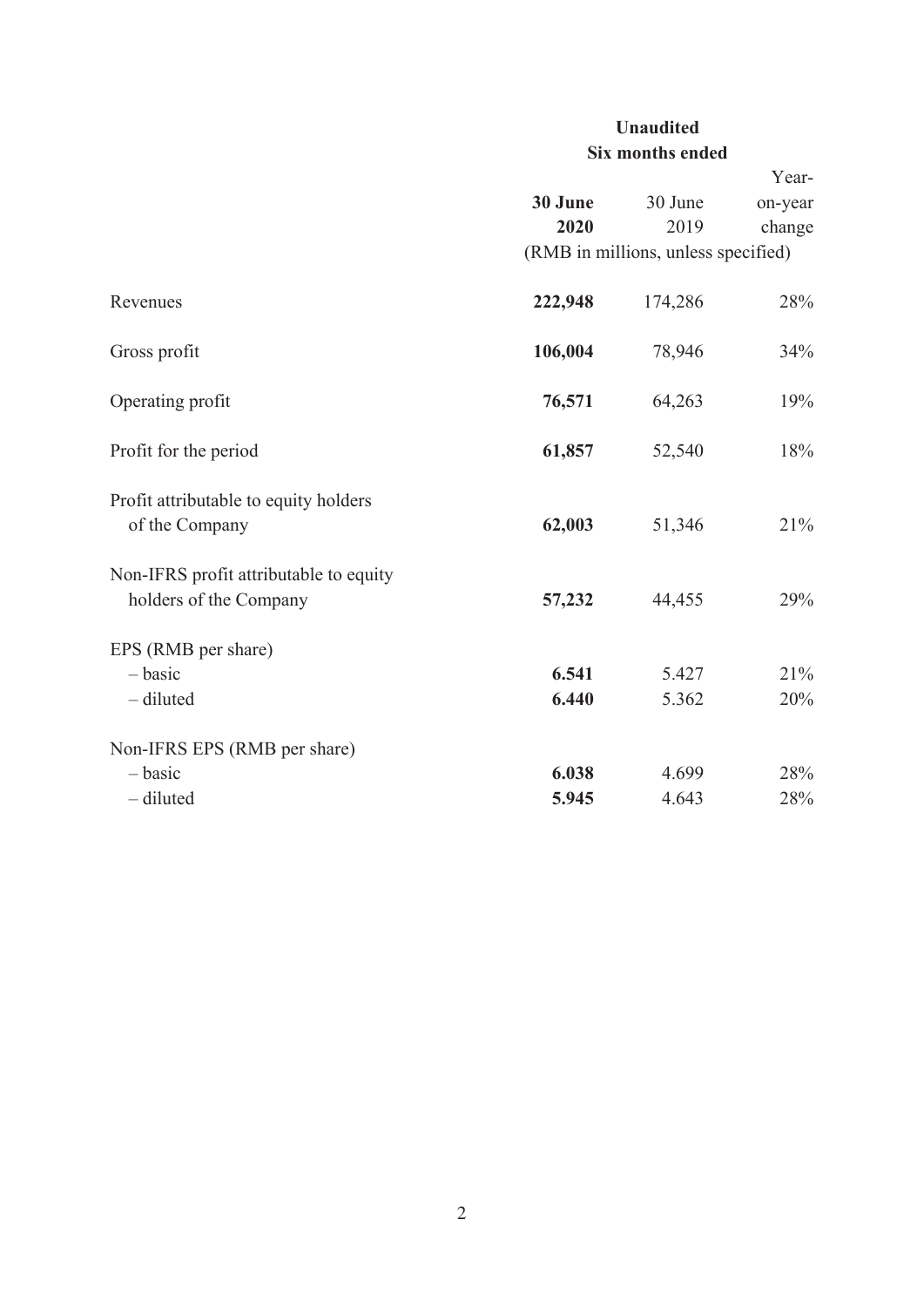## **OPERATING INFORMATION**

|                          | As at   | As at                           | Year-    | As at    | Quarter-   |  |
|--------------------------|---------|---------------------------------|----------|----------|------------|--|
|                          | 30 June | 30 June                         | on-year  | 31 March | on-quarter |  |
|                          | 2020    | 2019                            | change   | 2020     | change     |  |
|                          |         | (in millions, unless specified) |          |          |            |  |
| Combined MAU of          |         |                                 |          |          |            |  |
| Weixin and WeChat        | 1,206.1 | 1,132.7                         | 6.5%     | 1,202.5  | $0.3\%$    |  |
| Smart device MAU of QQ   | 647.6   | 706.7                           | $-8.4\%$ | 693.5    | $-6.6\%$   |  |
| Fee-based VAS registered |         |                                 |          |          |            |  |
| subscriptions            | 203.4   | 168.9                           | $20.4\%$ | 197.4    | $3.0\%$    |  |

## **BUSINESS REVIEW AND OUTLOOK**

Since the beginning of this year, the COVID-19 pandemic has swept the world, disrupting our daily work and life routines. During this challenging time, we utilised our platforms and technologies to help users adapt to the new normal via online tools, to support enterprises in conducting digital upgrades, and to broadly contribute to economic recovery. Here are some highlights for our key products and business lines:

## Communication and Social

For Weixin, we released update to enhance functionalities for communication, content and services. For communication, the new Tickle function has enabled many creative expressions, and the addition of live broadcast function to Weixin school-plus-home groups facilitated online education within Weixin. MAUs and daily messages sent both increased year-onyear. For content, we upgraded the video content publishing functionalities in Official Accounts, enhanced content discovery with strengthened recommendation algorithm and launched content aggregation tools. These initiatives revitalized content consumption in Official Accounts, resulting in year-on-year increase in page views. As for services, we assisted traditional retailers to migrate online and support their business resumption via Mini Programs. Transactions value generated via Mini Programs increased sequentially as economic activities recovered. We launched a free and easy-to-use toolkit, Mini Stores, to help long-tail merchants build and operate digital storefronts, empowering them with various functions such as order management, after-sales services and live broadcast.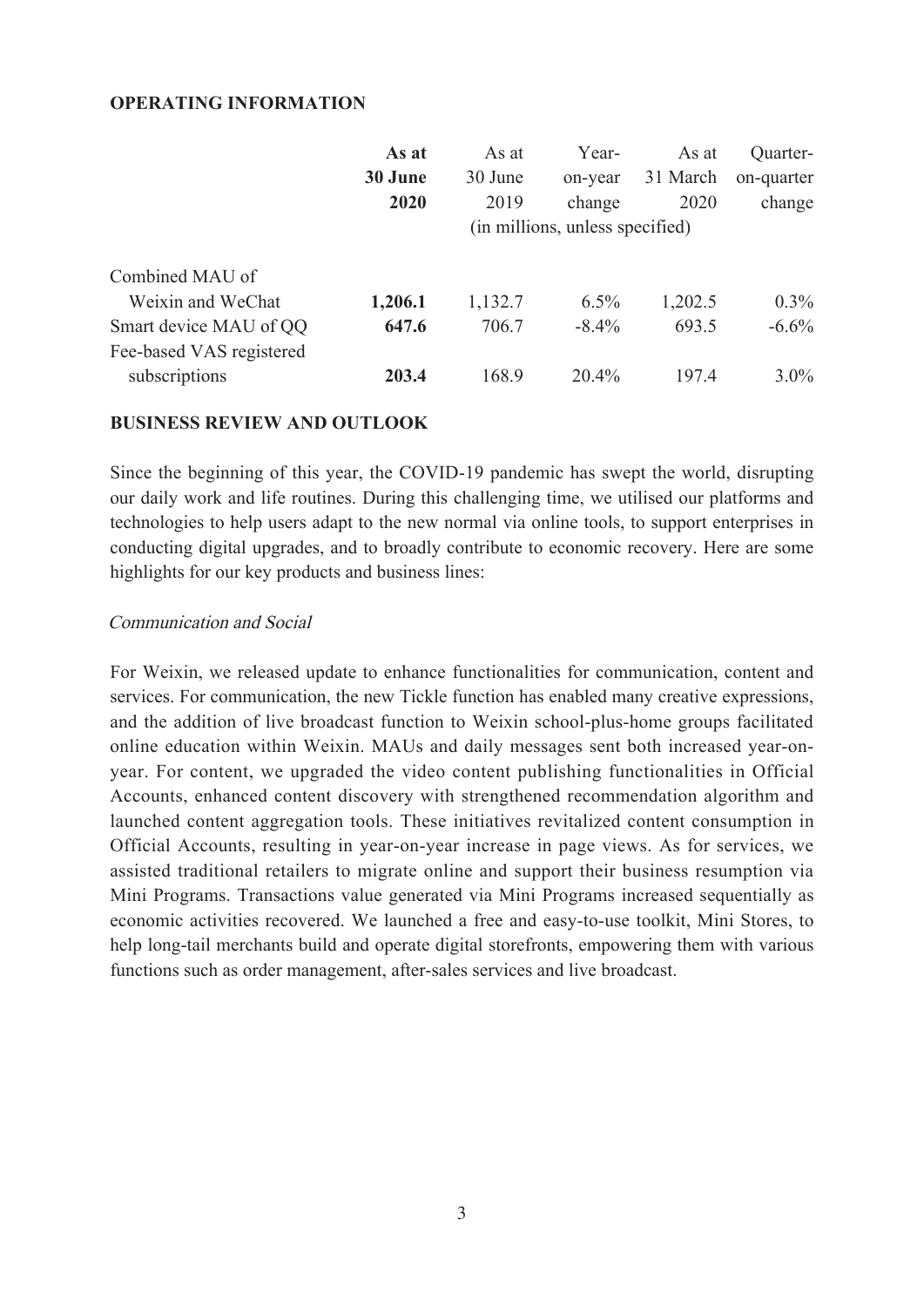In QQ, we enriched features to enable users to better interact with their friends and families while they are physically apart. Users can initiate online parties and play AI-empowered social games together with their friends in video chats. To engage the expanding fan base for Anime, Comics, Games and Novels ("ACGN") content, we offered customisable comic stickers within QQ chats, and enriched content for ACGN-related Mini Programs, which gained popularity among young users.

## Online Games

In China, user time spent on our smart phone games increased year-on-year but decreased quarter-on-quarter due to seasonality and back-to-office behavior. Honour of Kings deepened its user engagement with the release of more top-tier skins during its annual Give Me Five festival. Peacekeeper Elite celebrated its first anniversary with new content and game modes to enhance the competitive game experience, and we partnered with Tesla to introduce ingame Tesla-branded car skins in July, which proved highly popular. In the second quarter, we launched a strategy game, Chess Rush; an action game based on a popular anime IP, The Outcast; and Supercell's Brawl Stars. Brawl Stars ranked first in the iOS China Download Chart in June this year, extending its global leadership in the fast-paced 3v3 MOBA genre.

Internationally, our MAU increased significantly year-on-year and quarter-on-quarter due to new game launches and more user time spent during the stay-at-home period. We released an immersive team-based action game for PC, Valorant; a card game supporting cross-platform play on PC and smart phones, Legends of Runeterra; and a licensed mobile RPG, CODE:D Blood. Valorant was the most watched game globally on Twitch during the second quarter, reflecting the game's instant appeal to immersive action game players.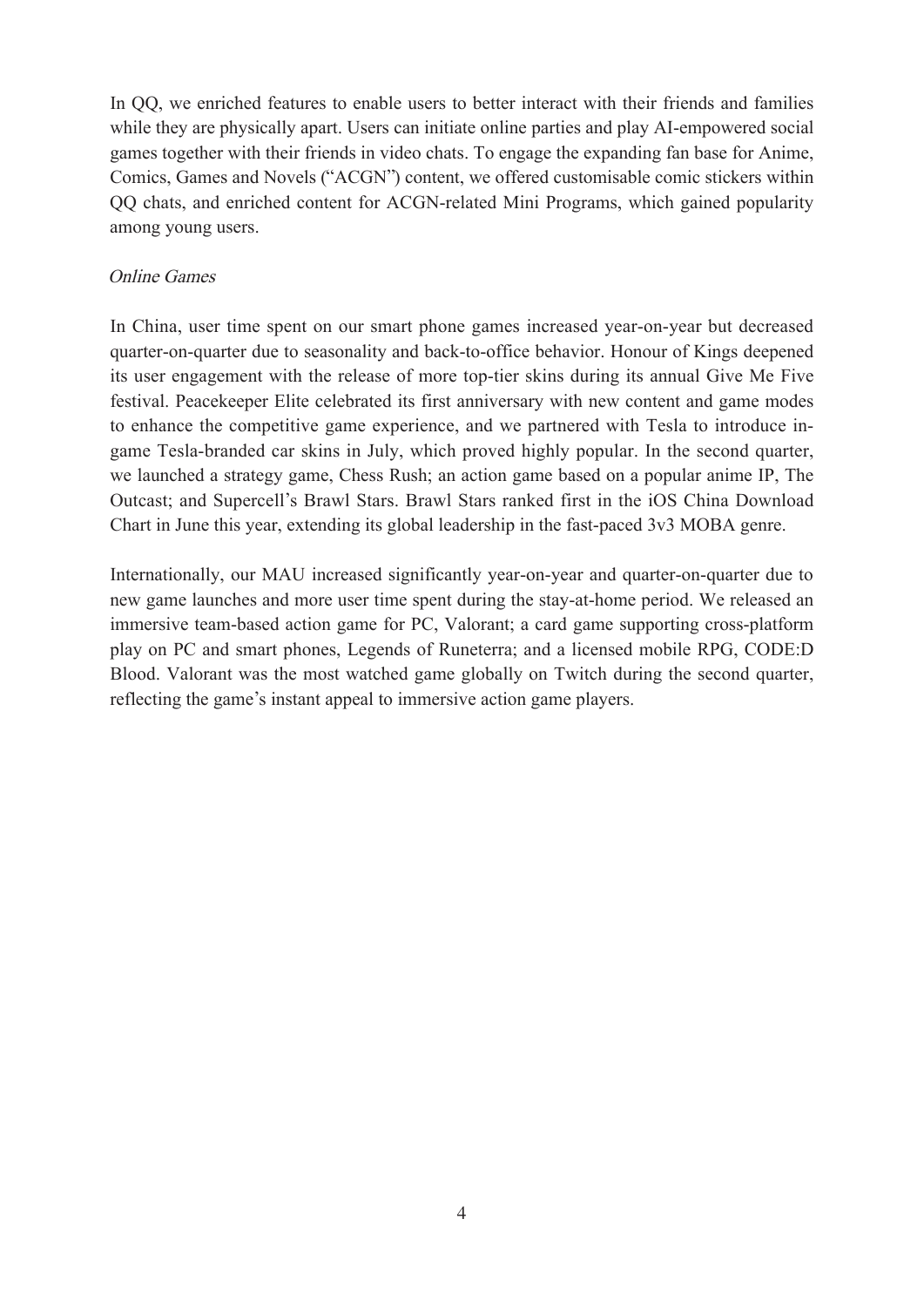# Digital Content

Our fee-based VAS subscriptions increased 20% year-on-year to 203 million, primarily due to growth in video and music content subscriptions. Video subscriptions increased 18% yearon-year to 114 million, driven by self-commissioned Chinese anime and drama series, such as The Land of Warriors Season 3 (《鬥羅大陸第三季》), Candle in the Tomb: The Lost Caverns (《龍嶺迷窟》) and The Romance of Tiger and Rose (《傳聞中的陳芊芊》). Sequentially, traffic for long-form video sites in China, including Tencent Video, declined due to work-fromoffice behavior and delayed releases of certain high-profile variety shows and drama series. However, Tencent Video's traffic has increased subsequent to the quarter end, driven by popular drama series such as Nothing But Thirty (《三十而已》), which we believe reflects the underlying resilience of our video platform. Music subscriptions rose 52% year-on-year to 47 million as Tencent Music increased the scope of the paid music library.

# Online Advertising

Continued strength in social and others advertising contributed to the year-on-year revenue growth for our online advertising business. Sequentially, our online advertising revenue grew at a slower-than-seasonal rate as the games and Internet services sectors, which had ramped up advertising aggressively during the first quarter of 2020 due to work-from-home behavior, reduced their spending to more normal levels. However, our advertiser industry breadth diversified in the second quarter of 2020 as categories such as eCommerce and education spent heavily for the 618 promotional campaigns and summer courses, while categories such as automobile and consumer electronics brands increased their spending as consumption recovered.

To reinforce our long-term competitiveness in performance advertising, we launched an integrated advertising platform in July, where advertisers can more efficiently place advertisements across all of our inventories, including our mobile advertising network. This new platform will also enhance bidding efficiency and provide smarter targeting for advertisers.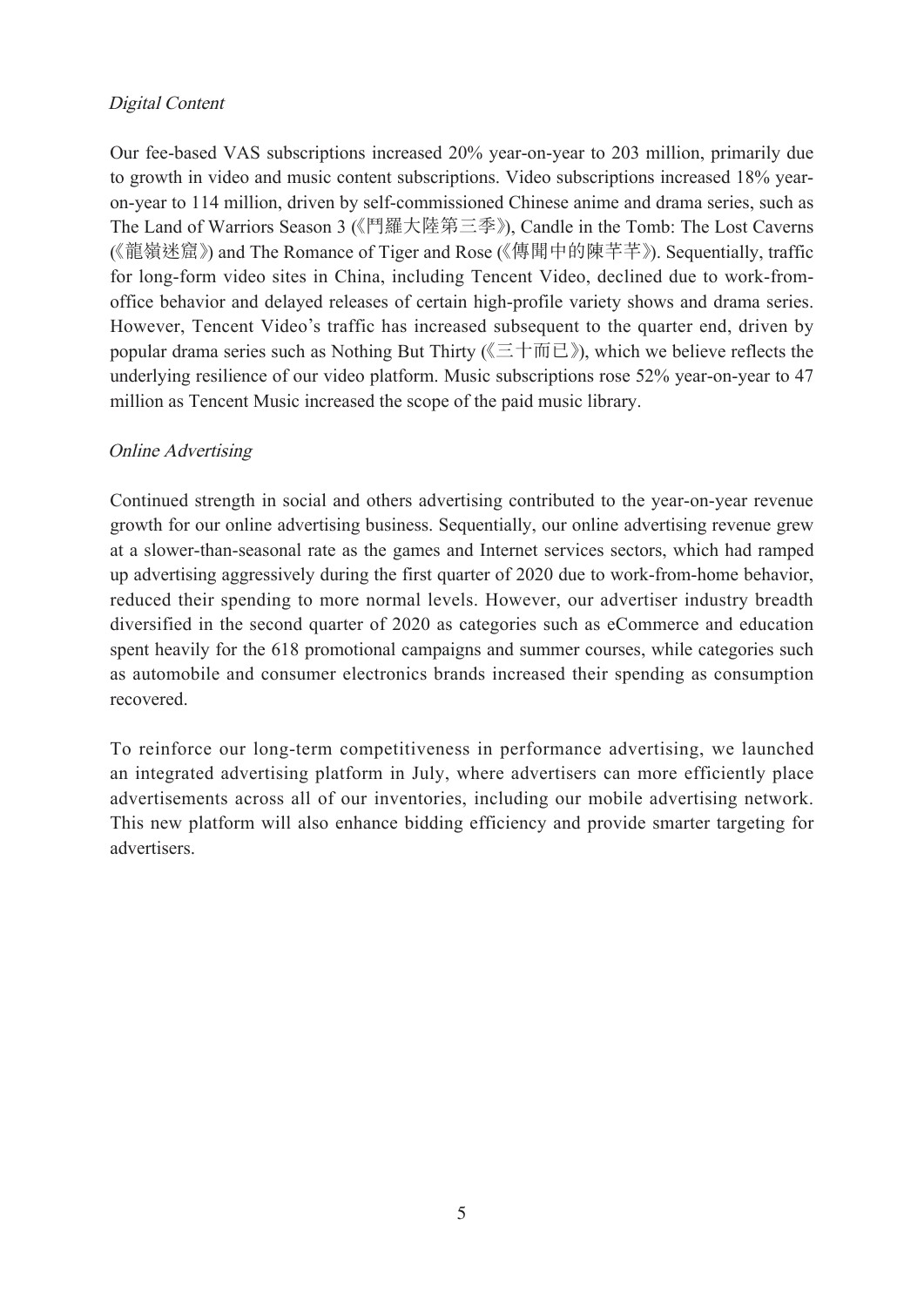For social and others advertising, Weixin properties, particularly Moments, saw rapid advertising impressions growth, while our mobile advertising network experienced higher eCPMs as video advertisements' revenue contribution increased from a single digit percentage in the second quarter of 2019 to over 40% in the second quarter this year. We believe the Weixin ecosystem is redefining China's online advertising by enabling advertisers to sustain relationships with their users in their own private domains, such as Official Accounts and Mini Programs, with the result that our advertisers are effectively investing in long-term and loyal customer relationships, rather than just purchasing one-time transactions.

As for media advertising, revenue declined sharply year-on-year due to weak demand from brand advertisers and the delayed production and release of certain variety shows and drama series, some of which we expect to release in the second half of 2020.

## FinTech

Our commercial payment and wealth management businesses grew their users and business scale, driving FinTech revenue up year-on-year and quarter-on-quarter. Offline merchants, especially SMEs, increasingly adopted our payment services and business management tools, as they sought to digitally upgrade their businesses to access customers and settle transactions via mobile phones. During the quarter, merchant demand for our payment solutions stepped up, especially from categories such as retail and restaurants. As a result, the number of average daily transactions and value per transaction for our commercial payments both grew year-on-year.

For our wealth management business, the aggregated customer assets and the number of active customers increased rapidly year-on-year as more customers appreciated the convenience of managing their cash through our secure and carefully-curated platform.

## Cloud and Other Business Services

Increased cloud services usage by Internet companies and the public sector contributed to the year-on-year and sequential revenue growth of our cloud and other business services. Due to the lingering impact from COVID-19, offline project deployment has not fully resumed in the second quarter, but we signed major contracts in the financial and public sectors, while expanding our presence in emerging verticals such as medical, education, and meetings and exhibitions, to help customers in their digital transformation. On technology and infrastructure, we are adopting custom-made equipment, as well as building and expanding our own hyperscale data centres, to enhance the performance and optimise the cost of our cloud services for the long run.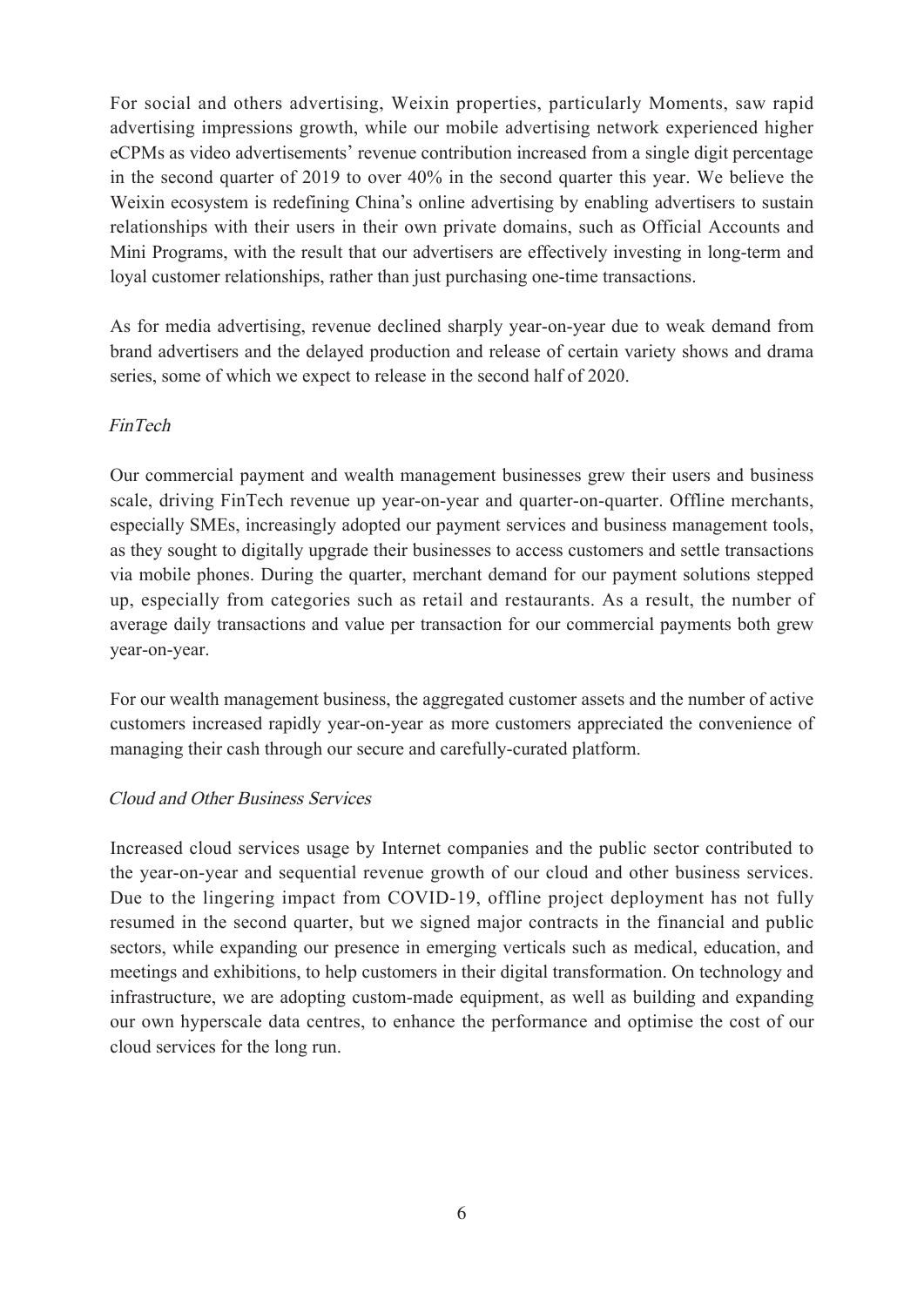## **MANAGEMENT DISCUSSION AND ANALYSIS**

# **Second Quarter of 2020 Compared to Second Quarter of 2019**

The following table sets forth the comparative figures for the second quarter of 2020 and the second quarter of 2019:

|                                                         | <b>Unaudited</b>          |                   |  |
|---------------------------------------------------------|---------------------------|-------------------|--|
|                                                         | <b>Three months ended</b> |                   |  |
|                                                         | 30 June                   | 30 June           |  |
|                                                         | 2020                      | 2019              |  |
|                                                         |                           | (RMB in millions) |  |
| Revenues                                                | 114,883                   | 88,821            |  |
| Cost of revenues                                        | (61, 673)                 | (49, 695)         |  |
| Gross profit                                            | 53,210                    | 39,126            |  |
| Interest income                                         | 1,749                     | 1,652             |  |
| Other gains, net                                        | 8,607                     | 4,038             |  |
| Selling and marketing expenses                          | (7,756)                   | (4,718)           |  |
| General and administrative expenses                     | (16, 499)                 | (12, 577)         |  |
| Operating profit                                        | 39,311                    | 27,521            |  |
| Finance costs, net                                      | (2,005)                   | (1,982)           |  |
| Share of (loss)/profit of associates and joint ventures | (295)                     | 2,370             |  |
| Profit before income tax                                | 37,011                    | 27,909            |  |
| Income tax expense                                      | (4, 557)                  | (3,225)           |  |
| Profit for the period                                   | 32,454                    | 24,684            |  |
| Attributable to:                                        |                           |                   |  |
| Equity holders of the Company                           | 33,107                    | 24,136            |  |
| Non-controlling interests                               | (653)                     | 548               |  |
|                                                         | 32,454                    | 24,684            |  |
| Non-IFRS profit attributable to equity holders          |                           |                   |  |
| of the Company                                          | 30,153                    | 23,525            |  |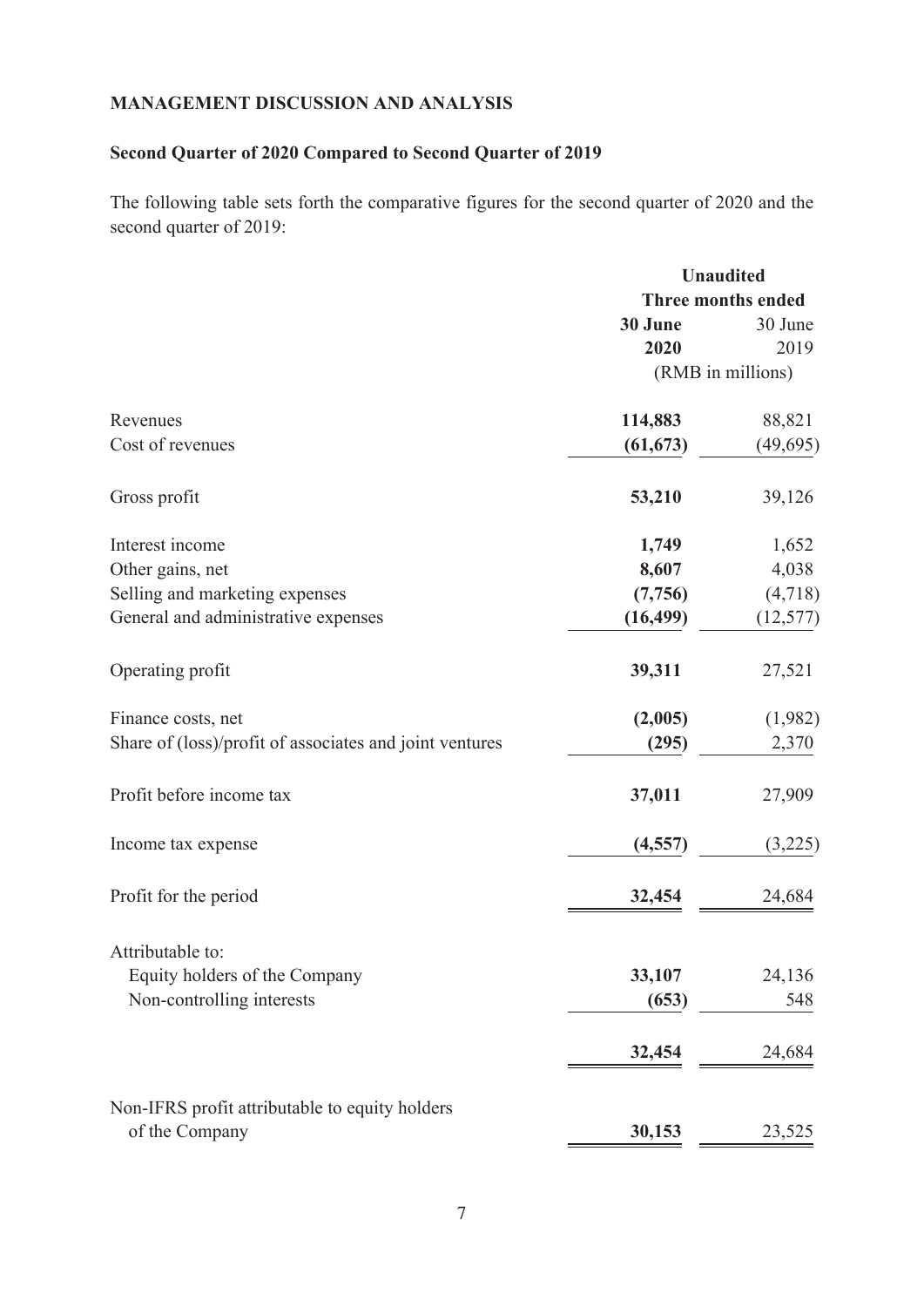Revenues. Revenues increased by 29% to RMB114.9 billion for the second quarter of 2020 on a year-on-year basis. The following table sets forth our revenues by line of business for the second quarter of 2020 and the second quarter of 2019:

|                                      | <b>Unaudited</b><br>Three months ended |            |              |               |
|--------------------------------------|----------------------------------------|------------|--------------|---------------|
|                                      | <b>30 June 2020</b>                    |            | 30 June 2019 |               |
|                                      |                                        | % of total |              | $\%$ of total |
|                                      | <b>Amount</b>                          | revenues   | Amount       | revenues      |
|                                      | (RMB in millions, unless specified)    |            |              |               |
| <b>VAS</b>                           | 65,002                                 | 57%        | 48,080       | 54%           |
| <b>FinTech and Business Services</b> | 29,862                                 | 26%        | 22,888       | 26%           |
| <b>Online Advertising</b>            | 18,552                                 | 16%        | 16,409       | 18%           |
| Others                               | 1,467                                  | $1\%$      | 1,444        | $2\%$         |
| Total revenues                       | 114,883                                | 100%       | 88,821       | 100%          |

- Revenues from VAS increased by 35% to RMB65,002 million for the second quarter of 2020 on a year-on-year basis. Online games revenues grew by 40% to RMB38,288 million. The increase was primarily driven by higher revenues from smart phone games in both domestic and overseas markets, including titles such as Peacekeeper Elite and Honour of Kings, partly offset by the decrease in revenues from PC client games such as DnF and CrossFire. Total smart phone games revenues (including smart phone games revenues attributable to our social networks business) were RMB35,988 million and PC client games revenues were RMB10,912 million for the second quarter of 2020. Social networks revenues increased by 29% to RMB26,714 million. The increase was mainly due to revenue contributions from digital content services including the live broadcast services of HUYA Inc. ("HUYA", which we consolidated as a subsidiary from April 2020), and music subscription growth, as well as revenue growth from in-game virtual item sales.
- Revenues from FinTech and Business Services increased by 30% to RMB29,862 million for the second quarter of 2020 on a year-on-year basis. The increase mainly reflected revenue growth from commercial payment due to increased average daily transactions and value per transaction, from wealth management, as well as from cloud services as a result of greater consumption of our public cloud, particularly by the Internet services and municipal services sectors.
- Revenues from Online Advertising increased by 13% to RMB18,552 million for the second quarter of 2020 on a year-on-year basis. Social and others advertising revenues grew by 27% to RMB15,262 million. The increase was primarily due to revenue growth from our mobile advertising network, benefitting from increased traffic and a greater mix of video advertising with higher pricing, as well as increased revenues derived from Weixin Moments due to more inventories and impressions. Media advertising revenues decreased by 25% to RMB3,290 million. The decrease was primarily driven by lower advertising revenues from Tencent Video as a result of weak brand advertising demand amid the challenging macro environment, as well as delayed content production and releases.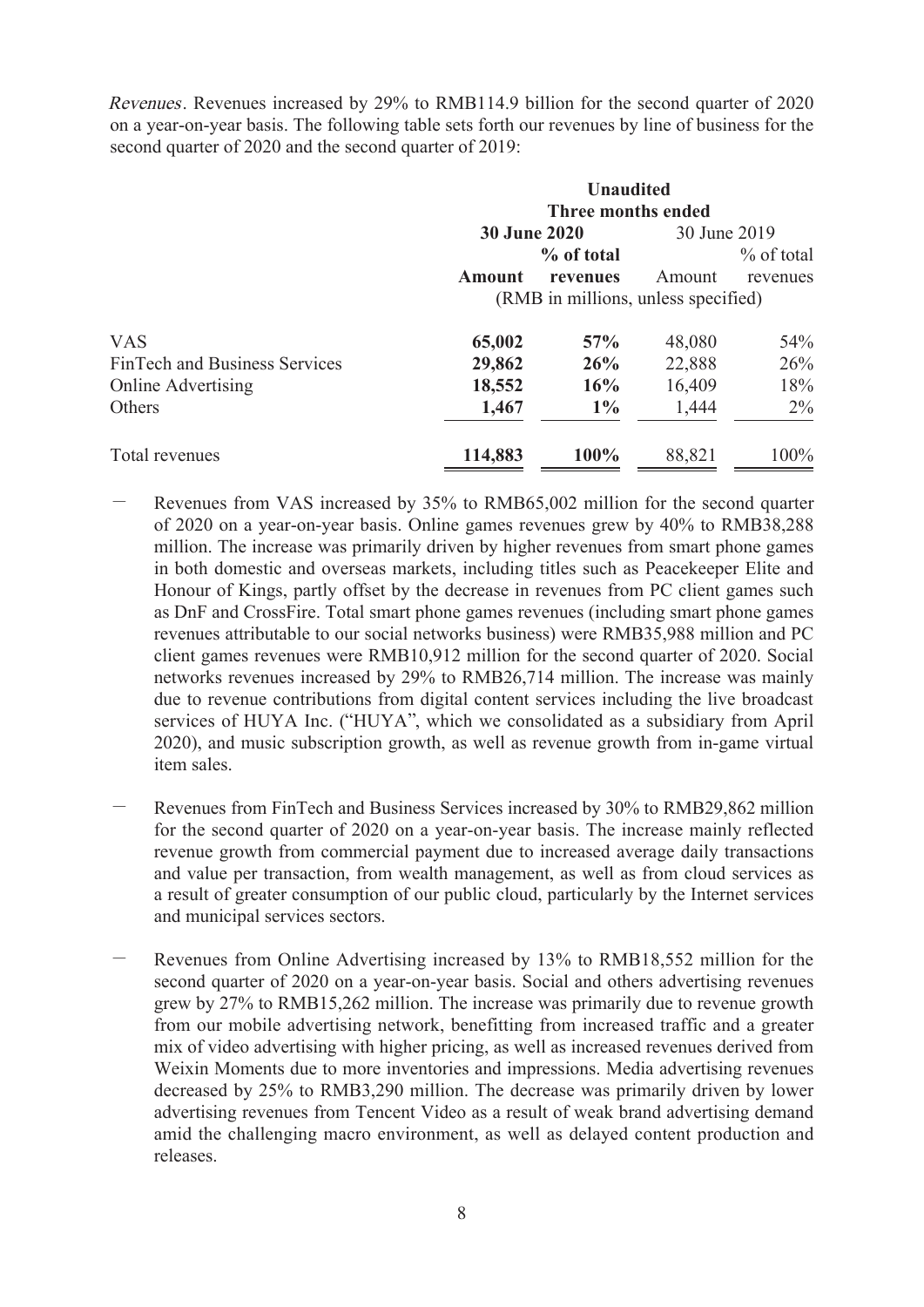Cost of revenues. Cost of revenues increased by 24% to RMB61,673 million for the second quarter of 2020 on a year-on-year basis. The increase mainly reflected greater channel and distribution costs, server and bandwidth costs, as well as content costs. As a percentage of revenues, cost of revenues decreased to 54% for the second quarter of 2020 from 56% for the second quarter of 2019. The following table sets forth our cost of revenues by line of business for the second quarter of 2020 and the second quarter of 2019:

|                               | <b>Unaudited</b><br>Three months ended |          |              |          |
|-------------------------------|----------------------------------------|----------|--------------|----------|
|                               |                                        |          |              |          |
|                               | <b>30 June 2020</b>                    |          | 30 June 2019 |          |
|                               |                                        | $%$ of   |              | $%$ of   |
|                               |                                        | segment  |              | segment  |
|                               | <b>Amount</b>                          | revenues | Amount       | revenues |
|                               | (RMB in millions, unless specified)    |          |              |          |
| <b>VAS</b>                    | 30,100                                 | 46%      | 22,783       | 47%      |
| FinTech and Business Services | 21,222                                 | 71%      | 17,391       | 76%      |
| <b>Online Advertising</b>     | 9,008                                  | 49%      | 8,432        | 51%      |
| Others                        | 1,343                                  | 92%      | 1,089        | 75%      |
| Total cost of revenues        | 61,673                                 |          | 49,695       |          |

- Cost of revenues for VAS increased by 32% to RMB30,100 million for the second quarter of 2020 on a year-on-year basis. The increase was mainly driven by greater channel and distribution costs, as well as content costs including those for HUYA's live broadcast services.
- Cost of revenues for FinTech and Business Services increased by 22% to RMB21,222 million for the second quarter of 2020 on a year-on-year basis. The increase primarily reflected greater transaction costs due to increased volume of payment activities, as well as greater server and bandwidth costs as a result of enlarging the scale of our cloud services business.
- Cost of revenues for Online Advertising increased by 7% to RMB9,008 million for the second quarter of 2020 on a year-on-year basis. The increase was primarily driven by greater traffic acquisition costs for our mobile advertising network, as well as increased server and bandwidth costs, partly offset by lower content costs resulting from fewer content releases.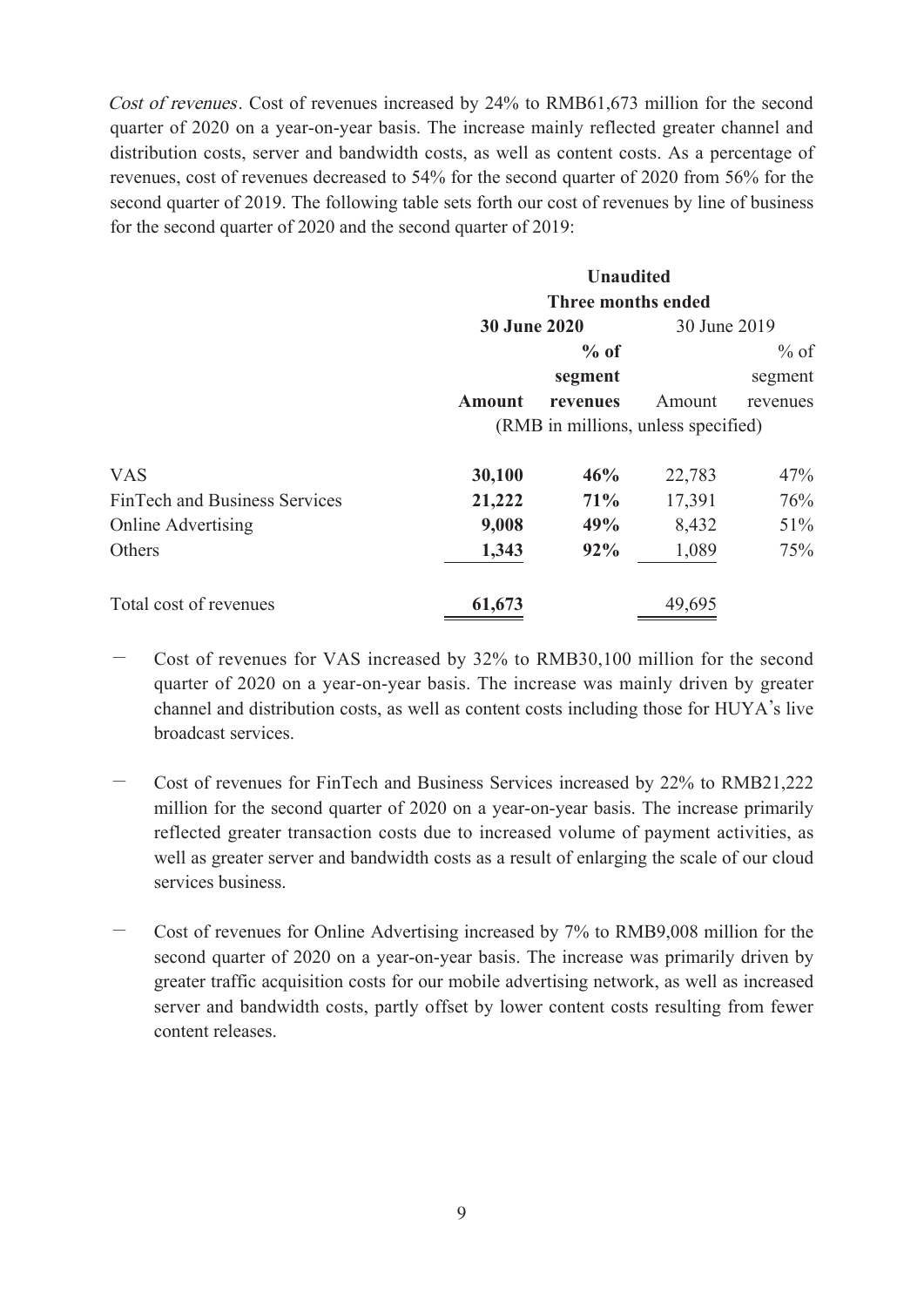Other gains, net. We recorded net other gains of RMB8,607 million for the second quarter of 2020, which mainly comprised of non-IFRS adjustment items including net gains on deemed disposals of certain investee companies in verticals such as eCommerce, live broadcast services and online games, as well as net fair value gains resulting from increased valuations of investees. Such gains were partly offset by impairment provisions for goodwill at China Literature and against certain investee companies, reflecting revisions of their financial/ business outlook and changes in their market environments.

Selling and marketing expenses. Selling and marketing expenses increased by 64% to RMB7,756 million for the second quarter of 2020 on a year-on-year basis. The increase was mainly due to greater marketing spending on our online games, Weishi as well as cloud and business services. As a percentage of revenues, selling and marketing expenses increased to 7% for the second quarter of 2020 from 5% for the second quarter of 2019.

General and administrative expenses. General and administrative expenses increased by 31% to RMB16,499 million for the second quarter of 2020 on a year-on-year basis. The increase was mainly driven by greater R&D expenses and staff costs. As a percentage of revenues, general and administrative expenses were 14% for the second quarter of 2020, broadly stable compared to the second quarter of 2019.

Finance costs, net. Net finance costs were RMB2,005 million for the second quarter of 2020, broadly stable compared to the second quarter of 2019.

Share of loss/profit of associates and joint ventures. We recorded share of losses of associates and joint ventures of RMB295 million for the second quarter of 2020, compared to share of profit of RMB2,370 million for the second quarter of 2019. The movement mainly reflected the impact of longer revenue deferral period and greater marketing spending at an associate game company.

Income tax expense. Income tax expense increased by 41% to RMB4,557 million for the second quarter of 2020 on a year-on-year basis.

Profit attributable to equity holders of the Company. Profit attributable to equity holders of the Company increased by 37% to RMB33,107 million for the second quarter of 2020 on a year-on-year basis. Non-IFRS profit attributable to equity holders of the Company increased by 28% to RMB30,153 million for the second quarter of 2020.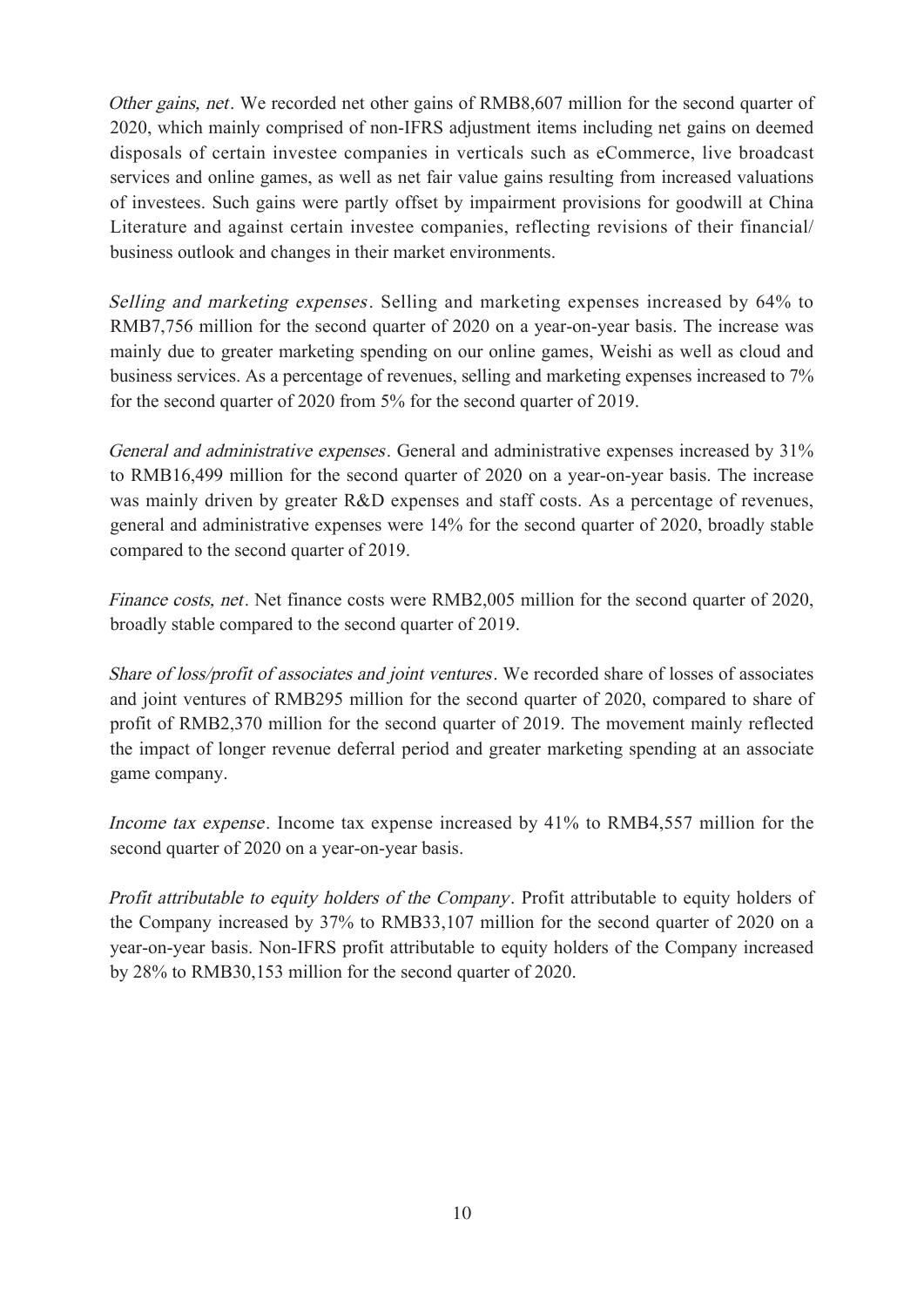# **Second Quarter of 2020 Compared to First Quarter of 2020**

The following table sets forth the comparative figures for the second quarter of 2020 and the first quarter of 2020:

|                                                       | <b>Unaudited</b>   |                   |  |
|-------------------------------------------------------|--------------------|-------------------|--|
|                                                       | Three months ended |                   |  |
|                                                       | 30 June            | 31 March          |  |
|                                                       | 2020               | 2020              |  |
|                                                       |                    | (RMB in millions) |  |
| Revenues                                              | 114,883            | 108,065           |  |
| Cost of revenues                                      | (61, 673)          | (55,271)          |  |
| Gross profit                                          | 53,210             | 52,794            |  |
| Interest income                                       | 1,749              | 1,636             |  |
| Other gains, net                                      | 8,607              | 4,037             |  |
| Selling and marketing expenses                        | (7,756)            | (7,049)           |  |
| General and administrative expenses                   | (16, 499)          | (14, 158)         |  |
| Operating profit                                      | 39,311             | 37,260            |  |
| Finance costs, net                                    | (2,005)            | (1,684)           |  |
| Share of losses of associates and joint ventures      | (295)              | (281)             |  |
| Profit before income tax                              | 37,011             | 35,295            |  |
| Income tax expense                                    | (4, 557)           | (5,892)           |  |
| Profit for the period                                 | 32,454             | 29,403            |  |
| Attributable to:                                      |                    |                   |  |
| Equity holders of the Company                         | 33,107             | 28,896            |  |
| Non-controlling interests                             | (653)              | 507               |  |
|                                                       | 32,454             | 29,403            |  |
| Non-IFRS profit attributable to equity holders of the |                    |                   |  |
| Company                                               | 30,153             | 27,079            |  |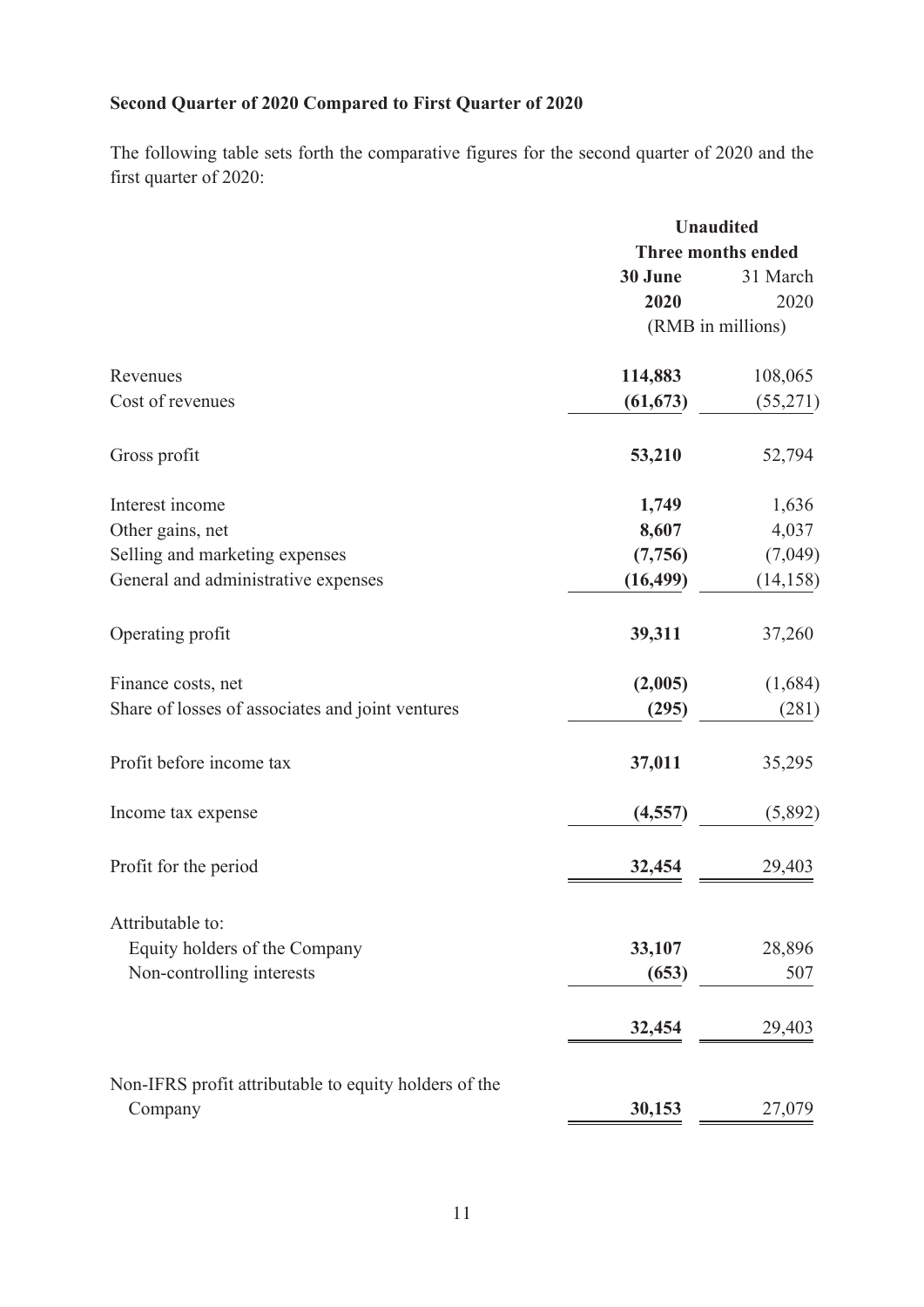Revenues. Revenues increased by 6% to RMB114.9 billion for the second quarter of 2020 on a quarter-on-quarter basis.

- Revenues from VAS increased by 4% to RMB65,002 million for the second quarter of 2020. Online games revenues grew by 3% to RMB38,288 million. The increase primarily reflected revenue growth from domestic smart phone games such as Peacekeeper Elite and Honour of Kings, as well as revenue contributions from overseas titles, partially offset by lower revenues from PC client games. Social networks revenues increased by 6% to RMB26,714 million. The increase was mainly driven by revenues contributed from digital content services, including the consolidation of HUYA's live broadcast services.
- Revenues from FinTech and Business Services increased by 13% to RMB29,862 million for the second quarter of 2020. The increase was primarily due to higher revenues from commercial payment, social payment and cloud services, as a result of recovering consumer sentiment in the Mainland of China.
- Revenues from Online Advertising increased by 5% to RMB18,552 million for the second quarter of 2020. Social and others advertising revenues increased by 5% to RMB15,262 million. The increase primarily reflected revenue growth from Weixin Moments and our mobile advertising network, resulting from more traffic and increased eCPM due to greater proportion of rewarded videos advertisements, which are widely used by the eCommerce and education sectors. Media advertising revenues grew by 5% to RMB3,290 million. The increase was mainly driven by higher advertising revenues arising from our media platforms including music and news. Compared to historic patterns, we experienced a slower-than-usual seasonal upturn from the first to the second quarter of 2020, reflecting the COVID-19 pandemic driving unusually high traffic, and thus spending by game and Internet services advertisers, in the first quarter of 2020. However, other advertiser categories, such as eCommerce, education, automobiles and consumer electronics, increased their spending quarter-on-quarter.

Cost of revenues. Cost of revenues increased by 12% to RMB61,673 million for the second quarter of 2020 on quarter-on-quarter basis. The increase was primarily due to greater content costs, channel and distribution costs and costs of FinTech services. As a percentage of revenues, cost of revenues increased to 54% for the second quarter of 2020 from 51% for the first quarter of 2020, partly due to the consolidation of HUYA.

- Cost of revenues for VAS increased by 18% to RMB30,100 million for the second quarter of 2020. The increase was mainly driven by greater content costs for live broadcast, online games and video streaming services, including content costs attributable to HUYA, as well as increased channel and distribution costs.
- Cost of revenues for FinTech and Business Services increased by 11% to RMB21,222 million for the second quarter of 2020. The increase was mainly due to greater transaction costs of payment-related services, flowing from increased payment volume, as well as greater project deployment costs and server and bandwidth costs for cloud business.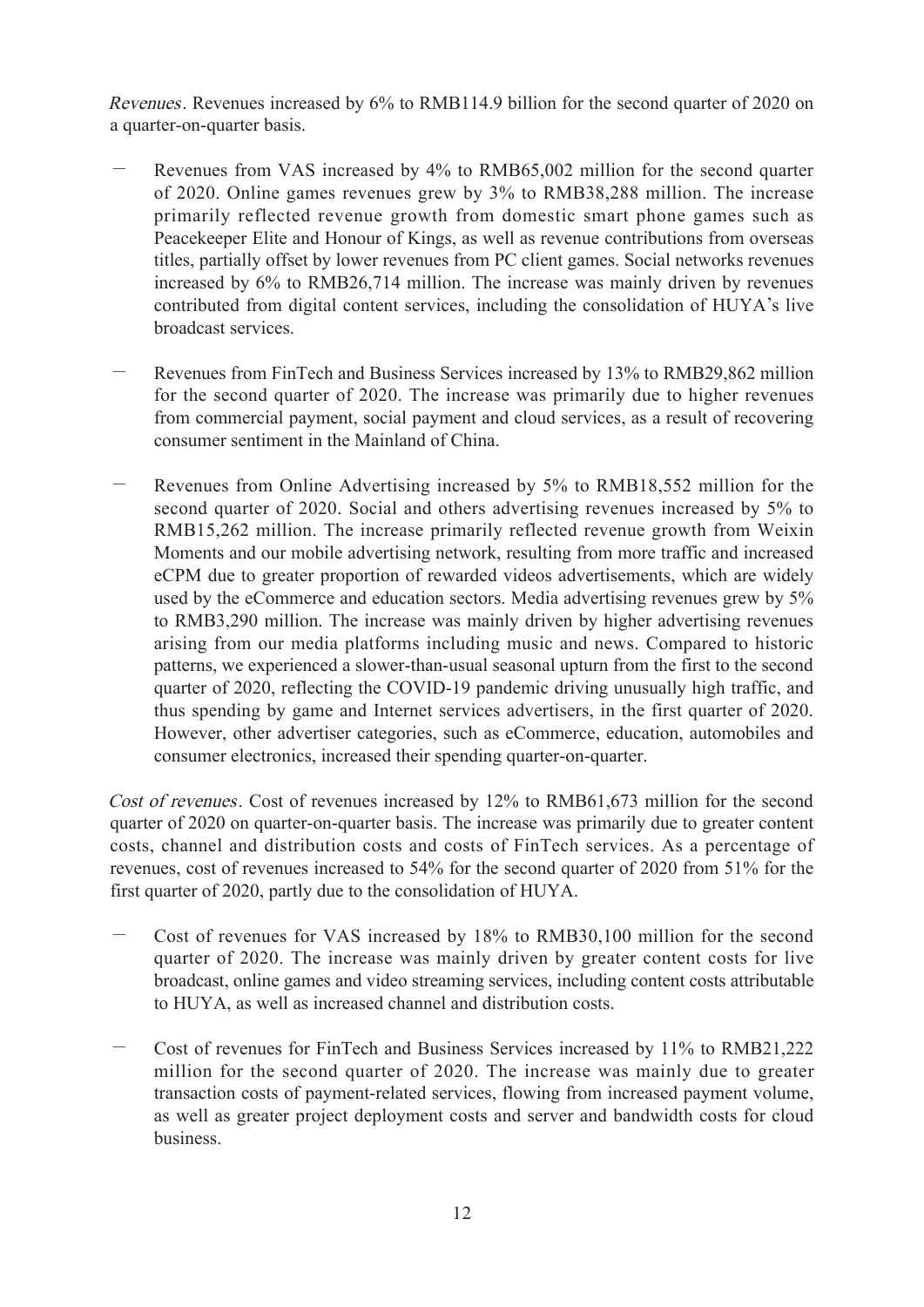- Cost of revenues for Online Advertising was RMB9,008 million for the second quarter of 2020, broadly stable compared to the first quarter of 2020, as greater channel and distribution costs, as well as content costs, were offset by the industry-wide removal of cultural construction fee for this year.

Selling and marketing expenses. Selling and marketing expenses increased by 10% to RMB7,756 million for the second quarter of 2020 on a quarter-on-quarter basis. The increase mainly reflected greater marketing spending on online games, cloud and business services, as well as the consolidation of HUYA.

General and administrative expenses. General and administrative expenses increased by 17% to RMB16,499 million for the second quarter of 2020 on a quarter-on-quarter basis. The increase was mainly driven by greater R&D expenses and staff costs, including those associated with the consolidation of HUYA.

Profit attributable to equity holders of the Company. Profit attributable to equity holders of the Company increased by 15% to RMB33,107 million for the second quarter of 2020 on a quarter-on-quarter basis. Non-IFRS profit attributable to equity holders of the Company increased by 11% to RMB30,153 million.

# **Other Financial Information**

|                               | <b>Unaudited</b>                      |                    |          | <b>Unaudited</b> |          |  |
|-------------------------------|---------------------------------------|--------------------|----------|------------------|----------|--|
|                               |                                       | Three months ended |          | Six months ended |          |  |
|                               | 31 March<br>30 June<br><b>30 June</b> |                    |          | 30 June          | 30 June  |  |
|                               | 2020                                  | 2020               | 2019     | 2020             | 2019     |  |
|                               | (RMB in millions, unless specified)   |                    |          |                  |          |  |
| EBITDA (a)                    | 40,525                                | 42,228             | 32,649   | 82,753           | 66,215   |  |
| Adjusted EBITDA (a)           | 43,742                                | 45,190             | 35,102   | 88,932           | 70,700   |  |
| Adjusted EBITDA margin (b)    | 38%                                   | 42%                | 40%      | 40%              | 41%      |  |
| Interest and related expenses | 1,822                                 | 2,006              | 1,757    | 3,828            | 3,256    |  |
| Net cash/ $(debt)$ (c)        | 7,212                                 | (5,716)            | (15,766) | 7,212            | (15,766) |  |
| Capital expenditures (d)      | 9,466                                 | 6,151              | 4,362    | 15,617           | 8,868    |  |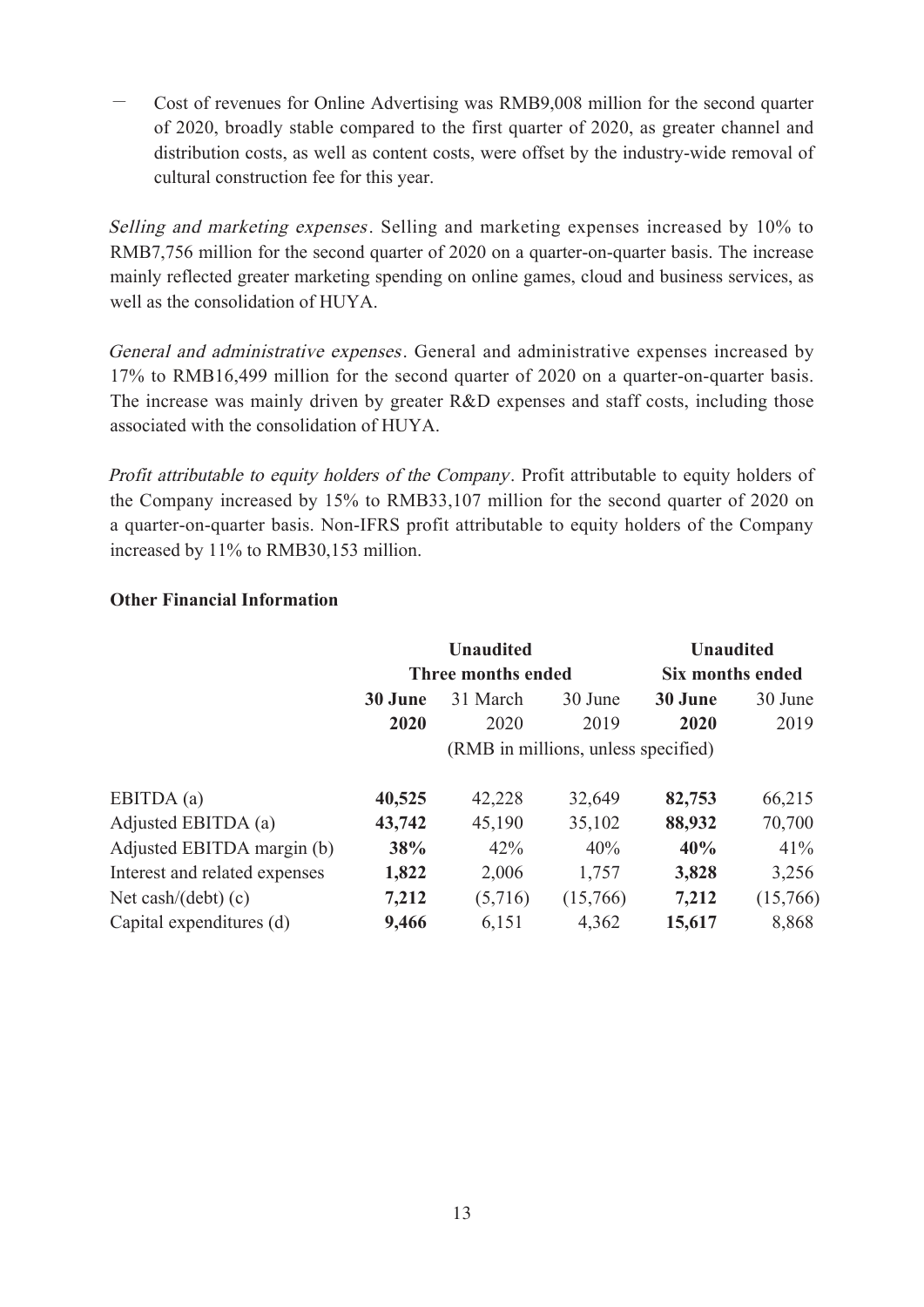Note:

- (a) EBITDA is calculated as operating profit minus interest income and other gains/losses, net, and adding back depreciation of property, plant and equipment, investment properties as well as right-of-use assets, and amortisation of intangible assets. Adjusted EBITDA is calculated as EBITDA plus equity-settled share-based compensation expenses.
- (b) Adjusted EBITDA margin is calculated by dividing Adjusted EBITDA by revenues.
- (c) Net cash/(debt) represents period end balance and is calculated as cash and cash equivalents, plus term deposits and others, minus borrowings and notes payable.
- (d) Capital expenditures consist of additions (excluding business combinations) to property, plant and equipment, construction in progress, investment properties, land use rights and intangible assets (excluding video and music content, game licences and other content).

The following table reconciles our operating profit to our EBITDA and Adjusted EBITDA for the periods presented:

|                                                      |                                | <b>Unaudited</b>          | <b>Unaudited</b> |                                     |           |
|------------------------------------------------------|--------------------------------|---------------------------|------------------|-------------------------------------|-----------|
|                                                      |                                | <b>Three months ended</b> |                  | Six months ended                    |           |
|                                                      | 31 March<br>30 June<br>30 June |                           |                  | 30 June                             | 30 June   |
|                                                      | 2020                           | 2020                      | 2019             | 2020                                | 2019      |
|                                                      |                                |                           |                  | (RMB in millions, unless specified) |           |
| Operating profit                                     | 39,311                         | 37,260                    | 27,521           | 76,571                              | 64,263    |
| Adjustments:                                         |                                |                           |                  |                                     |           |
| Interest income                                      | (1,749)                        | (1,636)                   | (1,652)          | (3,385)                             | (3,060)   |
| Other gains, net                                     | (8,607)                        | (4,037)                   | (4,038)          | (12, 644)                           | (15, 127) |
| Depreciation of property,<br>plant and equipment and |                                |                           |                  |                                     |           |
| investment properties                                | 4,257                          | 3,889                     | 2,989            | 8,146                               | 5,793     |
| Depreciation of right-of-use assets                  | 899                            | 874                       | 748              | 1,773                               | 1,350     |
| Amortisation of intangible assets                    | 6,414                          | 5,878                     | 7,081            | 12,292                              | 12,996    |
| <b>EBITDA</b>                                        | 40,525                         | 42,228                    | 32,649           | 82,753                              | 66,215    |
| Equity-settled share-based                           |                                |                           |                  |                                     |           |
| compensation                                         | 3,217                          | 2,962                     | 2,453            | 6,179                               | 4,485     |
| <b>Adjusted EBITDA</b>                               | 43,742                         | 45,190                    | 35,102           | 88,932                              | 70,700    |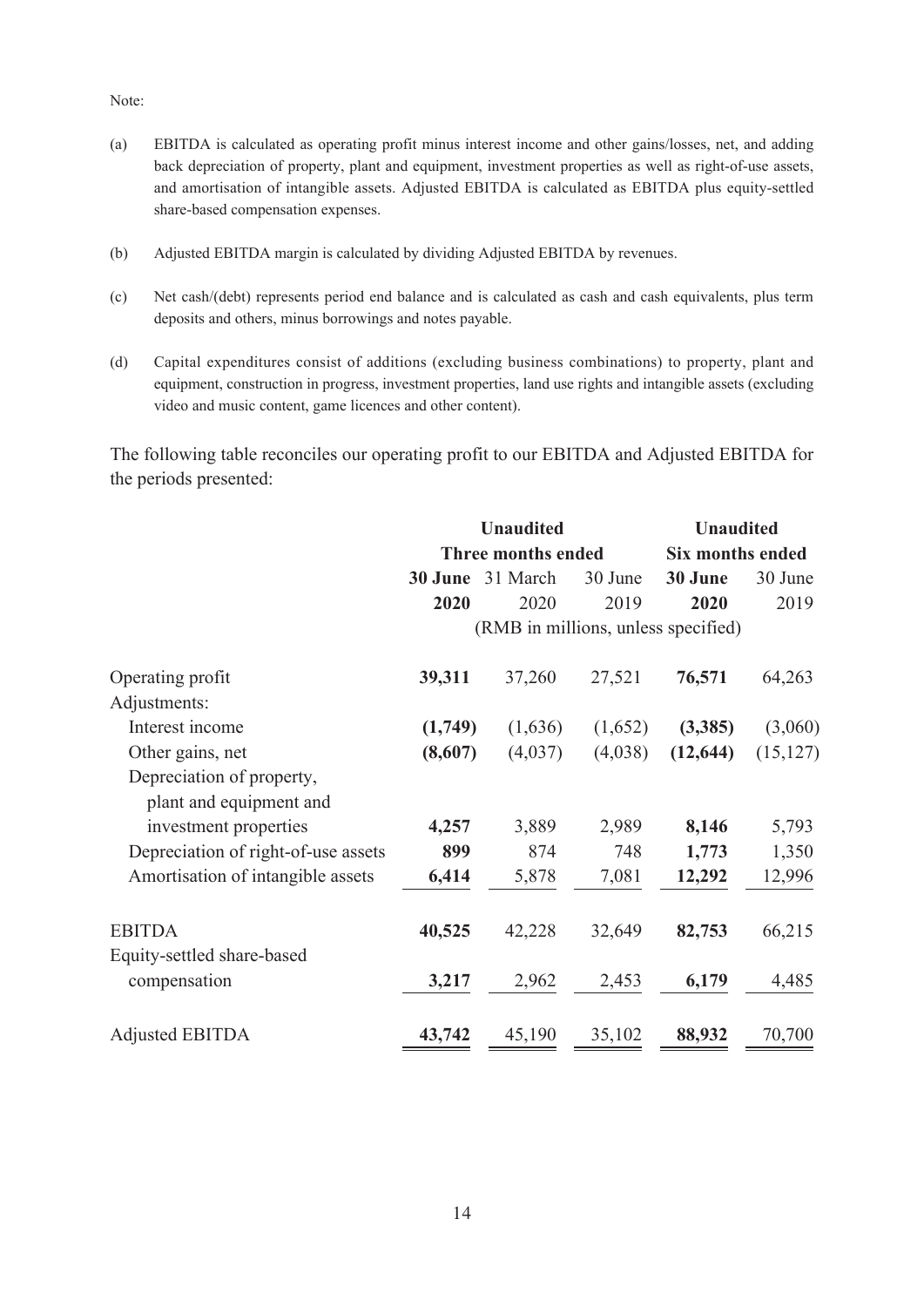## **Non-IFRS Financial Measures**

To supplement the consolidated results of the Group prepared in accordance with IFRS, certain additional non-IFRS financial measures (in terms of operating profit, operating margin, profit for the period, net margin, profit attributable to equity holders of the Company, basic EPS and diluted EPS) have been presented in this announcement. These unaudited non-IFRS financial measures should be considered in addition to, not as a substitute for, measures of the Group's financial performance prepared in accordance with IFRS. In addition, these non-IFRS financial measures may be defined differently from similar terms used by other companies.

The Company's management believes that the non-IFRS financial measures provide investors with useful supplementary information to assess the performance of the Group's core operations by excluding certain non-cash items and certain impact of M&A transactions. In addition, non-IFRS adjustments include relevant non-IFRS adjustments for the Group's major associates based on available published financials of the relevant major associates, or estimates made by the Company's management based on available information, certain expectations, assumptions and premises.

The following tables set forth the reconciliations of the Group's non-IFRS financial measures for the second quarter of 2020 and 2019, the first quarter of 2020, as well as the first half of 2020 and 2019 to the nearest measures prepared in accordance with IFRS:

|                                          |        | Unaudited three months ended 30 June 2020      |                                              |                                                                                                                            |                                                 |                              |          |
|------------------------------------------|--------|------------------------------------------------|----------------------------------------------|----------------------------------------------------------------------------------------------------------------------------|-------------------------------------------------|------------------------------|----------|
|                                          |        | <b>Adjustments</b>                             |                                              |                                                                                                                            |                                                 |                              |          |
|                                          |        | Share-based<br>As reported compensation<br>(a) | Net (gains)/<br>investee<br>companies<br>(b) | losses from Amortisation<br>of intangible<br>assets<br>$\left( \mathfrak{c}\right)$<br>(RMB in millions, unless specified) | Impairment<br>provisions/<br>(reversals)<br>(d) | Income tax<br>effects<br>(e) | Non-IFRS |
| <b>Operating profit</b>                  | 39,311 | 3,507                                          | (14, 672)                                    | 870                                                                                                                        | 8,613                                           |                              | 37,629   |
| Profit for the period                    | 32,454 | 4,225                                          | (16, 108)                                    | 1,886                                                                                                                      | 9,268                                           | (505)                        | 31,220   |
| Profit attributable to<br>equity holders | 33,107 | 4,019                                          | (15, 436)                                    | 1,503                                                                                                                      | 7,310                                           | (350)                        | 30,153   |
| EPS (RMB per share)                      |        |                                                |                                              |                                                                                                                            |                                                 |                              |          |
| – basic                                  | 3.491  |                                                |                                              |                                                                                                                            |                                                 |                              | 3.180    |
| - diluted                                | 3.437  |                                                |                                              |                                                                                                                            |                                                 |                              | 3.130    |
| <b>Operating margin</b>                  | 34%    |                                                |                                              |                                                                                                                            |                                                 |                              | 33%      |
| Net margin                               | 28%    |                                                |                                              |                                                                                                                            |                                                 |                              | 27%      |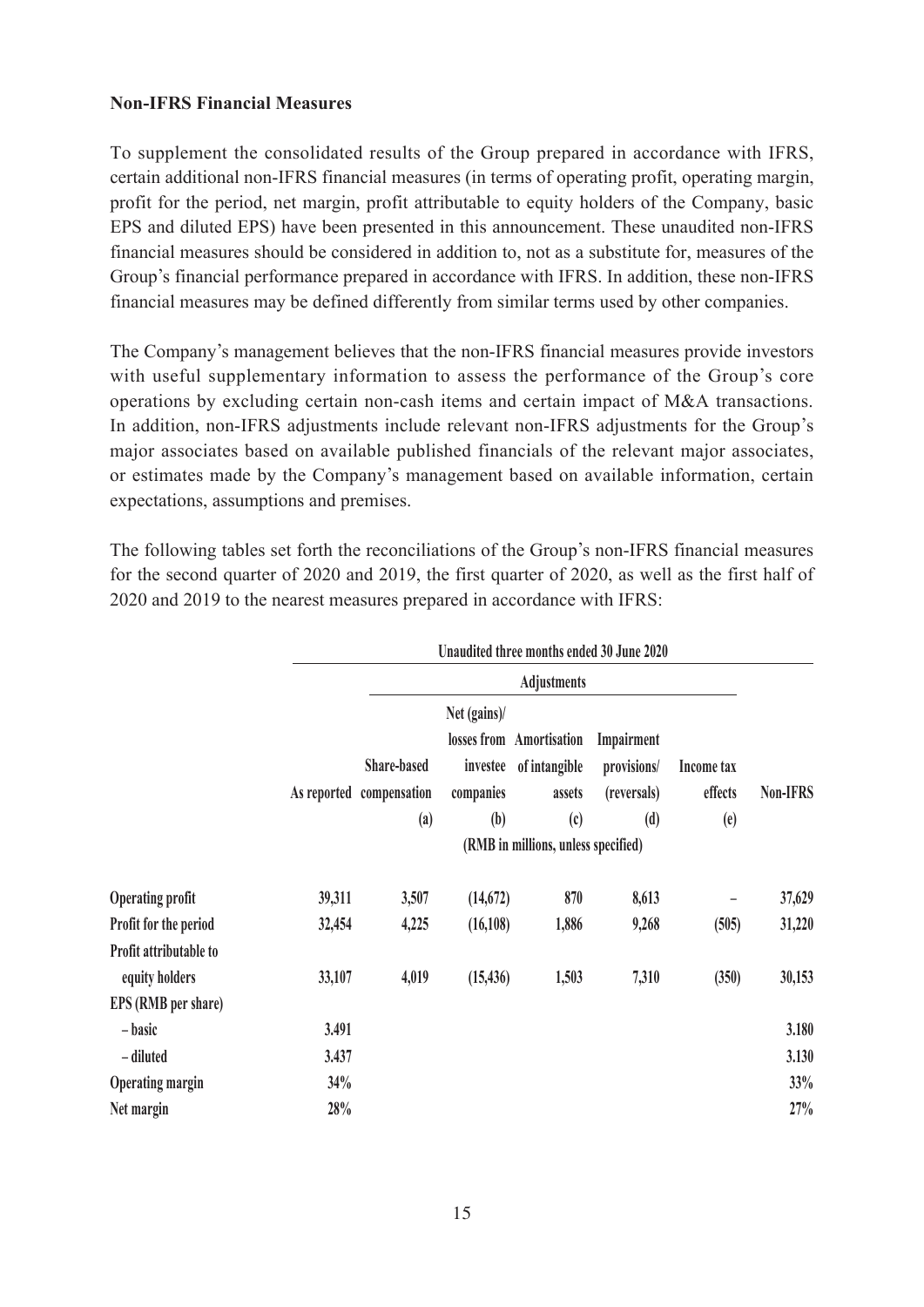|                        |        |                          |              | Unaudited three months ended 31 March 2020 |             |            |          |
|------------------------|--------|--------------------------|--------------|--------------------------------------------|-------------|------------|----------|
|                        |        |                          |              | Adjustments                                |             |            |          |
|                        |        |                          | Net (gains)/ |                                            |             |            |          |
|                        |        |                          | losses from  | Amortisation                               | Impairment  |            |          |
|                        |        | Share-based              | investee     | of intangible                              | provisions/ | Income tax |          |
|                        |        | As reported compensation | companies    | assets                                     | (reversals) | effects    | Non-IFRS |
|                        |        | (a)                      | (b)          | (c)                                        | (d)         | (e)        |          |
|                        |        |                          |              | (RMB in millions, unless specified)        |             |            |          |
| Operating profit       | 37,260 | 3,435                    | (5,272)      | 639                                        | (487)       |            | 35,575   |
| Profit for the period  | 29,403 | 4,198                    | (6,992)      | 1,572                                      | (18)        | (179)      | 27,984   |
| Profit attributable to |        |                          |              |                                            |             |            |          |
| equity holders         | 28,896 | 3,957                    | (6,976)      | 1,338                                      | (18)        | (118)      | 27,079   |
| EPS (RMB per share)    |        |                          |              |                                            |             |            |          |
| $-basic$               | 3.049  |                          |              |                                            |             |            | 2.858    |
| - diluted              | 2.999  |                          |              |                                            |             |            | 2.817    |
| Operating margin       | 34%    |                          |              |                                            |             |            | 33%      |
| Net margin             | 27%    |                          |              |                                            |             |            | 26%      |
|                        |        |                          |              | Unaudited three months ended 30 June 2019  |             |            |          |
|                        |        |                          |              | Adjustments                                |             |            |          |
|                        |        |                          | Net (gains)/ |                                            |             |            |          |
|                        |        |                          | losses from  | Amortisation                               | Impairment  |            |          |
|                        |        | Share-based              | investee     | of intangible                              | provisions/ | Income tax |          |
|                        |        | As reported compensation | companies    | assets                                     | (reversals) | effects    | Non-IFRS |
|                        |        | (a)                      | (b)          | (c)                                        | (d)         | (e)        |          |
|                        |        |                          |              | (RMB in millions, unless specified)        |             |            |          |
| Operating profit       | 27,521 | 2,453                    | (4,950)      | 118                                        | 2,139       |            | 27,281   |
| Profit for the period  | 24,684 | 2,373                    | (6, 523)     | 1,486                                      | 2,492       | (321)      | 24,191   |
| Profit attributable to |        |                          |              |                                            |             |            |          |
| equity holders         | 24,136 | 2,296                    | (6, 522)     | 1,432                                      | 2,492       | (309)      | 23,525   |
| EPS (RMB per share)    |        |                          |              |                                            |             |            |          |

| EPS (RMB per share) |       |       |
|---------------------|-------|-------|
| $-basic$            | 2.550 | 2.486 |
| - diluted           | 2.520 | 2.456 |
| Operating margin    | 31%   | 31%   |
| Net margin          | 28%   | 27%   |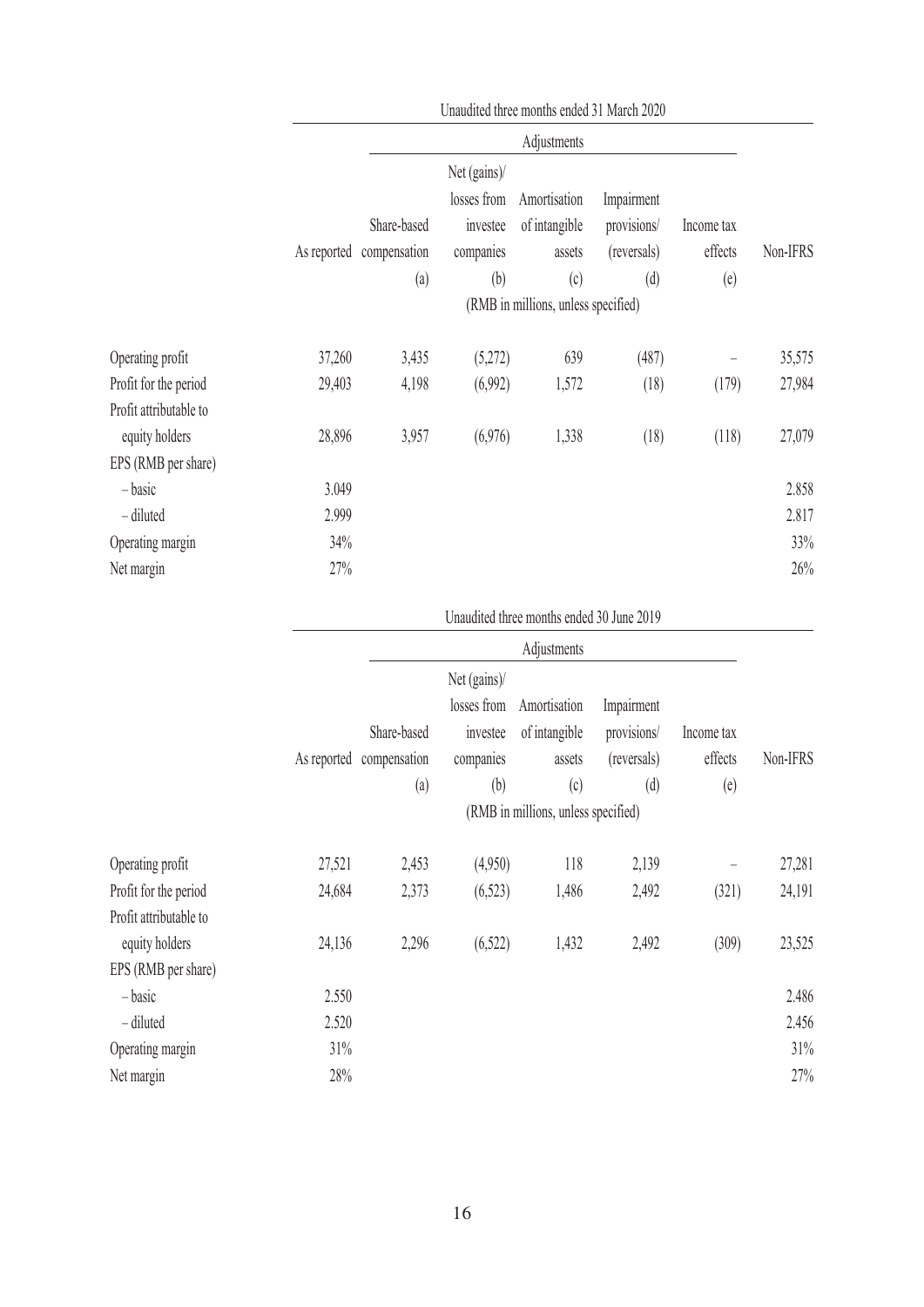| Unaudited six months ended 30 June 2020 |                                  |                                     |                                      |                                                                                                   |                                              |          |  |
|-----------------------------------------|----------------------------------|-------------------------------------|--------------------------------------|---------------------------------------------------------------------------------------------------|----------------------------------------------|----------|--|
| <b>Adjustments</b>                      |                                  |                                     |                                      |                                                                                                   |                                              |          |  |
|                                         | Share-based<br>$\left( a\right)$ | Net $(gains)$ /<br>companies<br>(b) | assets<br>$\left( \mathrm{c}\right)$ | Impairment<br>provisions/<br>(reversals)<br>(d)                                                   | Income tax<br>effects<br>(e)                 | Non-IFRS |  |
| 76,571                                  | 6,942                            |                                     | 1,509                                | 8,126                                                                                             |                                              | 73,204   |  |
| 61,857                                  | 8,423                            |                                     | 3,458                                | 9,250                                                                                             | (684)                                        | 59,204   |  |
|                                         |                                  |                                     |                                      |                                                                                                   |                                              | 57,232   |  |
|                                         |                                  |                                     |                                      |                                                                                                   |                                              |          |  |
| 6.541                                   |                                  |                                     |                                      |                                                                                                   |                                              | 6.038    |  |
| 6.440                                   |                                  |                                     |                                      |                                                                                                   |                                              | 5.945    |  |
| 34%                                     |                                  |                                     |                                      |                                                                                                   |                                              | 33%      |  |
| 28%                                     |                                  |                                     |                                      |                                                                                                   |                                              | 27%      |  |
|                                         | 62,003                           | As reported compensation<br>7,976   |                                      | losses from Amortisation<br>investee of intangible<br>(19, 944)<br>(23,100)<br>(22, 412)<br>2,841 | (RMB in millions, unless specified)<br>7,292 | (468)    |  |

# Unaudited six months ended 30 June 2019

|                        |             |                                     |               | Adjustments   |             |            |          |  |  |
|------------------------|-------------|-------------------------------------|---------------|---------------|-------------|------------|----------|--|--|
|                        |             |                                     | Net $(gains)$ |               |             |            |          |  |  |
|                        |             |                                     | losses from   | Amortisation  | Impairment  |            |          |  |  |
|                        |             | Share-based                         | investee      | of intangible | provisions/ | Income tax |          |  |  |
|                        | As reported | compensation                        | companies     | assets        | (reversals) | effects    | Non-IFRS |  |  |
|                        |             | (a)                                 | (b)           | (c)           | (d)         | (e)        |          |  |  |
|                        |             | (RMB in millions, unless specified) |               |               |             |            |          |  |  |
| Operating profit       | 64,263      | 4,486                               | (15, 496)     | 232           | 2,266       |            | 55,751   |  |  |
| Profit for the period  | 52,540      | 5,241                               | (16, 897)     | 2,570         | 3,081       | (671)      | 45,864   |  |  |
| Profit attributable to |             |                                     |               |               |             |            |          |  |  |
| equity holders         | 51,346      | 5,078                               | (16, 873)     | 2,465         | 3,081       | (642)      | 44,455   |  |  |
| EPS (RMB per share)    |             |                                     |               |               |             |            |          |  |  |
| $-basic$               | 5.427       |                                     |               |               |             |            | 4.699    |  |  |
| - diluted              | 5.362       |                                     |               |               |             |            | 4.643    |  |  |
| Operating margin       | 37%         |                                     |               |               |             |            | 32%      |  |  |
| Net margin             | 30%         |                                     |               |               |             |            | 26%      |  |  |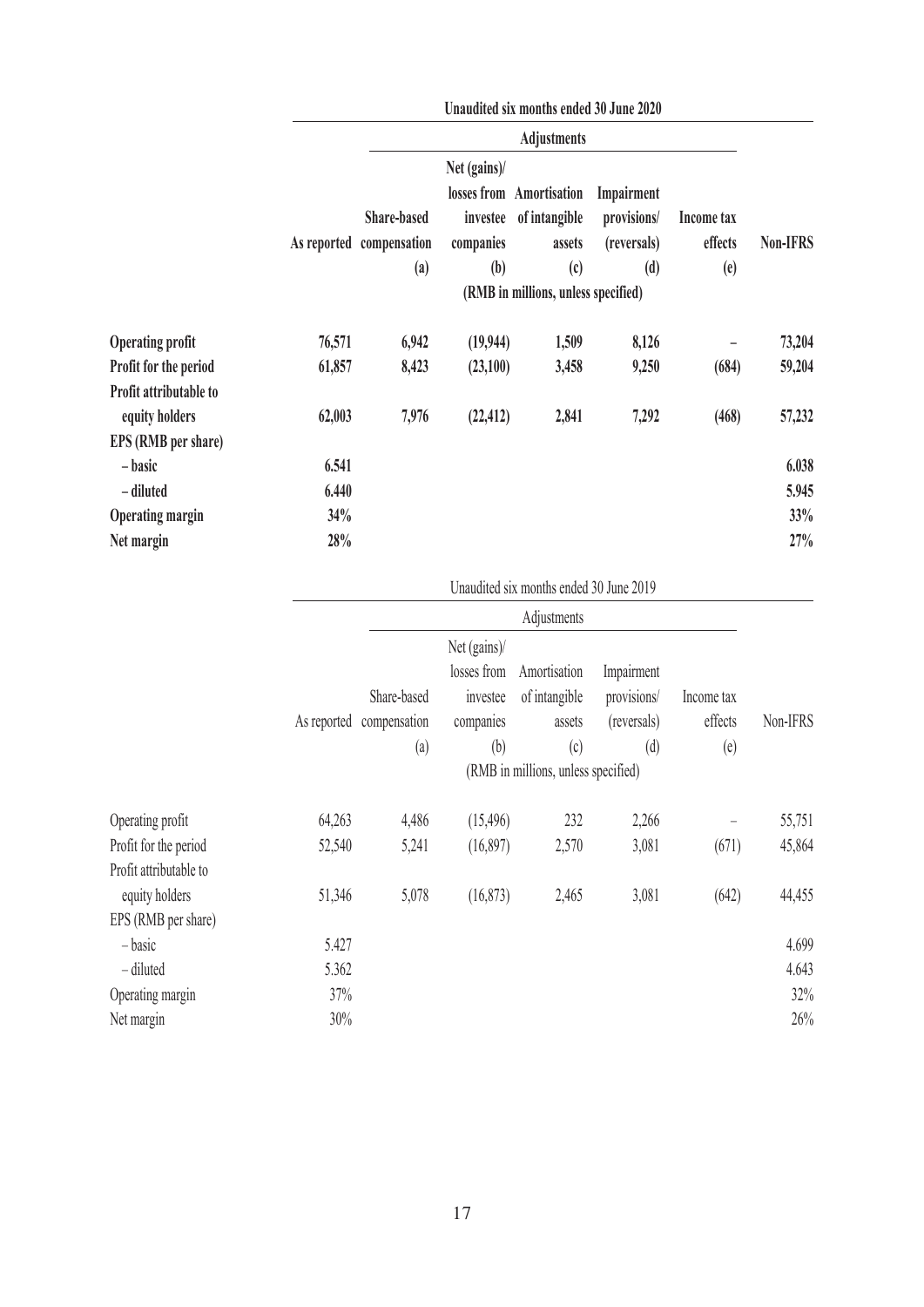Note:

- (a) Including put options granted to employees of investee companies on their shares and shares to be issued under investee companies' share-based incentive plans which can be acquired by the Group, and other incentives
- (b) Including net (gains)/losses on deemed disposals/disposals of investee companies, fair value changes arising from investee companies, and other expenses in relation to equity transactions of investee companies
- (c) Amortisation of intangible assets resulting from acquisitions
- (d) Impairment provisions/(reversals) for associates, joint ventures, goodwill and intangible assets arising from acquisitions
- (e) Income tax effects of non-IFRS adjustments

## **Liquidity and Financial Resources**

Our cash positions as at 30 June 2020 and 31 March 2020 were as follows:

|                                             | <b>Unaudited</b> | Unaudited         |
|---------------------------------------------|------------------|-------------------|
|                                             | 30 June          | 31 March          |
|                                             | 2020             | 2020              |
|                                             |                  | (RMB in millions) |
| Cash and cash equivalents                   | 173,718          | 135,270           |
| Term deposits and others                    | 107,368          | 85,314            |
|                                             | 281,086          | 220,584           |
| <b>Borrowings</b>                           | (147,089)        | (140, 566)        |
| Notes payable                               | (126, 785)       | (85, 734)         |
| Net cash/(debt)                             | 7,212            | (5,716)           |
| Fair value of our stakes in listed investee |                  |                   |
| companies (excluding subsidiaries)          | 726,244          | 410,299           |

As at 30 June 2020, the Group had net cash of RMB7,212 million, compared to net debt of RMB5,716 million as at 31 March 2020. The sequential improvement mainly reflected strong free cash flow generation, and the consolidation of HUYA's net cash balance, partly offset by payments for M&A initiatives.

For the second quarter of 2020, the Group had free cash flow of RMB28,451 million. This was a result of net cash flow generated from operating activities of RMB44,064 million, offset by payments for capital expenditures of RMB8,796 million, payments for media content of RMB5,864 million, and payments for lease liabilities of RMB953 million.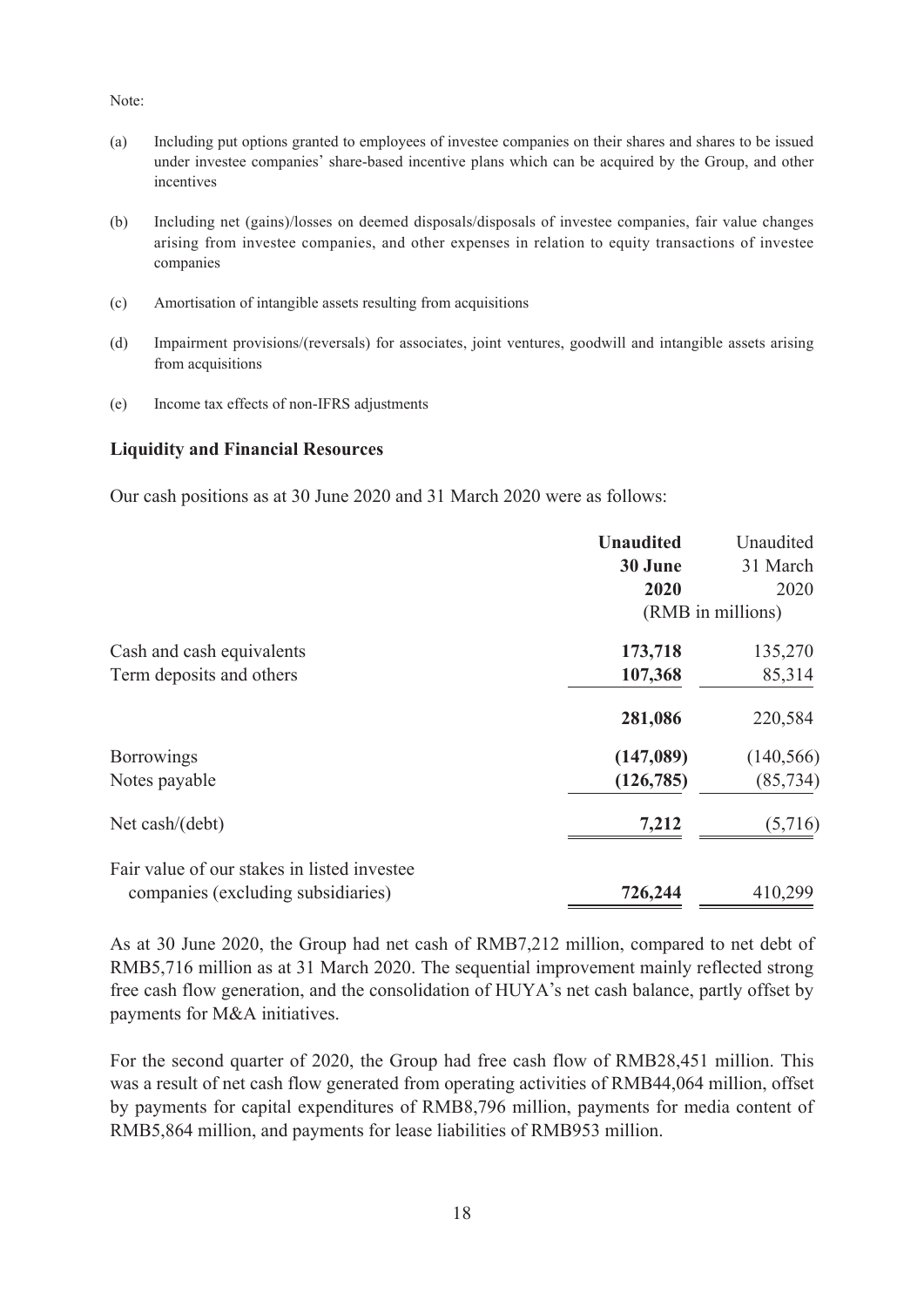## **FINANCIAL INFORMATION**

# **CONSOLIDATED INCOME STATEMENT FOR THE THREE AND SIX MONTHS ENDED 30 JUNE 2020**

|                                                                                   |                | <b>Unaudited</b>           |             | <b>Unaudited</b>         |             |  |
|-----------------------------------------------------------------------------------|----------------|----------------------------|-------------|--------------------------|-------------|--|
|                                                                                   |                | Three months ended 30 June |             | Six months ended 30 June |             |  |
|                                                                                   | 2020           |                            | 2019        | 2020                     | 2019        |  |
|                                                                                   | Note           | <b>RMB'Million</b>         | RMB'Million | <b>RMB'Million</b>       | RMB'Million |  |
| <b>Revenues</b>                                                                   |                |                            |             |                          |             |  |
| Value-added Services                                                              |                | 65,002                     | 48,080      | 127,431                  | 97,054      |  |
| FinTech and Business Services                                                     |                | 29,862                     | 22,888      | 56,337                   | 44,677      |  |
| Online Advertising                                                                |                | 18,552                     | 16,409      | 36,265                   | 29,786      |  |
| Others                                                                            |                | 1,467                      | 1,444       | 2,915                    | 2,769       |  |
|                                                                                   |                | 114,883                    | 88,821      | 222,948                  | 174,286     |  |
| Cost of revenues                                                                  | $\overline{4}$ | (61, 673)                  | (49,695)    | (116, 944)               | (95, 340)   |  |
| Gross profit                                                                      |                | 53,210                     | 39,126      | 106,004                  | 78,946      |  |
|                                                                                   |                |                            |             |                          |             |  |
| Interest income                                                                   |                | 1,749                      | 1,652       | 3,385                    | 3,060       |  |
| Other gains, net                                                                  | 3              | 8,607                      | 4,038       | 12,644                   | 15,127      |  |
| Selling and marketing expenses                                                    | 4              | (7,756)                    | (4,718)     | (14,805)                 | (8,962)     |  |
| General and administrative expenses                                               | 4              | (16, 499)                  | (12, 577)   | (30, 657)                | (23,908)    |  |
| <b>Operating profit</b>                                                           |                | 39,311                     | 27,521      | 76,571                   | 64,263      |  |
| Finance costs, net                                                                |                | (2,005)                    | (1,982)     | (3,689)                  | (3,099)     |  |
| Share of (loss)/profit of associates and<br>joint ventures                        |                | (295)                      | 2,370       | (576)                    | (587)       |  |
| Profit before income tax                                                          |                | 37,011                     | 27,909      | 72,306                   | 60,577      |  |
| Income tax expense                                                                | 5              | (4, 557)                   | (3,225)     | (10, 449)                | (8,037)     |  |
| Profit for the period                                                             |                | 32,454                     | 24,684      | 61,857                   | 52,540      |  |
| Attributable to:                                                                  |                |                            |             |                          |             |  |
| Equity holders of the Company                                                     |                | 33,107                     | 24,136      | 62,003                   | 51,346      |  |
| Non-controlling interests                                                         |                | (653)                      | 548         | (146)                    | 1,194       |  |
|                                                                                   |                |                            |             |                          |             |  |
|                                                                                   |                | 32,454                     | 24,684      | 61,857                   | 52,540      |  |
| Earnings per share for profit<br>attributable to equity holders of<br>the Company |                |                            |             |                          |             |  |
| (in RMB per share)<br>$-basic$                                                    | 6(a)           | 3.491                      | 2.550       | 6.541                    | 5.427       |  |
|                                                                                   |                |                            |             |                          |             |  |
| - diluted                                                                         | 6(b)           | 3.437                      | 2.520       | 6.440                    | 5.362       |  |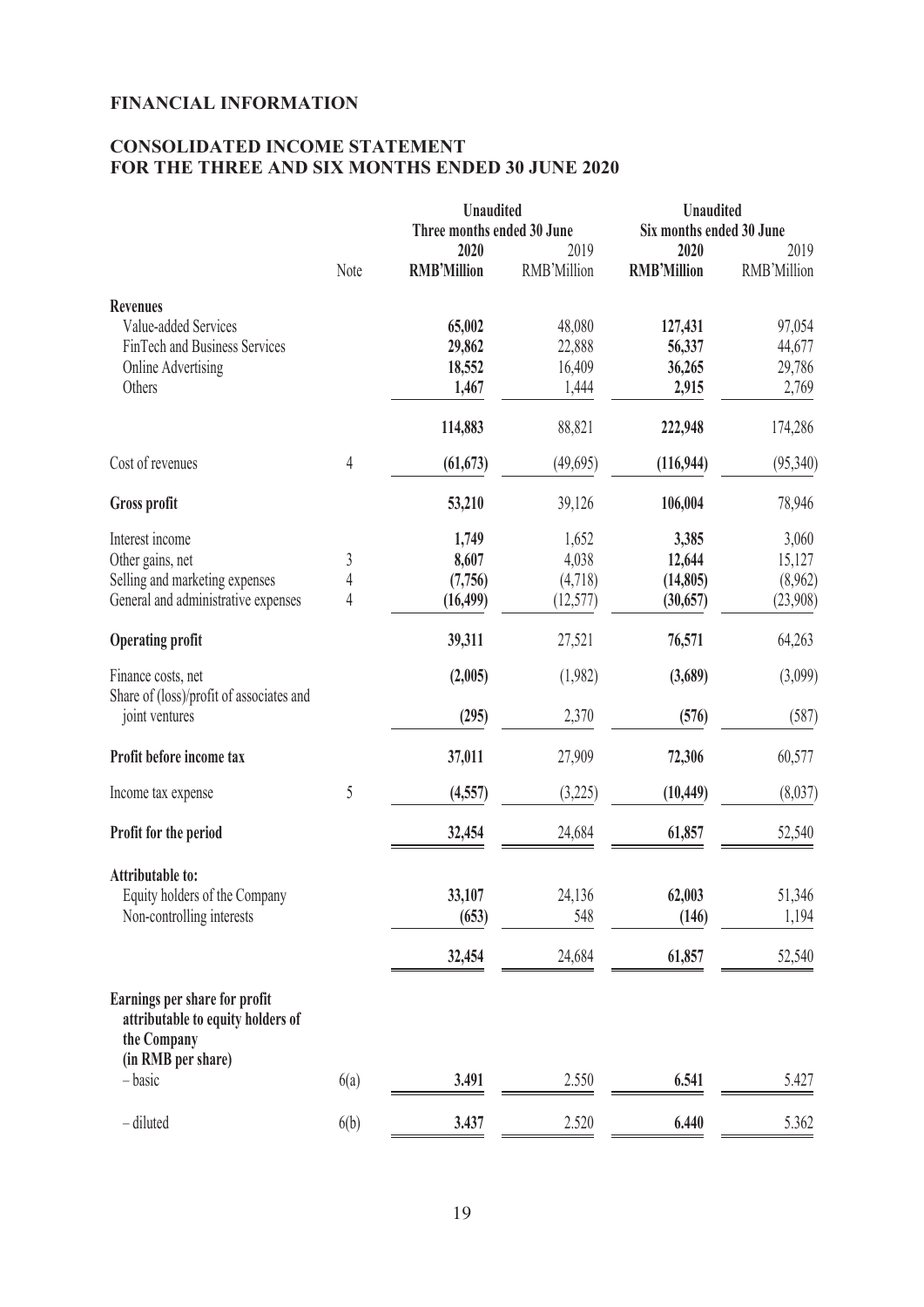# **CONSOLIDATED STATEMENT OF COMPREHENSIVE INCOME FOR THE THREE AND SIX MONTHS ENDED 30 JUNE 2020**

|                                                                    | <b>Unaudited</b>           |             | <b>Unaudited</b><br>Six months ended 30 June |             |  |
|--------------------------------------------------------------------|----------------------------|-------------|----------------------------------------------|-------------|--|
|                                                                    | Three months ended 30 June |             |                                              |             |  |
|                                                                    | 2020                       | 2019        |                                              | 2019        |  |
|                                                                    | <b>RMB'Million</b>         | RMB'Million | <b>RMB'Million</b>                           | RMB'Million |  |
| Profit for the period                                              | 32,454                     | 24,684      | 61,857                                       | 52,540      |  |
| Other comprehensive income, net of tax:                            |                            |             |                                              |             |  |
| Items that may be subsequently reclassified to profit or loss      |                            |             |                                              |             |  |
| Share of other comprehensive income/(loss)                         |                            |             |                                              |             |  |
| of associates and joint ventures                                   | 159                        | (2)         | 129                                          | (28)        |  |
| Transfer of share of other comprehensive                           |                            |             |                                              |             |  |
| income to profit or loss upon deemed                               |                            |             |                                              |             |  |
| disposal of an associate                                           | (2)                        |             | (2)                                          |             |  |
| Currency translation differences                                   | 2,358                      | 3,059       | 3,673                                        | 1,060       |  |
| Other fair value losses                                            | (687)                      | (1,388)     | (2,044)                                      | (2,036)     |  |
| Items that will not be subsequently reclassified to profit or loss |                            |             |                                              |             |  |
| Net gains from changes in fair value                               |                            |             |                                              |             |  |
| of financial assets at fair value through                          |                            |             |                                              |             |  |
| other comprehensive income                                         | 56,797                     | 2,582       | 48,947                                       | 16,847      |  |
| Other fair value gains/(losses)                                    | 102                        | (70)        | 48                                           | (71)        |  |
|                                                                    | 58,727                     | 4,181       | 50,751                                       | 15,772      |  |
| Total comprehensive income for the period                          | 91,181                     | 28,865      | 112,608                                      | 68,312      |  |
|                                                                    |                            |             |                                              |             |  |
| <b>Attributable to:</b>                                            |                            |             |                                              |             |  |
| Equity holders of the Company                                      | 89,242                     | 28,080      | 110,262                                      | 66,571      |  |
| Non-controlling interests                                          | 1,939                      | 785         | 2,346                                        | 1,741       |  |
|                                                                    | 91,181                     | 28,865      | 112,608                                      | 68,312      |  |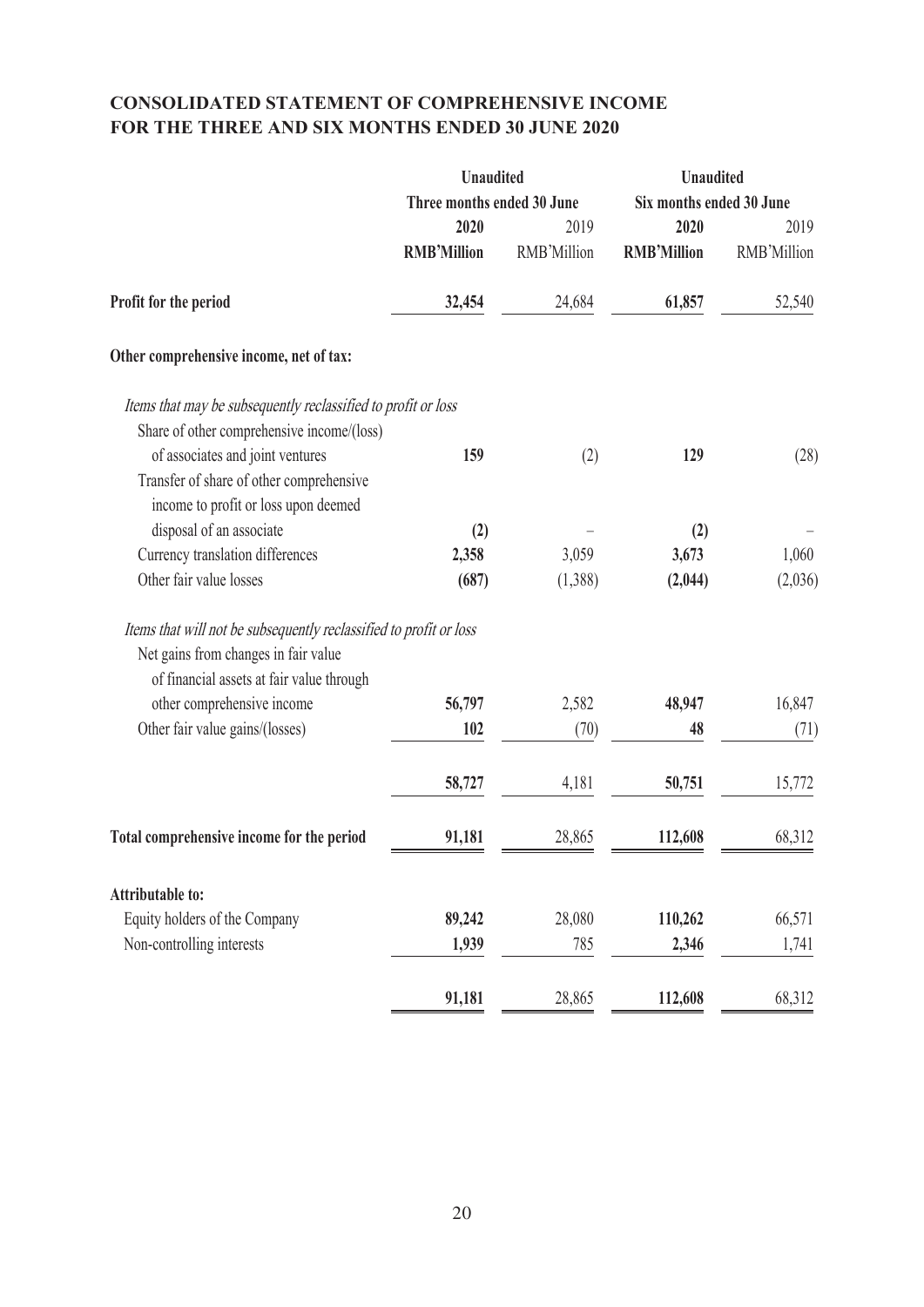# **CONSOLIDATED STATEMENT OF FINANCIAL POSITION AS AT 30 JUNE 2020**

|                                        |      | <b>Unaudited</b>   | Audited            |
|----------------------------------------|------|--------------------|--------------------|
|                                        |      | 30 June            | 31 December        |
|                                        |      | 2020               | 2019               |
|                                        | Note | <b>RMB'Million</b> | <b>RMB'Million</b> |
| <b>ASSETS</b>                          |      |                    |                    |
| <b>Non-current assets</b>              |      |                    |                    |
| Property, plant and equipment          |      | 52,565             | 46,824             |
| Land use rights                        |      | 15,822             | 15,609             |
| Right-of-use assets                    |      | 10,622             | 10,847             |
| Construction in progress               |      | 5,217              | 3,935              |
| Investment properties                  |      | 635                | 855                |
| Intangible assets                      |      | 135,260            | 128,860            |
| Investments in associates              | 8    | 224,753            | 213,614            |
| Investments in joint ventures          |      | 7,053              | 8,280              |
| Financial assets at fair value         |      |                    |                    |
| through profit or loss                 | 9    | 162,391            | 128,822            |
| Financial assets at fair value         |      |                    |                    |
| through other comprehensive income     | 10   | 139,021            | 81,721             |
| Prepayments, deposits and other assets |      | 22,588             | 23,442             |
| Deferred income tax assets             |      | 20,974             | 18,209             |
| Term deposits                          |      | 21,210             | 19,000             |
|                                        |      | 818,111            | 700,018            |
|                                        |      |                    |                    |
| <b>Current assets</b>                  |      |                    |                    |
| Inventories                            |      | 988                | 718                |
| Accounts receivable                    | 11   | 40,384             | 35,839             |
| Prepayments, deposits and other assets |      | 36,233             | 27,840             |
| Other financial assets                 |      | 1,585              | 375                |
| Financial assets at fair value         |      |                    |                    |
| through profit or loss                 | 9    | 6,327              | 7,114              |
| Term deposits                          |      | 79,920             | 46,911             |
| Restricted cash                        |      | 2,278              | 2,180              |
| Cash and cash equivalents              |      | 173,718            | 132,991            |
|                                        |      | 341,433            | 253,968            |
| <b>Total assets</b>                    |      | 1,159,544          | 953,986            |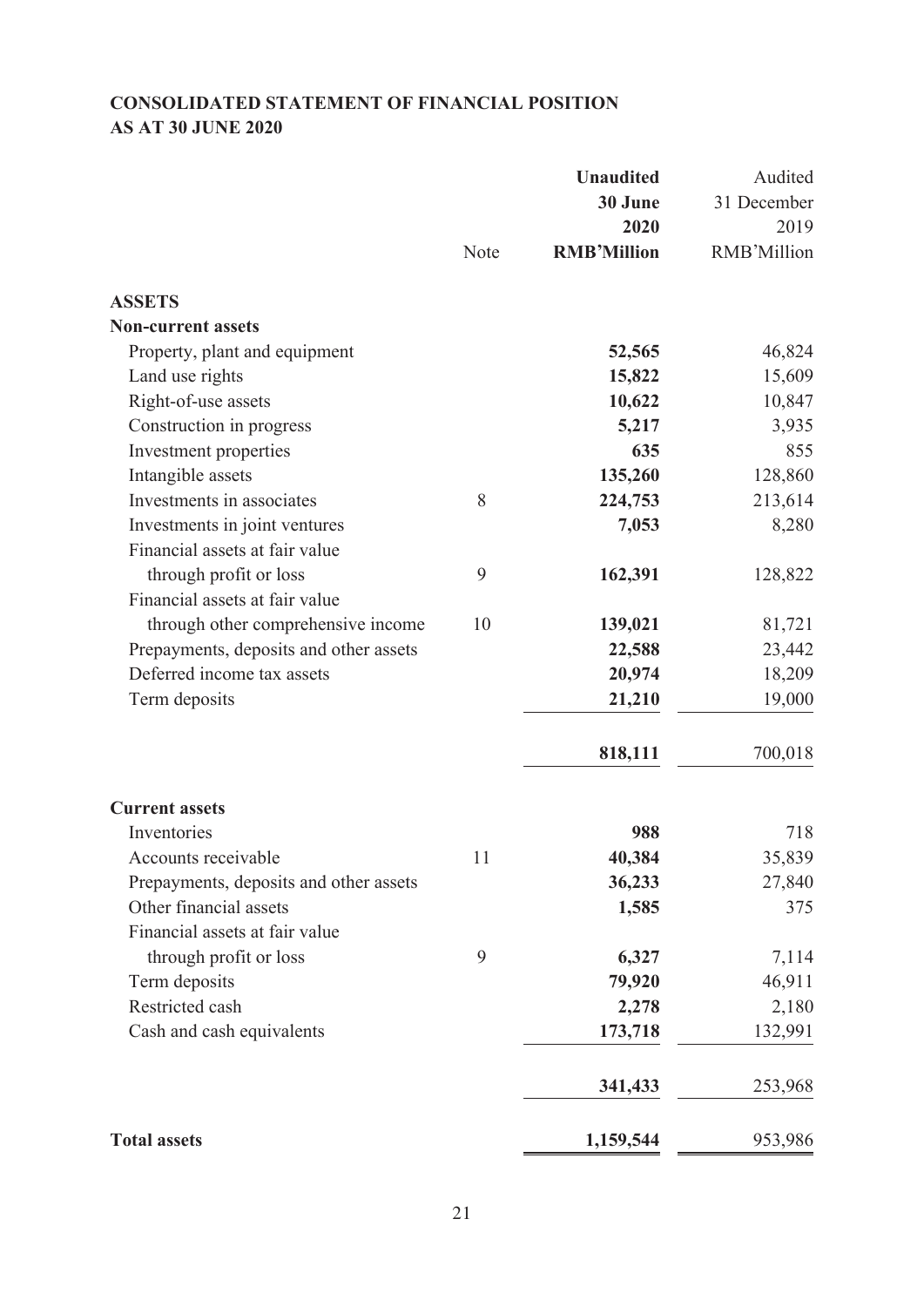|                                              |      | <b>Unaudited</b>   | Audited                       |  |
|----------------------------------------------|------|--------------------|-------------------------------|--|
|                                              |      |                    | 30 June 2020 31 December 2019 |  |
|                                              | Note | <b>RMB'Million</b> | RMB'Million                   |  |
| <b>EQUITY</b>                                |      |                    |                               |  |
| <b>Equity attributable to equity holders</b> |      |                    |                               |  |
| of the Company                               |      |                    |                               |  |
| Share capital                                |      |                    |                               |  |
| Share premium                                |      | 41,701             | 35,271                        |  |
| Shares held for share award schemes          |      | (3,959)            | (4,002)                       |  |
| Other reserves                               |      | 61,056             | 16,786                        |  |
| Retained earnings                            |      | 436,611            | 384,651                       |  |
|                                              |      | 535,409            | 432,706                       |  |
| <b>Non-controlling interests</b>             |      | 70,864             | 56,118                        |  |
| <b>Total equity</b>                          |      | 606,273            | 488,824                       |  |
| <b>LIABILITIES</b>                           |      |                    |                               |  |
| <b>Non-current liabilities</b>               |      |                    |                               |  |
| <b>Borrowings</b>                            | 14   | 131,988            | 104,257                       |  |
| Notes payable                                | 15   | 126,785            | 83,327                        |  |
| Long-term payables                           |      | 4,675              | 3,577                         |  |
| Other financial liabilities                  |      | 7,016              | 5,242                         |  |
| Deferred income tax liabilities              |      | 13,434             | 12,841                        |  |
| Lease liabilities                            |      | 8,143              | 8,428                         |  |
| Deferred revenue                             |      | 6,638              | 7,334                         |  |
|                                              |      | 298,679            | 225,006                       |  |
| <b>Current liabilities</b>                   |      |                    |                               |  |
| Accounts payable                             | 13   | 86,433             | 80,690                        |  |
| Other payables and accruals                  |      | 43,675             | 45,174                        |  |
| <b>Borrowings</b>                            | 14   | 15,101             | 22,695                        |  |
| Notes payable                                | 15   |                    | 10,534                        |  |
| Current income tax liabilities               |      | 10,813             | 9,733                         |  |
| Other tax liabilities                        |      | 1,133              | 1,245                         |  |
| Other financial liabilities                  |      | 5,746              | 5,857                         |  |
| Lease liabilities                            |      | 3,474              | 3,279                         |  |
| Deferred revenue                             |      | 88,217             | 60,949                        |  |
|                                              |      | 254,592            | 240,156                       |  |
| <b>Total liabilities</b>                     |      | 553,271            | 465,162                       |  |
| <b>Total equity and liabilities</b>          |      | 1,159,544          | 953,986                       |  |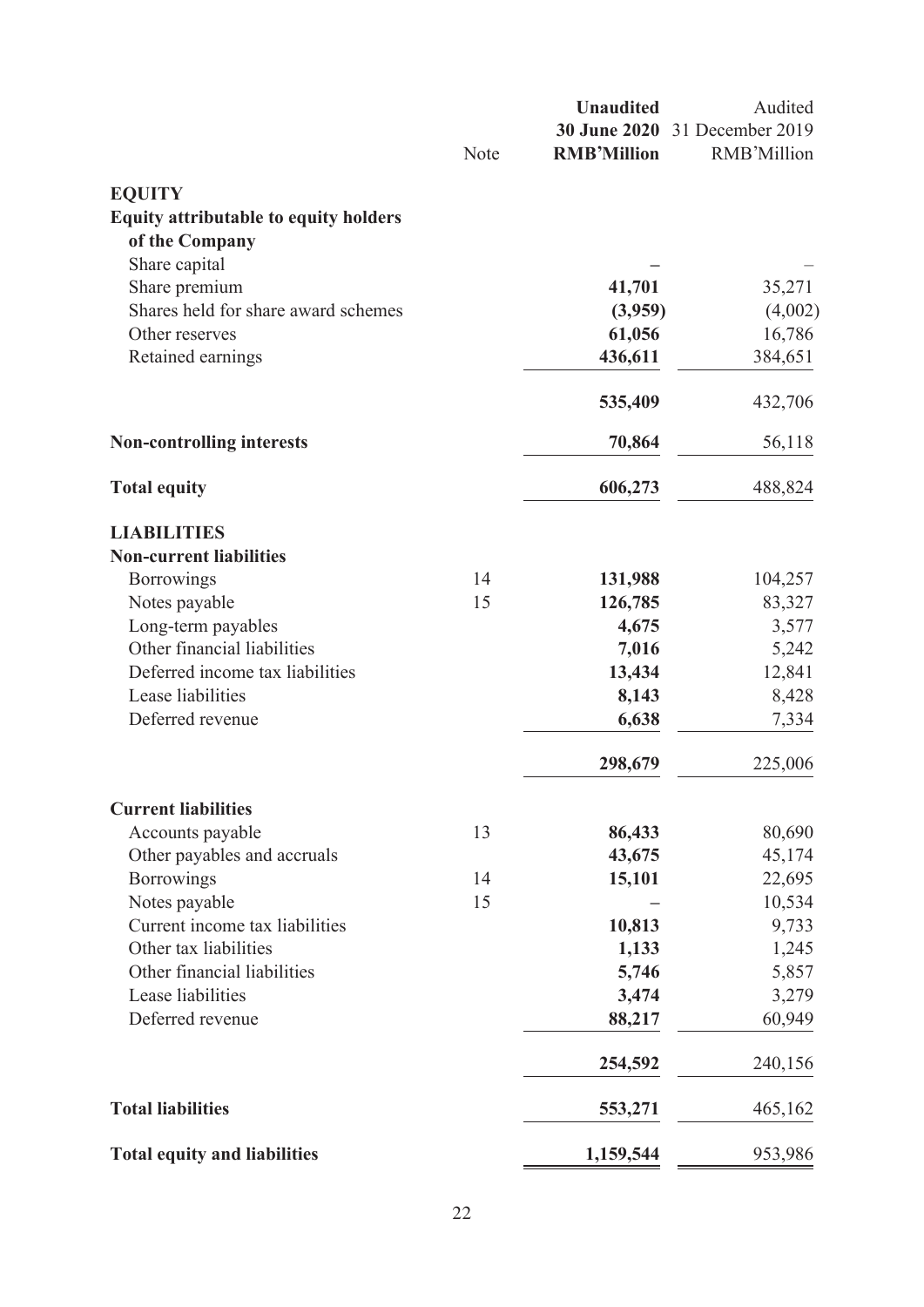### **CONSOLIDATED STATEMENT OF CHANGES IN EQUITY FOR THE SIX MONTHS ENDED 30 JUNE 2020**

|                                                                                     |                    |                    |                                               | Unaudited                |                          |                          |                    |                    |  |
|-------------------------------------------------------------------------------------|--------------------|--------------------|-----------------------------------------------|--------------------------|--------------------------|--------------------------|--------------------|--------------------|--|
|                                                                                     |                    |                    | Attributable to equity holders of the Company |                          |                          |                          |                    |                    |  |
|                                                                                     |                    |                    | <b>Shares held for</b>                        |                          |                          |                          |                    |                    |  |
|                                                                                     |                    | Share              | share award                                   | <b>Other</b>             | <b>Retained</b>          |                          | Non-controlling    | Total              |  |
|                                                                                     | Share capital      | premium            | schemes                                       | reserves                 | earnings                 | Total                    | interests          | equity             |  |
|                                                                                     | <b>RMB'Million</b> | <b>RMB'Million</b> | <b>RMB'Million</b>                            | <b>RMB'Million</b>       | <b>RMB'Million</b>       | <b>RMB'Million</b>       | <b>RMB'Million</b> | <b>RMB'Million</b> |  |
| <b>Balance at 1 January 2020</b>                                                    |                    | 35,271             | (4,002)                                       | 16,786                   | 384,651                  | 432,706                  | 56,118             | 488,824            |  |
| Comprehensive income                                                                |                    |                    |                                               |                          |                          |                          |                    |                    |  |
| Profit for the period                                                               |                    |                    |                                               |                          | 62,003                   | 62,003                   | (146)              | 61,857             |  |
| Other comprehensive income, net of tax:                                             |                    |                    |                                               |                          |                          |                          |                    |                    |  |
| - share of other comprehensive                                                      |                    |                    |                                               |                          |                          |                          |                    |                    |  |
| income of associates and joint ventures                                             |                    |                    |                                               | 128                      |                          | 128                      | 1                  | 129                |  |
| - transfer of share of other comprehensive                                          |                    |                    |                                               |                          |                          |                          |                    |                    |  |
| income to profit or loss upon deemed                                                |                    |                    |                                               |                          |                          |                          |                    |                    |  |
| disposal of an associate                                                            |                    |                    |                                               | (2)                      |                          | (2)                      |                    | (2)                |  |
| - net gains from changes in fair value of                                           |                    |                    |                                               |                          |                          |                          |                    |                    |  |
| financial assets at fair value through                                              |                    |                    |                                               |                          |                          |                          |                    |                    |  |
| other comprehensive income                                                          |                    |                    |                                               | 47,206                   |                          | 47,206                   | 1,741              | 48,947             |  |
| - currency translation differences<br>- other fair value losses, net                |                    |                    |                                               | 2,863                    |                          | 2,863                    | 810                | 3,673              |  |
|                                                                                     |                    |                    |                                               | (1,936)                  |                          | (1,936)                  | (60)               | (1,996)            |  |
| Total comprehensive income                                                          |                    |                    |                                               |                          |                          |                          |                    |                    |  |
| for the period                                                                      |                    |                    |                                               | 48,259                   | 62,003                   | 110,262                  | 2,346              | 112,608            |  |
| Transfer of gains on disposal and deemed                                            |                    |                    |                                               |                          |                          |                          |                    |                    |  |
| disposal of financial assets at fair value<br>through other comprehensive income to |                    |                    |                                               |                          |                          |                          |                    |                    |  |
| retained earnings                                                                   |                    |                    |                                               | (346)                    | 346                      |                          |                    |                    |  |
| Share of other changes in net assets of                                             |                    |                    |                                               |                          |                          |                          |                    |                    |  |
| associates and joint ventures                                                       |                    |                    |                                               | 1,456                    | $\overline{\phantom{0}}$ | 1,456                    | (5)                | 1,451              |  |
| Transfer of share of other changes in net                                           |                    |                    |                                               |                          |                          |                          |                    |                    |  |
| assets of associates to profit or loss                                              |                    |                    |                                               |                          |                          |                          |                    |                    |  |
| upon deemed disposal of associates                                                  |                    |                    |                                               | (154)                    |                          | (154)                    |                    | (154)              |  |
| <b>Transactions with equity holders</b>                                             |                    |                    |                                               |                          |                          |                          |                    |                    |  |
| Capital injection                                                                   |                    |                    |                                               |                          |                          |                          | 222                | 222                |  |
| Employee share option schemes:                                                      |                    |                    |                                               |                          |                          |                          |                    |                    |  |
| - value of employee services                                                        |                    | 933                |                                               | 31                       |                          | 964                      | 32                 | 996                |  |
| - proceeds from shares issued                                                       |                    | 542                |                                               | $\overline{a}$           |                          | 542                      | $\overline{a}$     | 542                |  |
| Employee share award schemes:                                                       |                    |                    |                                               |                          |                          |                          |                    |                    |  |
| - value of employee services                                                        |                    | 4,714              |                                               | 141                      |                          | 4,855                    | 163                | 5,018              |  |
| - shares withheld for share award                                                   |                    |                    |                                               |                          |                          |                          |                    |                    |  |
| schemes                                                                             |                    |                    | (411)                                         |                          |                          | (411)                    |                    | (411)              |  |
| - vesting of awarded shares                                                         |                    | (336)              | 336                                           |                          |                          | $\overline{\phantom{0}}$ | $\overline{a}$     | L,                 |  |
| Tax benefit from share-based payments                                               |                    |                    |                                               | 214                      | $\overline{\phantom{a}}$ | 214                      | $\overline{a}$     | 214                |  |
| Profit appropriations to statutory reserves                                         |                    |                    |                                               | (60)                     | $60\,$                   |                          |                    |                    |  |
| Dividends                                                                           |                    |                    |                                               | $\overline{\phantom{a}}$ | (10, 449)                | (10, 449)                | (324)              | (10, 773)          |  |
| Non-controlling interests arising from<br>business combinations                     |                    |                    |                                               |                          |                          |                          | 8,685              | 8,685              |  |
| Deemed disposal of a subsidiary                                                     |                    |                    |                                               |                          |                          |                          | 5                  | 5                  |  |
| Acquisition of additional equity interests in                                       |                    |                    |                                               |                          |                          |                          |                    |                    |  |
| non-wholly owned subsidiaries                                                       |                    |                    |                                               | 35                       |                          | 35                       | (270)              | (235)              |  |
| Dilution of interests in subsidiaries                                               |                    |                    |                                               | (139)                    |                          | (139)                    | 273                | 134                |  |
| Changes in put option liability with                                                |                    |                    |                                               |                          |                          |                          |                    |                    |  |
| non-controlling interests                                                           |                    |                    |                                               | (75)                     |                          | (75)                     | (35)               | (110)              |  |
| Recognition of financial liabilities in                                             |                    |                    |                                               |                          |                          |                          |                    |                    |  |
| respect of non-controlling interests                                                |                    |                    |                                               | (686)                    |                          | (686)                    |                    | (686)              |  |
| Transfer of equity interests of subsidiaries                                        |                    |                    |                                               |                          |                          |                          |                    |                    |  |
| to non-controlling interests                                                        |                    | 577                | 118                                           | (4, 406)                 |                          | (3,711)                  | 3,654              | (57)               |  |
| <b>Total transactions with equity holders</b>                                       |                    |                    |                                               |                          |                          |                          |                    |                    |  |
| at their capacity as equity holders                                                 |                    |                    |                                               |                          |                          |                          |                    |                    |  |
| for the period                                                                      |                    | 6,430              | 43                                            | (4,945)                  | (10, 389)                | (8,861)                  | 12,405             | 3,544              |  |
| Balance at 30 June 2020                                                             |                    | 41,701             | (3,959)                                       | 61,056                   | 436,611                  | 535,409                  | 70,864             | 606,273            |  |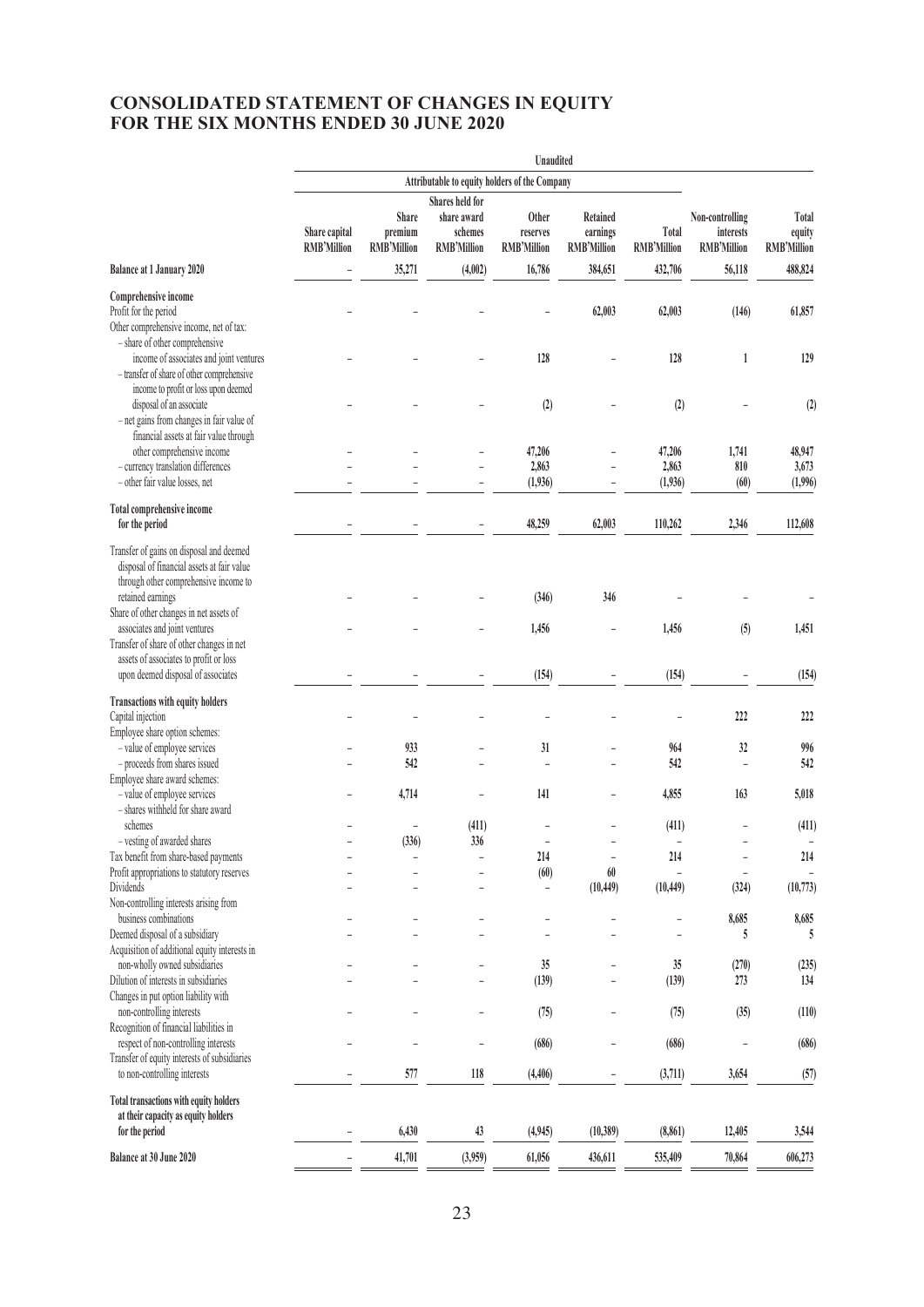|                                               |               |                    |                                               | Unaudited      |             |             |                          |                   |
|-----------------------------------------------|---------------|--------------------|-----------------------------------------------|----------------|-------------|-------------|--------------------------|-------------------|
|                                               |               |                    | Attributable to equity holders of the Company |                |             |             |                          |                   |
|                                               |               |                    | Shares held for                               |                |             |             |                          |                   |
|                                               |               | Share              | share award                                   | Other          | Retained    |             | Non-controlling          | Total             |
|                                               | Share capital | premium            | schemes                                       | reserves       | earnings    | Total       | interests                | equity            |
|                                               | RMB'Million   | <b>RMB'Million</b> | RMB'Million                                   | RMB'Million    | RMB'Million | RMB'Million | RMB'Million              | RMB'Million       |
| <b>Balance at 1 January 2019</b>              |               | 27,294             | (4, 173)                                      | 729            | 299,660     | 323,510     | 32,697                   | 356,207           |
| Comprehensive income                          |               |                    |                                               |                |             |             |                          |                   |
| Profit for the period                         |               |                    |                                               |                | 51,346      | 51,346      | 1,194                    | 52,540            |
| Other comprehensive income, net of tax:       |               |                    |                                               |                |             |             |                          |                   |
| - share of other comprehensive loss of        |               |                    |                                               |                |             |             |                          |                   |
| associates and joint ventures                 |               |                    |                                               | (27)           |             | (27)        | (1)                      | (28)              |
| - net gains from changes in fair value of     |               |                    |                                               |                |             |             |                          |                   |
| financial assets at fair value through        |               |                    |                                               |                |             |             |                          |                   |
| other comprehensive income                    |               |                    |                                               | 16,373         |             | 16,373      | 474                      | 16,847            |
| - currency translation differences            |               |                    |                                               | 986            |             | 986         | 74                       | 1,060             |
| - other fair value losses, net                |               |                    |                                               | (2,107)        |             | (2,107)     | $\overline{\phantom{0}}$ | (2,107)           |
| Total comprehensive income                    |               |                    |                                               |                |             |             |                          |                   |
| for the period                                |               |                    |                                               | 15,225         | 51,346      | 66,571      | 1,741                    | 68,312            |
| Share of other changes in net assets of       |               |                    |                                               |                |             |             |                          |                   |
| associates                                    |               |                    |                                               | 881            |             | 881         |                          | 881               |
| Transactions with equity holders              |               |                    |                                               |                |             |             |                          |                   |
| Capital injection                             |               |                    |                                               |                |             |             | 237                      | 237               |
| Employee share option schemes:                |               |                    |                                               |                |             |             |                          |                   |
| - value of employee services                  |               | 1,090              |                                               | $22\,$         |             | 1,112       | $22\,$                   | 1,134             |
| - proceeds from shares issued                 |               | 110                |                                               | $\overline{a}$ |             | 110         | L                        | 110               |
| Employee share award schemes:                 |               |                    |                                               |                |             |             |                          |                   |
| - value of employee services                  |               | 3,018              |                                               | 209            |             | 3,227       | 144                      | 3,371             |
| - shares withheld for share award             |               |                    |                                               |                |             |             |                          |                   |
| schemes                                       |               |                    | (369)                                         |                |             | (369)       |                          | (369)             |
| - vesting of awarded shares                   |               | (606)              | 606                                           |                |             | L,          |                          | $\overline{a}$    |
| Profit appropriations to statutory reserves   |               |                    |                                               | 14             | (14)        |             | $\overline{\phantom{0}}$ | $\qquad \qquad -$ |
| Dividends                                     |               |                    |                                               |                | (8,305)     | (8,305)     | (23)                     | (8,328)           |
| Non-controlling interests arising from        |               |                    |                                               |                |             |             |                          |                   |
| business combination                          |               |                    |                                               |                |             |             | 51                       | 51                |
| Acquisition of additional equity interests in |               |                    |                                               |                |             |             |                          |                   |
| non-wholly owned subsidiaries                 |               | 273                |                                               | (258)          |             | $15\,$      | (628)                    | (613)             |
| Dilution of interests in subsidiaries         |               |                    |                                               | (212)          |             | (212)       | $267$                    | 55                |
| Transfer of equity interests of subsidiaries  |               |                    |                                               |                |             |             |                          |                   |
| to non-controlling interests                  |               | 488                |                                               | (572)          |             | (84)        | 68                       | (16)              |
| Total transactions with equity holders        |               |                    |                                               |                |             |             |                          |                   |
| at their capacity as equity holders           |               |                    |                                               |                |             |             |                          |                   |
| for the period                                |               | 4,373              | 237                                           | (797)          | (8,319)     | (4,506)     | 138                      | (4,368)           |
| Balance at 30 June 2019                       |               | 31,667             | (3,936)                                       | 16,038         | 342,687     | 386,456     | 34,576                   | 421,032           |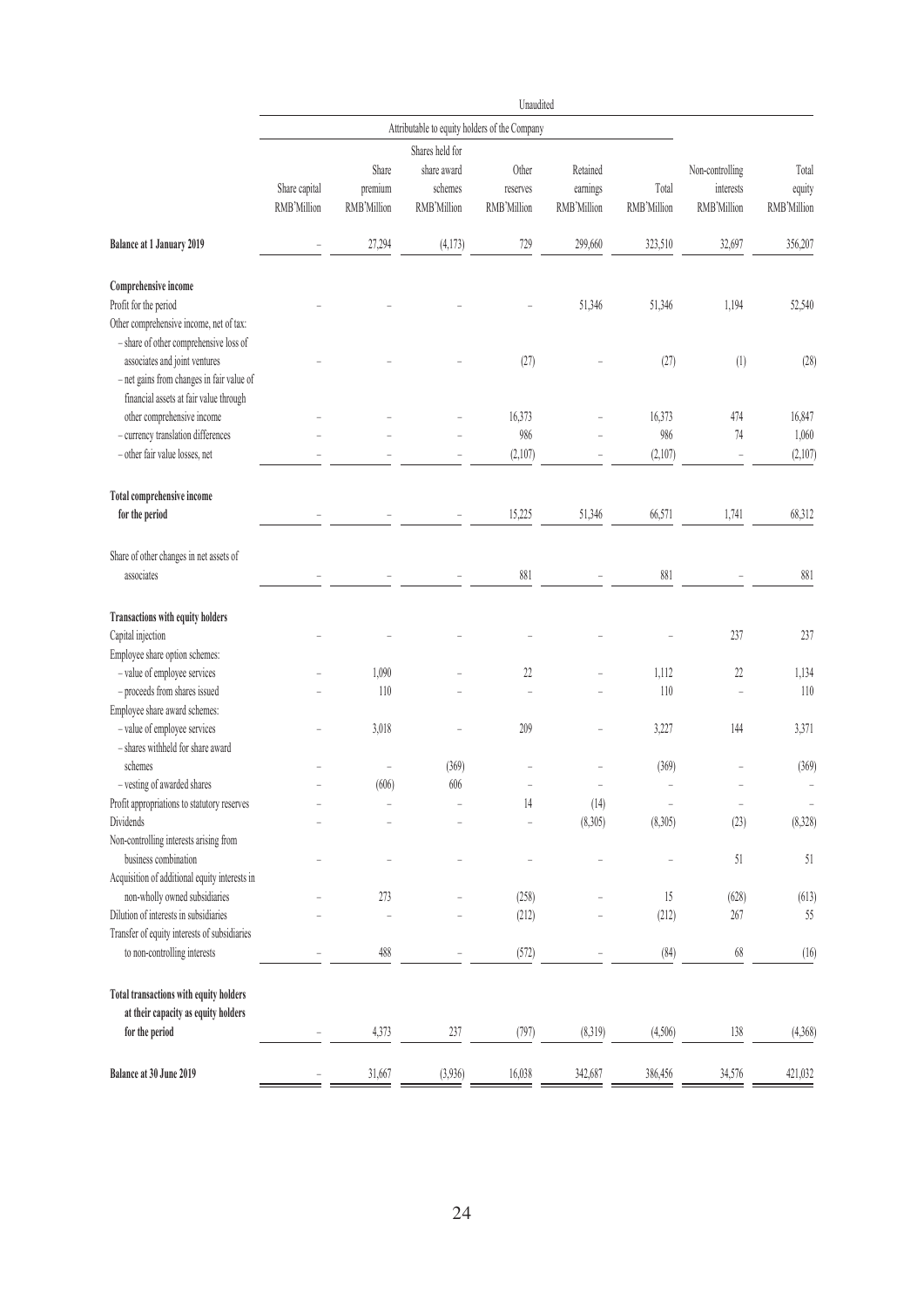# **CONDENSED CONSOLIDATED STATEMENT OF CASH FLOWS FOR THE SIX MONTHS ENDED 30 JUNE 2020**

|                                                      | <b>Unaudited</b>         |             |  |
|------------------------------------------------------|--------------------------|-------------|--|
|                                                      | Six months ended 30 June |             |  |
|                                                      | 2020                     | 2019        |  |
|                                                      | <b>RMB'Million</b>       | RMB'Million |  |
| Net cash flows generated from operating activities   | 98,725                   | 53,804      |  |
| Net cash flows used in investing activities          | (92, 927)                | (36,300)    |  |
| Net cash flows generated from financing activities   | 34,498                   | 7,252       |  |
| Net increase in cash and cash equivalents            | 40,296                   | 24,756      |  |
| Cash and cash equivalents at beginning of the period | 132,991                  | 97,814      |  |
| Exchange gains on cash and cash equivalents          | 431                      | 268         |  |
| Cash and cash equivalents at end of the period       | 173,718                  | 122,838     |  |
| Analysis of balances of cash and cash equivalents:   |                          |             |  |
| Bank balances and cash                               | 68,699                   | 53,244      |  |
| Term deposits and highly liquid investments with     |                          |             |  |
| initial terms within three months                    | 105,019                  | 69,594      |  |
|                                                      | 173,718                  | 122,838     |  |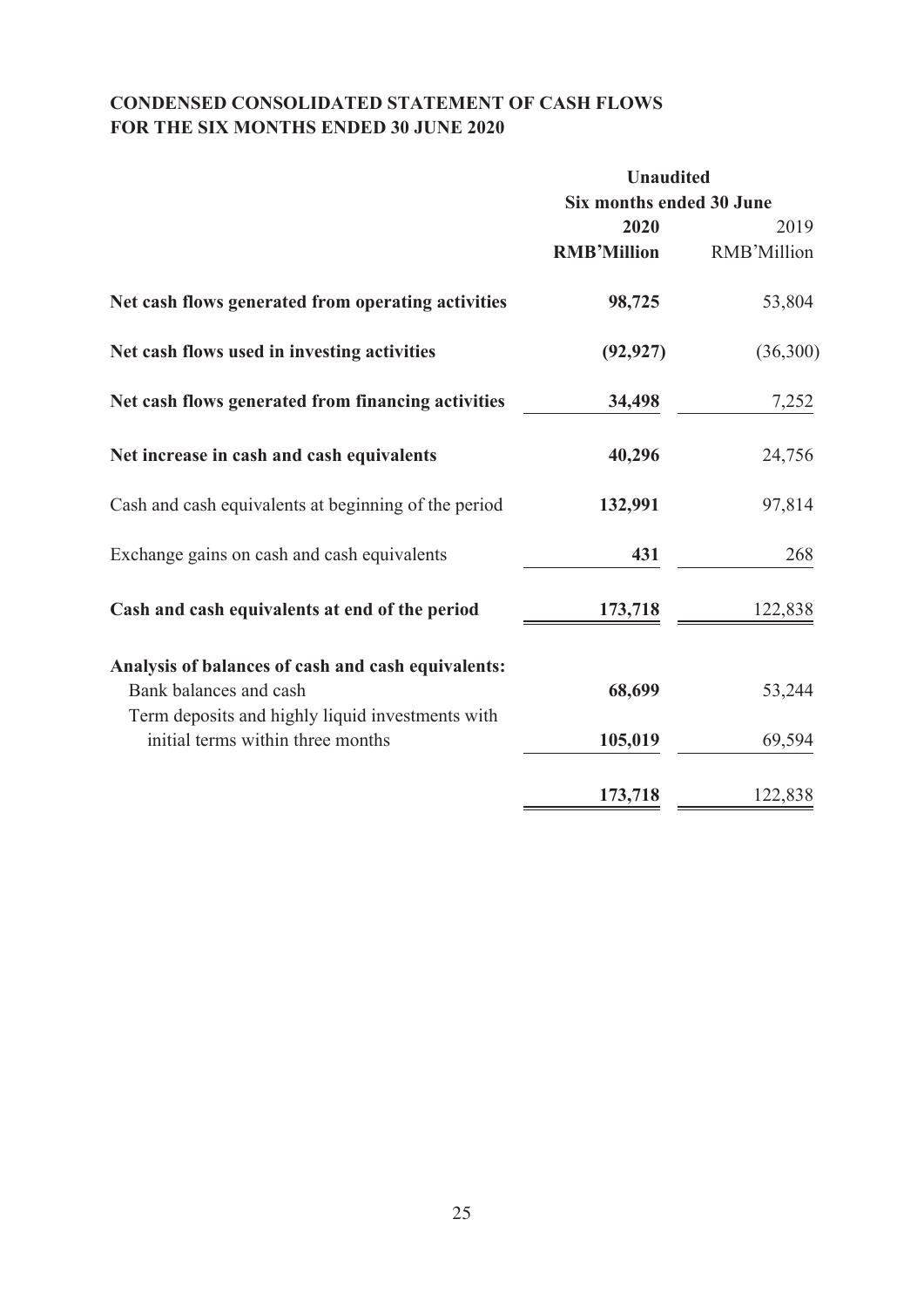#### **Note:**

#### **1 General information, basis of preparation and presentation**

The Company was incorporated in the Cayman Islands with limited liability. The shares of the Company have been listed on the Main Board of the Stock Exchange since 16 June 2004.

The Company is an investment holding company. The Group is principally engaged in the provision of VAS, FinTech and Business Services and Online Advertising services.

The condensed consolidated interim financial information comprises the consolidated statement of financial position as at 30 June 2020, the consolidated income statement and the consolidated statement of comprehensive income for the three and six months then ended, the consolidated statement of changes in equity and the consolidated statement of cash flows for six months then ended, and a summary of significant accounting policies and other explanatory notes (the "Interim Financial Information"). The Interim Financial Information is presented in RMB, unless otherwise stated.

The Interim Financial Information has not been audited but has been reviewed by the external auditor of the Company.

The Interim Financial Information has been prepared in accordance with IAS 34 "Interim Financial Reporting" issued by the International Accounting Standards Board and should be read in conjunction with the annual consolidated financial statements of the Group for the year ended 31 December 2019, which have been prepared in accordance with IFRS, as set out in the 2019 annual report of the Company dated 18 March 2020 (the "2019 Financial Statements").

Except as described below, the accounting policies and method of computation used in the preparation of the Interim Financial Information are generally consistent with those used in the 2019 Financial Statements in all material aspects, which have been prepared in accordance with IFRS under the historical cost convention, as modified by the revaluation of FVPL, FVOCI, certain other financial liabilities and derivative financial instruments, which are carried at fair value.

Taxes on income for the interim period are accrued using the estimated tax rates that would be applicable to expected total annual assessable profit.

The following standards and amendments have been adopted by the Group for the first time for the financial year beginning on 1 January 2020:

| Amendments to IAS 1 and IAS 8           | Definition of material                               |
|-----------------------------------------|------------------------------------------------------|
| Amendments to IFRS 3                    | Definition of a business                             |
| Conceptual Framework                    | Revised Conceptual Framework for Financial Reporting |
| Amendments to IFRS 9, IAS 39 and IFRS 7 | Interest Rate Benchmark Reform                       |

The adoption of these new and amended standards does not have significant impact on the consolidated financial statements of the Group.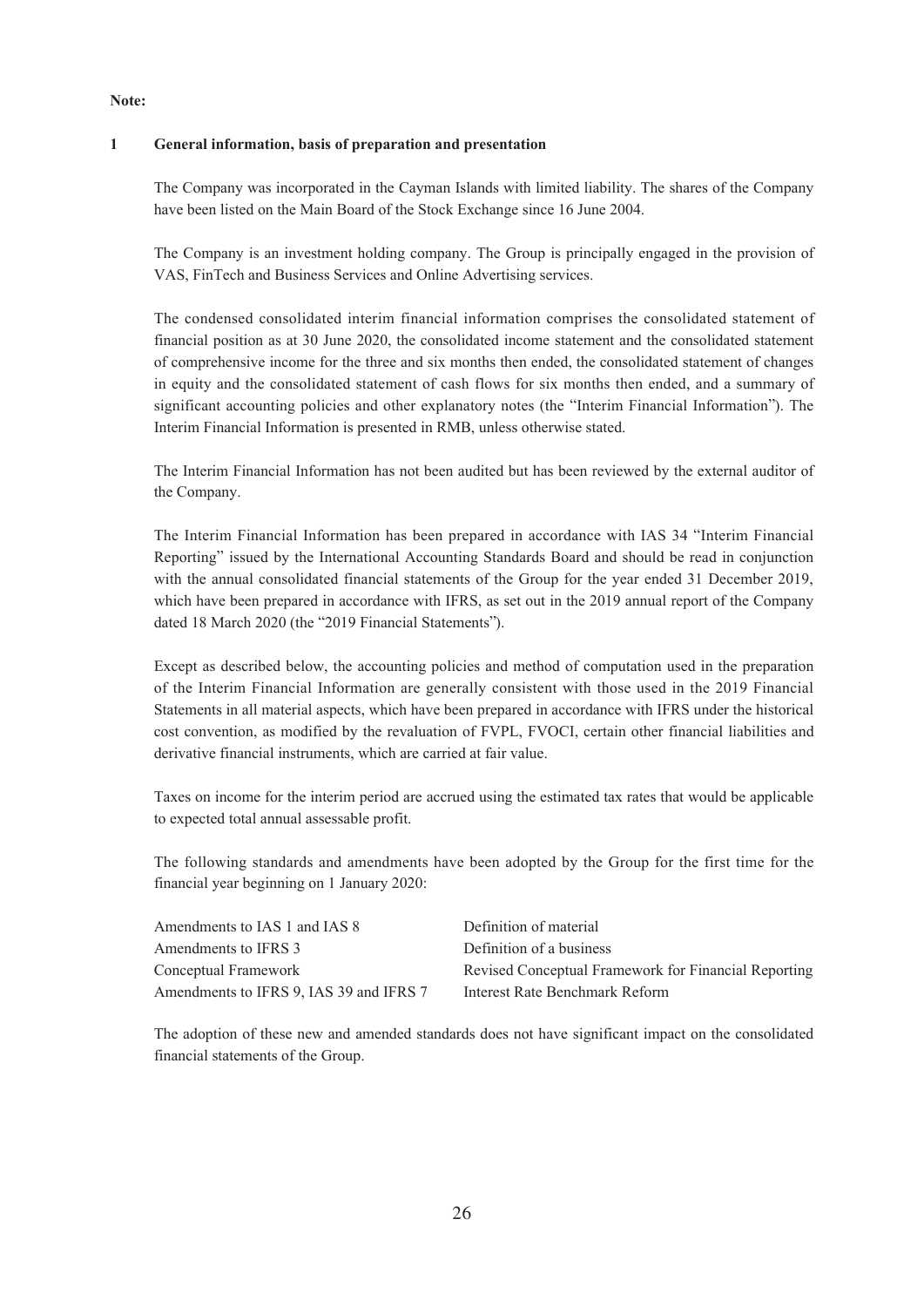#### **2 Segment information**

The Group has the following reportable segments for the three and six months ended 30 June 2020 and  $2019$ 

- VAS;
- FinTech and Business Services;
- Online Advertising; and
- Others.

The "Others" business segment consists of the financials of investment in, production of and distribution of, films and television programmes for third parties, copyrights licensing, merchandise sales and various other activities.

There were no material inter-segment sales during the three and six months ended 30 June 2020 and 2019. The revenues from external customers reported to the chief operating decision-makers are measured in a manner consistent with that applied in the consolidated income statement.

The segment information provided to the chief operating decision-makers for the reportable segments for the three and six months ended 30 June 2020 and 2019 is as follows:

|                         |                                 |                          | <b>Unaudited</b>   |                    |                    |  |  |  |  |
|-------------------------|---------------------------------|--------------------------|--------------------|--------------------|--------------------|--|--|--|--|
|                         | Three months ended 30 June 2020 |                          |                    |                    |                    |  |  |  |  |
|                         |                                 | <b>FinTech and</b>       | Online             |                    |                    |  |  |  |  |
|                         | <b>VAS</b>                      | <b>Business Services</b> | <b>Advertising</b> | <b>Others</b>      | <b>Total</b>       |  |  |  |  |
|                         | <b>RMB'Million</b>              | <b>RMB'Million</b>       | <b>RMB'Million</b> | <b>RMB'Million</b> | <b>RMB'Million</b> |  |  |  |  |
| <b>Segment revenues</b> | 65,002                          | 29,862                   | 18,552             | 1,467              | 114,883            |  |  |  |  |
| Gross profit            | 34,902                          | 8,640                    | 9,544              | 124                | 53,210             |  |  |  |  |
| <b>Cost of revenues</b> |                                 |                          |                    |                    |                    |  |  |  |  |
| Depreciation            | 1,218                           | 2,192                    | 794                | 21                 | 4,225              |  |  |  |  |
| Amortisation            | 3,883                           |                          | 1,678              | 268                | 5,829              |  |  |  |  |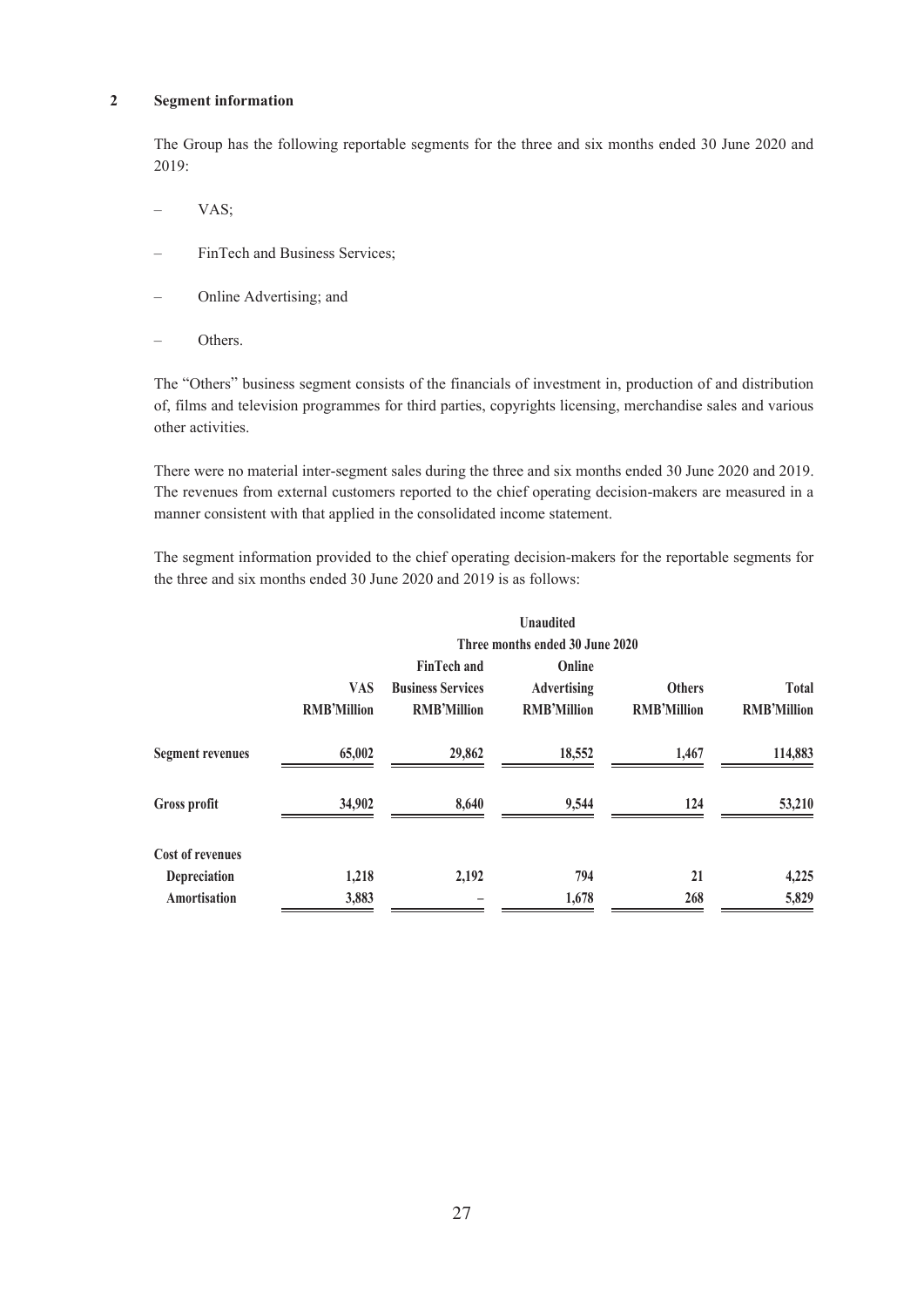|                  | Unaudited<br>Three months ended 30 June 2019 |                                                        |                                      |                       |                      |
|------------------|----------------------------------------------|--------------------------------------------------------|--------------------------------------|-----------------------|----------------------|
|                  | <b>VAS</b><br>RMB'Million                    | FinTech and<br><b>Business Services</b><br>RMB'Million | Online<br>Advertising<br>RMB'Million | Others<br>RMB'Million | Total<br>RMB'Million |
| Segment revenues | 48,080                                       | 22,888                                                 | 16,409                               | 1,444                 | 88,821               |
| Gross profit     | 25,297                                       | 5,497                                                  | 7,977                                | 355                   | 39,126               |
| Cost of revenues |                                              |                                                        |                                      |                       |                      |
| Depreciation     | 846                                          | 1,585                                                  | 469                                  | 28                    | 2,928                |
| Amortisation     | 3,580                                        |                                                        | 2,896                                | 378                   | 6,854                |

|                         |                                  |                                                                      | <b>Unaudited</b><br>Six months ended 30 June 2020  |                                     |                                    |
|-------------------------|----------------------------------|----------------------------------------------------------------------|----------------------------------------------------|-------------------------------------|------------------------------------|
|                         | <b>VAS</b><br><b>RMB'Million</b> | <b>FinTech and</b><br><b>Business Services</b><br><b>RMB'Million</b> | Online<br><b>Advertising</b><br><b>RMB'Million</b> | <b>Others</b><br><b>RMB'Million</b> | <b>Total</b><br><b>RMB'Million</b> |
| <b>Segment revenues</b> | 127,431                          | 56,337                                                               | 36,265                                             | 2,915                               | 222,948                            |
| Gross profit/(loss)     | 71,754                           | 16,022                                                               | 18,254                                             | (26)                                | 106,004                            |
| <b>Cost of revenues</b> |                                  |                                                                      |                                                    |                                     |                                    |
| Depreciation            | 2,273                            | 4,207                                                                | 1,542                                              | 47                                  | 8,069                              |
| Amortisation            | 7,361                            |                                                                      | 3,128                                              | 754                                 | 11,243                             |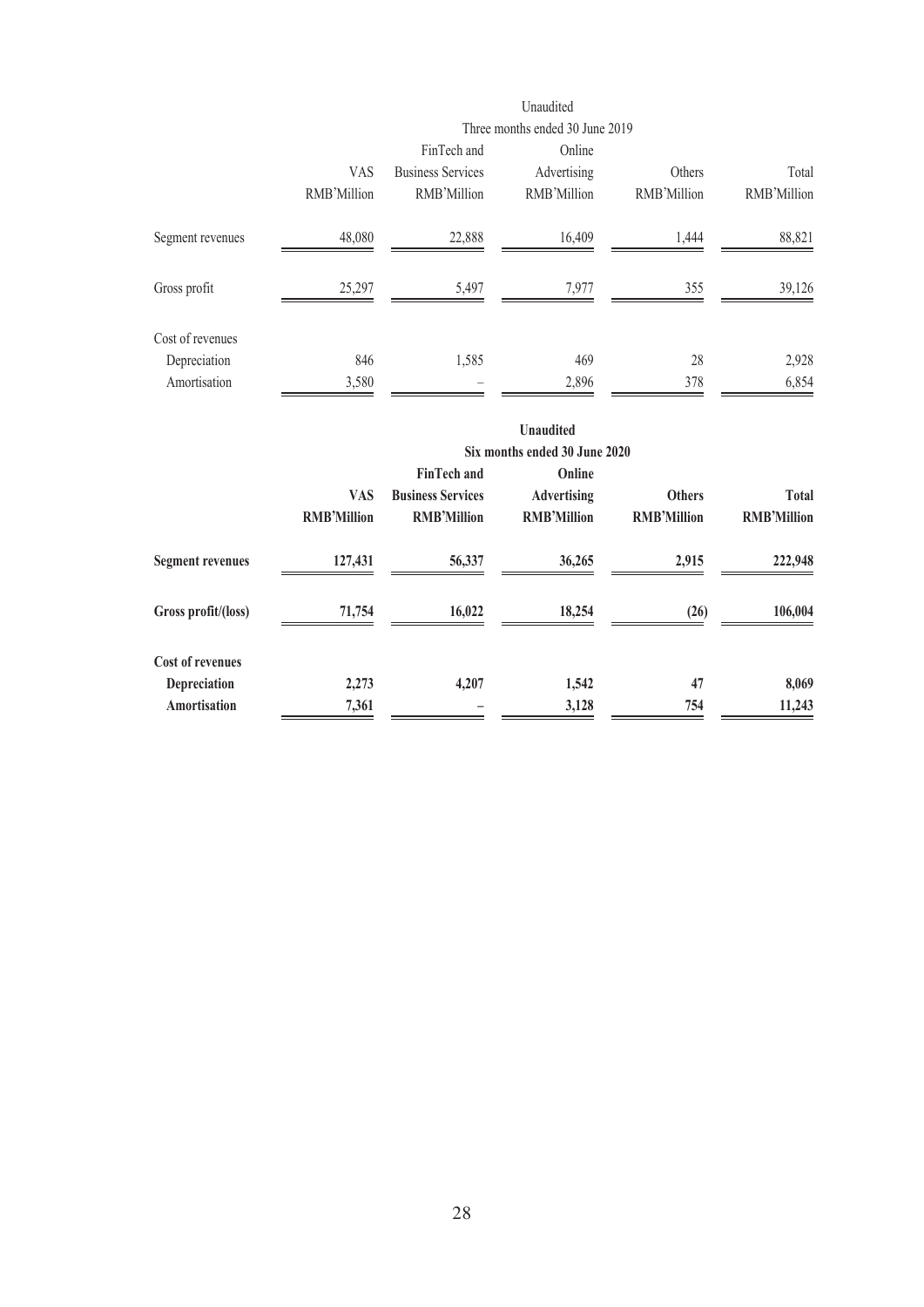|                  |             |                          | Unaudited                     |             |             |
|------------------|-------------|--------------------------|-------------------------------|-------------|-------------|
|                  |             |                          | Six months ended 30 June 2019 |             |             |
|                  |             | FinTech and              | Online                        |             |             |
|                  | <b>VAS</b>  | <b>Business Services</b> | Advertising                   | Others      | Total       |
|                  | RMB'Million | RMB'Million              | RMB'Million                   | RMB'Million | RMB'Million |
| Segment revenues | 97,054      | 44,677                   | 29,786                        | 2,769       | 174,286     |
| Gross profit     | 53,490      | 11,705                   | 13,578                        | 173         | 78,946      |
| Cost of revenues |             |                          |                               |             |             |
| Depreciation     | 1,577       | 2,983                    | 953                           | 53          | 5,566       |
| Amortisation     | 6,687       |                          | 5,133                         | 719         | 12,539      |

# **3 Other gains, net**

|                                                       | <b>Unaudited</b>           |             | <b>Unaudited</b>         |             |
|-------------------------------------------------------|----------------------------|-------------|--------------------------|-------------|
|                                                       | Three months ended 30 June |             | Six months ended 30 June |             |
|                                                       | 2020                       | 2019        | 2020                     | 2019        |
|                                                       | <b>RMB'Million</b>         | RMB'Million | <b>RMB'Million</b>       | RMB'Million |
| Net gains on disposals and deemed disposals           |                            |             |                          |             |
| of investee companies (a)                             | 8,325                      | 2,850       | 11,972                   | 6,517       |
| Impairment provision for investee companies, goodwill |                            |             |                          |             |
| and intangible assets arising from acquisitions (b)   | (8,613)                    | (2,139)     | (8,126)                  | (2,266)     |
| Net fair value gains on FVPL (c)                      | 3,717                      | 1,816       | 5,034                    | 6,999       |
| Subsidies and tax rebates                             | 1,657                      | 978         | 3,772                    | 1,861       |
| Net fair value gains on other financial instruments   | 2,630                      | 284         | 2,938                    | 1,980       |
| Donations (d)                                         |                            |             | (2,600)                  | (700)       |
| Dividend income                                       | 386                        | 300         | 794                      | 542         |
| Others $(e)$                                          | 505                        | (51)        | (1,140)                  | 194         |
|                                                       | 8,607                      | 4,038       | 12,644                   | 15,127      |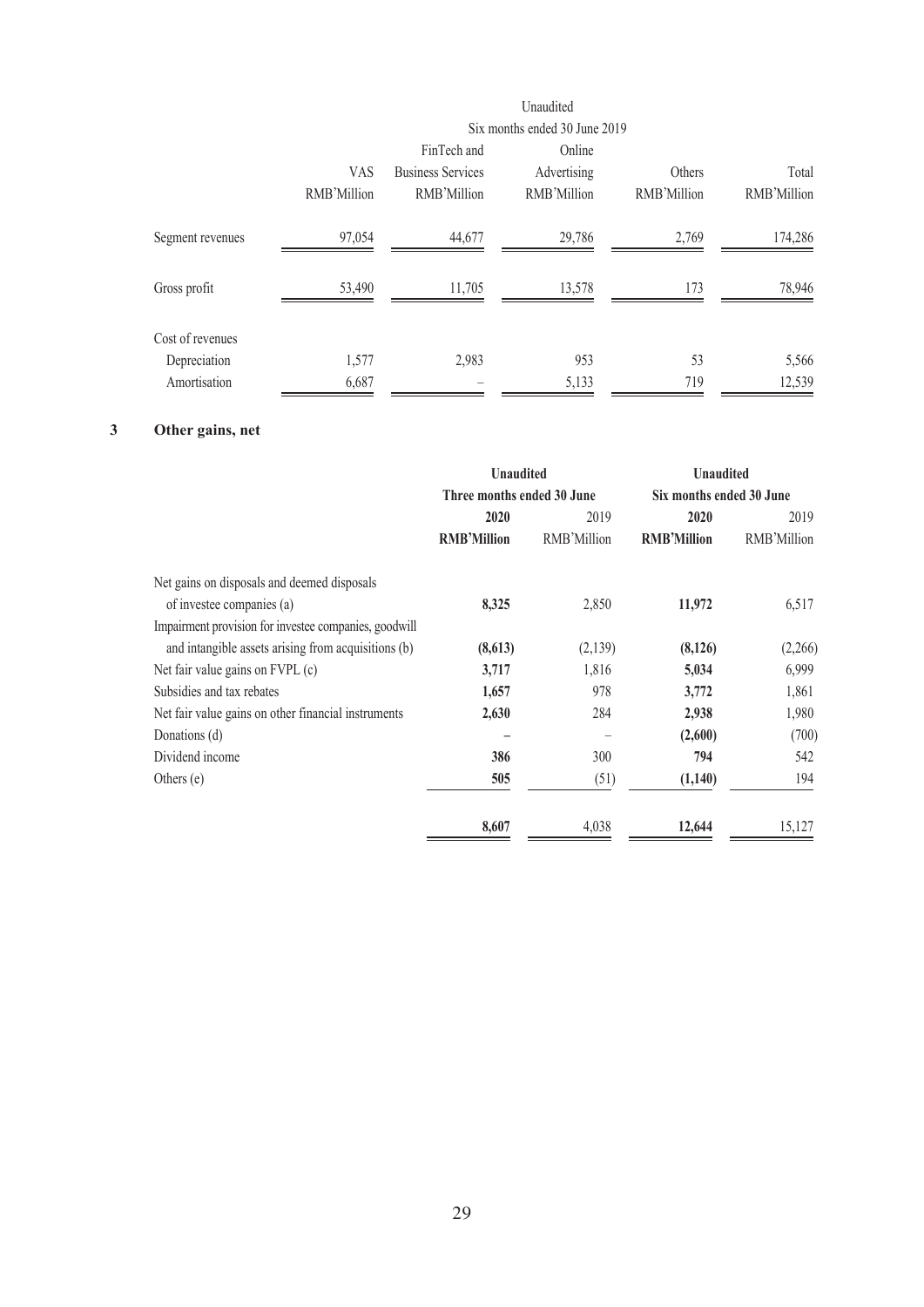#### Note:

- (a) The disposal and deemed disposal gains of approximately RMB11,972 million recognised during the six months ended 30 June 2020 mainly comprised the following:
	- net gains of approximately RMB5,585 million (six months ended 30 June 2019: RMB4,011 million) on dilution of the Group's equity interests in certain associates due to new equity interests being issued by these associates (Note 8). These investee companies are principally engaged in eCommerce and Internet-related business; and
	- aggregate net gains of approximately RMB6,387 million (six months ended 30 June 2019: RMB2,506 million) on disposals, partial disposals or deemed disposals of various investments of the Group, including step down gains of approximately RMB2,592 million arising from investment in an associate transferred to FVOCI (Note  $10(a)$ ), and step up gains of approximately RMB2,189 million arising from the acquisition of HUYA (Note 16).
- (b) The impairment provision for investee companies, goodwill and intangible assets arising from acquisitions, mainly comprises the following:

|                                          | <b>Unaudited</b>           |             | <b>Unaudited</b>         |             |
|------------------------------------------|----------------------------|-------------|--------------------------|-------------|
|                                          | Three months ended 30 June |             | Six months ended 30 June |             |
|                                          | 2020                       | 2019        | 2020                     | 2019        |
|                                          | <b>RMB'Million</b>         | RMB'Million | <b>RMB'Million</b>       | RMB'Million |
| Goodwill and intangible assets           |                            |             |                          |             |
| arising from acquisitions                | 4,384                      |             | 4,384                    |             |
| Investments in associates (Note $8(c)$ ) | 3,777                      | 2,139       | 2,432                    | 2,266       |
| Investments in joint ventures            | 452                        |             | 1,310                    |             |
|                                          | 8,613                      | 2,139       | 8,126                    | 2,266       |

- (c) Net fair value gains on FVPL during the six months ended 30 June 2020 comprised net gains of approximately RMB5,034 million as a result of increases in valuations of certain FVPL.
- (d) The donations mainly include emergency funds to offer the support to pandemic-related programs and medical research.
- (e) Others mainly comprises impairment reversal/(provision) on receivables.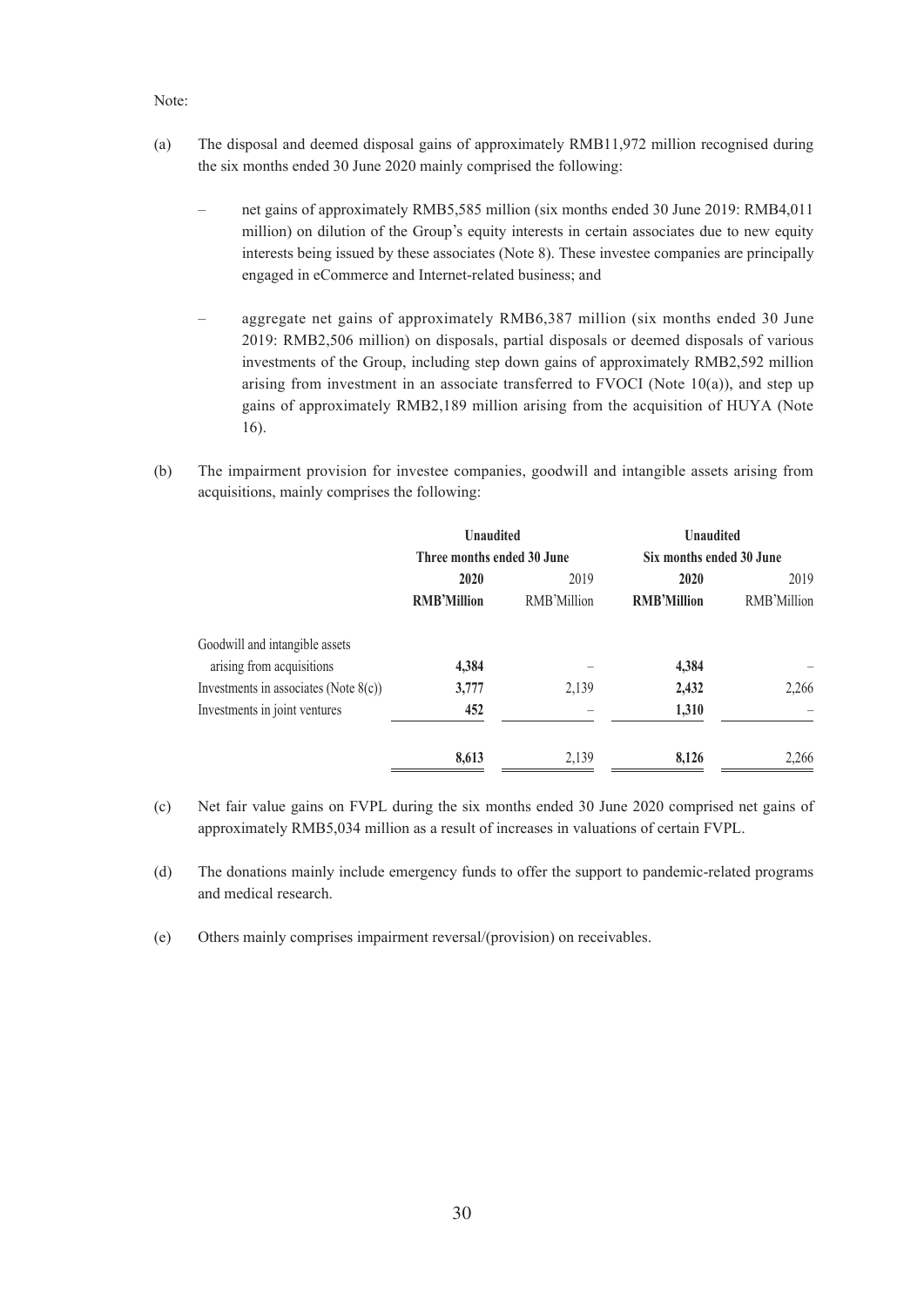#### **4 Expenses by nature**

|                                       | <b>Unaudited</b>           |             | <b>Unaudited</b>         |             |
|---------------------------------------|----------------------------|-------------|--------------------------|-------------|
|                                       | Three months ended 30 June |             | Six months ended 30 June |             |
|                                       | 2020                       | 2019        | 2020                     | 2019        |
|                                       | <b>RMB'Million</b>         | RMB'Million | <b>RMB'Million</b>       | RMB'Million |
| Transaction costs (a)                 | 25,570                     | 20,210      | 47,303                   | 38,673      |
| Employee benefits expenses (b)        | 16,821                     | 12,643      | 31,964                   | 24,259      |
| Content costs (excluding amortisation |                            |             |                          |             |
| of intangible assets)                 | 14,600                     | 11,295      | 26,862                   | 22,552      |
| Amortisation of intangible assets (c) | 6,414                      | 7,081       | 12,292                   | 12,996      |
| Promotion and advertising expenses    | 6,048                      | 3,661       | 11,597                   | 6,982       |
| Bandwidth and server custody fees     |                            |             |                          |             |
| (excluding depreciation of            |                            |             |                          |             |
| right-of-use assets)                  | 5,652                      | 3,991       | 10,773                   | 8,069       |
| Depreciation of property, plant and   |                            |             |                          |             |
| equipment, investment properties and  |                            |             |                          |             |
| right-of-use assets                   | 5,156                      | 3,737       | 9,919                    | 7,143       |
| Travelling and entertainment expenses | 146                        | 387         | 305                      | 721         |

Note:

- (a) Transaction costs primarily consist of bank handling fees, channel and distribution costs.
- (b) During the three and six months ended 30 June 2020, the Group had incurred expenses for the purpose of R&D of approximately RMB9,880 million and RMB17,885 million, respectively (three and six months ended 30 June 2019: approximately RMB7,117 million and RMB13,606 million, respectively), which mainly comprised employee benefits expenses of approximately RMB7,771 million and RMB14,571 million, respectively (three and six months ended 30 June 2019: approximately RMB5,786 million and RMB11,215 million, respectively).

During the three and six months ended 30 June 2020, employee benefits expenses included the share-based compensation expenses of approximately RMB3,507 million and RMB6,942 million, respectively (three and six months ended 30 June 2019: approximately RMB2,453 million and RMB4,486 million, respectively).

No significant development expenses had been capitalised for the three and six months ended 30 June 2020 and 2019.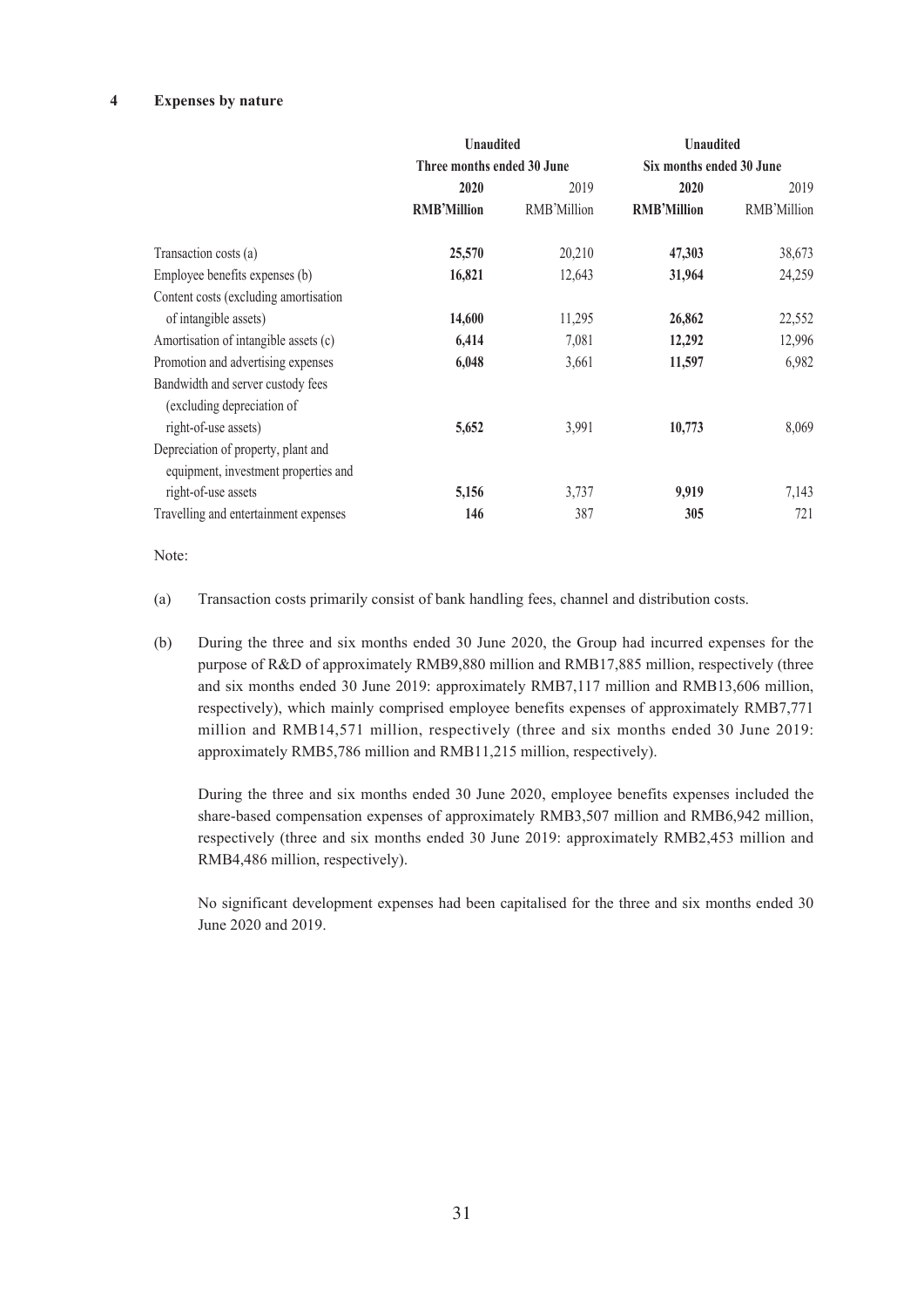(c) Amortisation charges of intangible assets are mainly in respect of media content including video and music content, game licenses and literature copyrights. During the three and six months ended 30 June 2020, amortisation of media content was approximately RMB5,800 million and RMB11,208 million, respectively (three and six months ended 30 June 2019: approximately RMB6,848 million and RMB12,525 million, respectively).

During the three and six months ended 30 June 2020, amortisation of intangible assets included the amortisation of intangible assets resulting from business combinations of approximately RMB870 million and RMB1,509 million, respectively (three and six months ended 30 June 2019: approximately RMB118 million and RMB232 million, respectively).

#### **5 Income tax expense**

Income tax expense is recognised based on management's best knowledge of the income tax rates expected for the financial year.

#### **(a) Cayman Islands and British Virgin Islands corporate income tax**

The Group was not subject to any taxation in the Cayman Islands and the British Virgin Islands for the three and six months ended 30 June 2020 and 2019.

#### **(b) Hong Kong profits tax**

Hong Kong profits tax had been provided for at the rate of 16.5% on the estimated assessable profit for the three and six months ended 30 June 2020 and 2019.

#### **(c) PRC CIT**

PRC CIT had been provided for at applicable tax rates under the relevant regulations of the PRC after considering the available preferential tax benefits from refunds and allowances, and on the estimated assessable profit of entities within the Group established in the Mainland of China for the three and six months ended 30 June 2020 and 2019. The general PRC CIT rate was 25% for the three and six months ended 30 June 2020 and 2019.

Certain subsidiaries of the Group in the Mainland of China were approved as High and New Technology Enterprises, and accordingly, they were subject to a preferential CIT rate of 15% for the three and six months ended 30 June 2020 and 2019. Moreover, according to announcement and circular issued by relevant government authorities, certain subsidiaries that qualified as national key software enterprises are subject to a preferential CIT rate of 10%.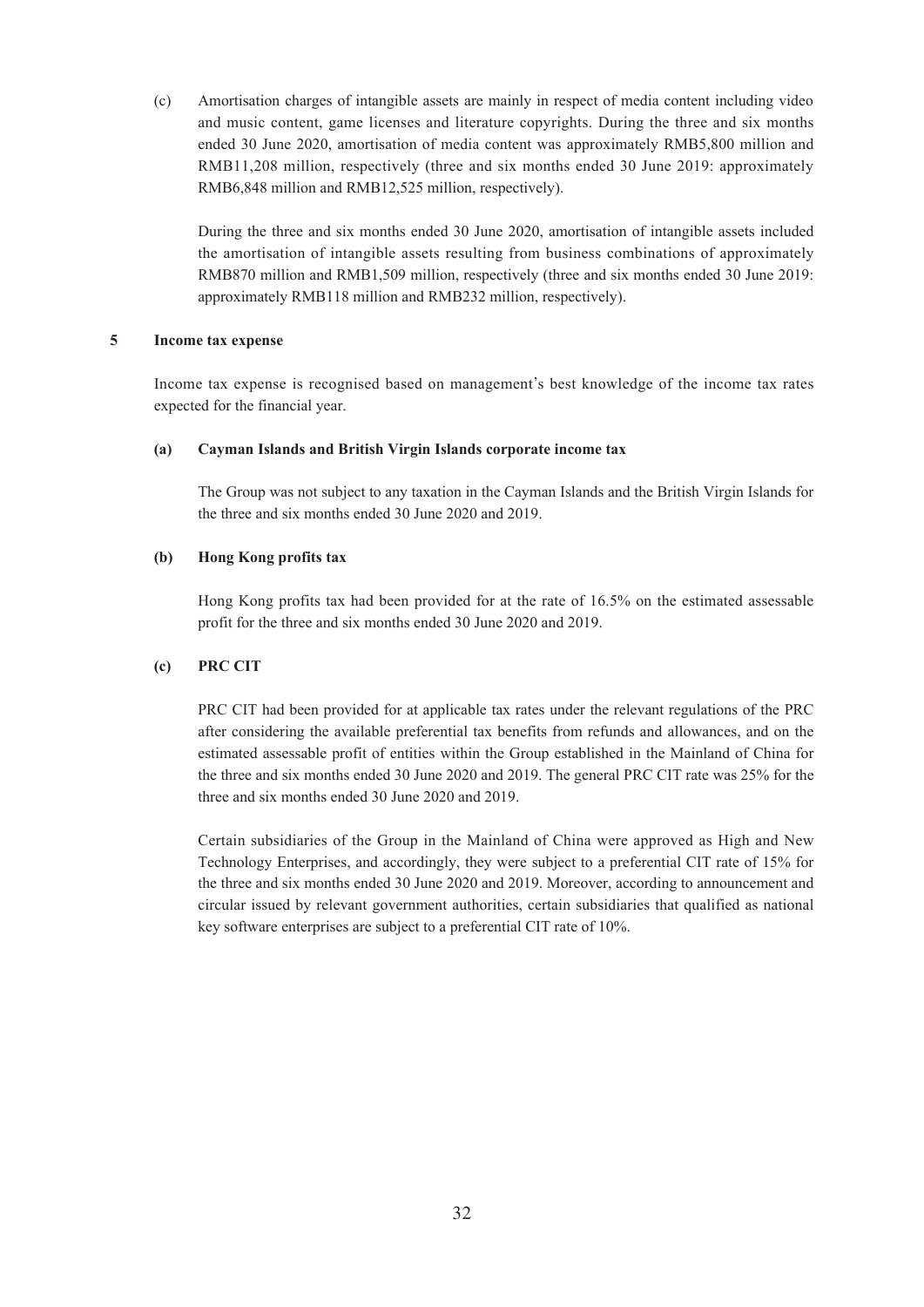In addition, according to relevant tax circulars issued by the Mainland of China tax authorities, certain subsidiaries of the Company are entitled to other tax concessions, mainly including the preferential policy of "2-year exemption and 3-year half rate concession" and the preferential tax rate of 15% applicable for some subsidiaries located in certain areas of the Mainland of China upon fulfillment of certain requirements of the respective local governments.

#### **(d) Corporate income tax in other jurisdictions**

Income tax on profit arising from other jurisdictions, including the United States, Europe, East Asia and South America, had been calculated on the estimated assessable profit for the three and six months ended 30 June 2020 and 2019 at the respective rates prevailing in the relevant jurisdictions, ranging from 12.5% to 35%.

#### **(e) Withholding tax**

According to applicable tax regulations prevailing in the PRC, dividends distributed by a company established in the Mainland of China to a foreign investor with respect to profit derived after 1 January 2008 are generally subject to a 10% withholding tax. If a foreign investor is incorporated in Hong Kong, under the double taxation arrangement between the Mainland of China and Hong Kong, the relevant withholding tax rate applicable to such foreign investor will be reduced from 10% to 5% subject to the fulfilment of certain conditions.

Dividends distributed from certain jurisdictions that the Group's entities operate in are also subject to withholding tax at respective applicable tax rates.

The income tax expense of the Group for the three and six months ended 30 June 2020 and 2019 are analysed as follows:

|                     | <b>Unaudited</b>           |             | <b>Unaudited</b>         |             |  |      |
|---------------------|----------------------------|-------------|--------------------------|-------------|--|------|
|                     | Three months ended 30 June |             | Six months ended 30 June |             |  |      |
|                     | 2020                       | 2019        |                          | 2020        |  | 2019 |
|                     | <b>RMB'Million</b>         | RMB'Million | <b>RMB'Million</b>       | RMB'Million |  |      |
| Current income tax  | 4,730                      | 4,354       | 12,060                   | 8,796       |  |      |
| Deferred income tax | (173)                      | (1,129)     | (1,611)                  | (759)       |  |      |
|                     | 4,557                      | 3,225       | 10,449                   | 8,037       |  |      |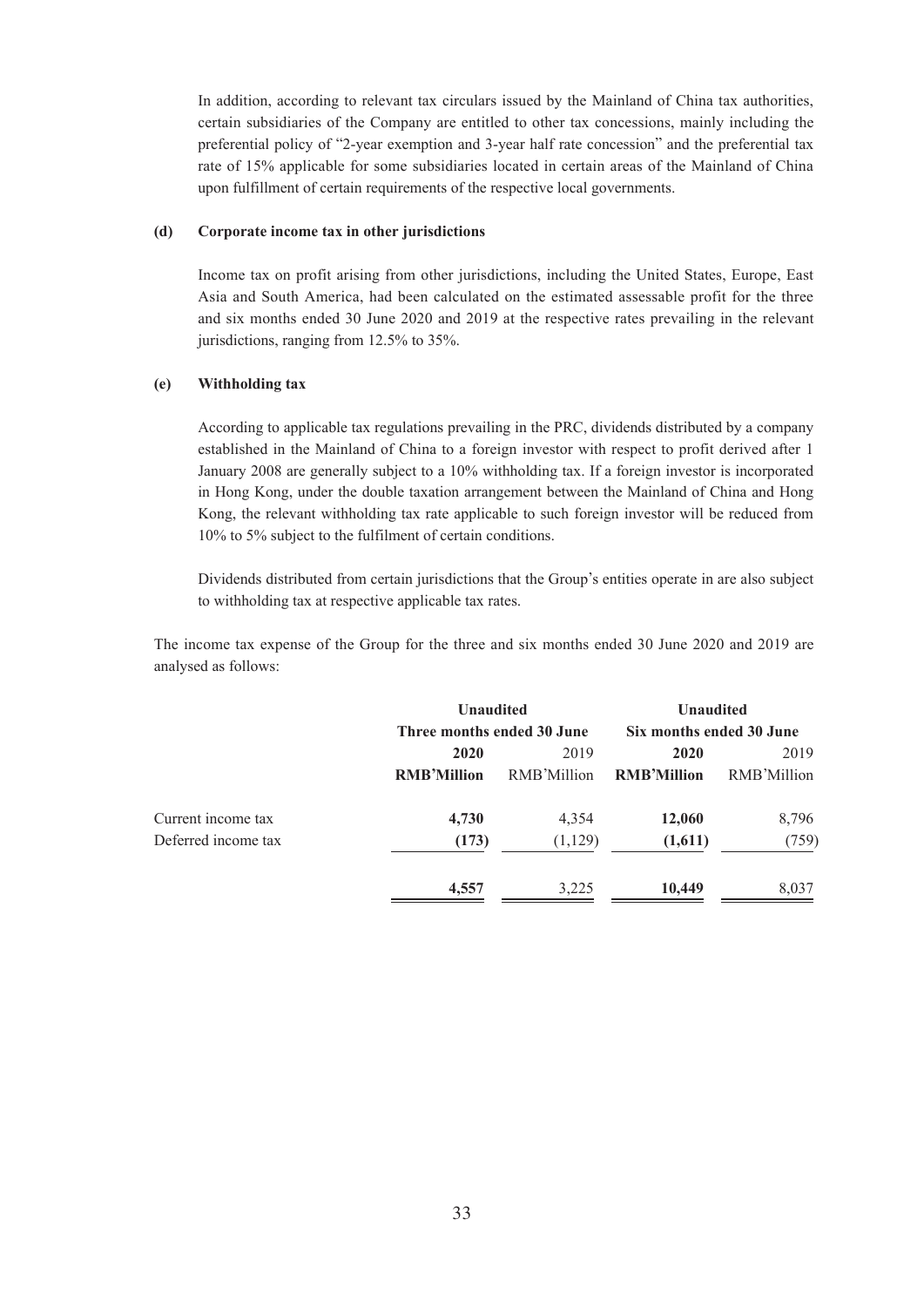#### **6 Earnings per share**

#### **(a) Basic**

Basic EPS is calculated by dividing the profit attributable to equity holders of the Company by the weighted average number of ordinary shares in issue during the period.

|                                                        |        | <b>Unaudited</b>    |        | <b>Unaudited</b> |  |
|--------------------------------------------------------|--------|---------------------|--------|------------------|--|
|                                                        |        | <b>Three months</b> |        | Six months       |  |
|                                                        |        | ended 30 June       |        | ended 30 June    |  |
|                                                        | 2020   | 2019                | 2020   | 2019             |  |
| Profit attributable to equity holders                  |        |                     |        |                  |  |
| of the Company (RMB'Million)                           | 33,107 | 24,136              | 62,003 | 51,346           |  |
| Weighted average number of<br>ordinary shares in issue |        |                     |        |                  |  |
| (million shares)                                       | 9,482  | 9,464               | 9,479  | 9,461            |  |
| Basic EPS (RMB per share)                              | 3.491  | 2.550               | 6.541  | 5.427            |  |

#### **(b) Diluted**

The share options and awarded shares granted by the Company have potential dilutive effect on the EPS. Diluted EPS is calculated by adjusting the weighted average number of ordinary shares outstanding by the assumption of the conversion of all potential dilutive ordinary shares arising from share options and awarded shares granted by the Company (collectively forming the denominator for computing the diluted EPS).

In addition, the profit attributable to equity holders (numerator) has been adjusted by the effect of the share options and restricted shares granted by the Company's non-wholly owned subsidiaries and associates, excluding those which have anti-dilutive effect to the Group's diluted EPS.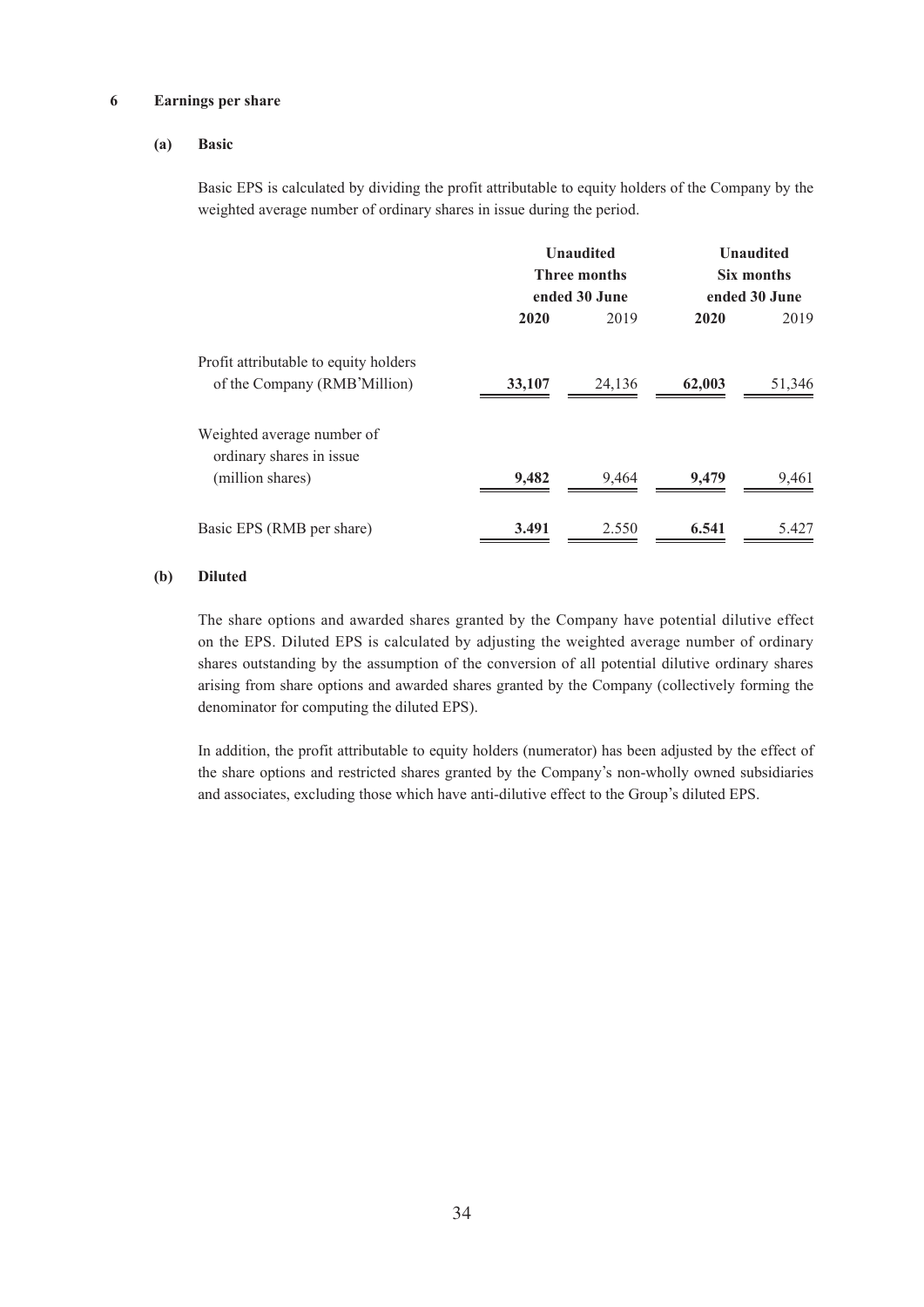| ended 30 June                                                                                                                         | ended 30 June<br>2020<br>2019 |
|---------------------------------------------------------------------------------------------------------------------------------------|-------------------------------|
|                                                                                                                                       |                               |
| 2019<br>2020                                                                                                                          |                               |
| Profit attributable to equity holders<br>of the Company (RMB'Million)<br>33,107<br>24,136<br>Dilution effect arising from share-based | 62,003<br>51,346              |
| awards issued by non-wholly owned<br>subsidiaries and associates                                                                      |                               |
| (RMB'Million)<br>(49)                                                                                                                 | (86)                          |
| Profit attributable to equity holders of the<br>Company for the calculation of diluted                                                |                               |
| EPS (RMB'Million)<br>33,058<br>24,136                                                                                                 | 51,346<br>61,917              |
| Weighted average number of ordinary                                                                                                   |                               |
| shares in issue (million shares)<br>9,482<br>9,464                                                                                    | 9,479<br>9,461                |
| Adjustments for share options and<br>awarded shares (million shares)<br>136<br>113                                                    | 135<br>114                    |
| Weighted average number of<br>ordinary shares for the calculation                                                                     |                               |
| of diluted EPS (million shares)<br>9,618<br>9,577                                                                                     | 9,614<br>9,575                |
| Diluted EPS (RMB per share)<br>2.520<br>3.437                                                                                         | 6.440<br>5.362                |

## **7 Dividends**

A final dividend in respect of the year ended 31 December 2019 of HKD1.20 per share (2018: HKD1.00 per share) was proposed pursuant to a resolution passed by the Board on 18 March 2020 and approved by the shareholders at the 2020 AGM. Such dividend amounting to HKD11,378 million (final dividend for 2018: HKD9,463 million) was paid during the three months ended 30 June 2020.

The Board did not declare any interim dividend for the six months ended 30 June 2020 and 2019.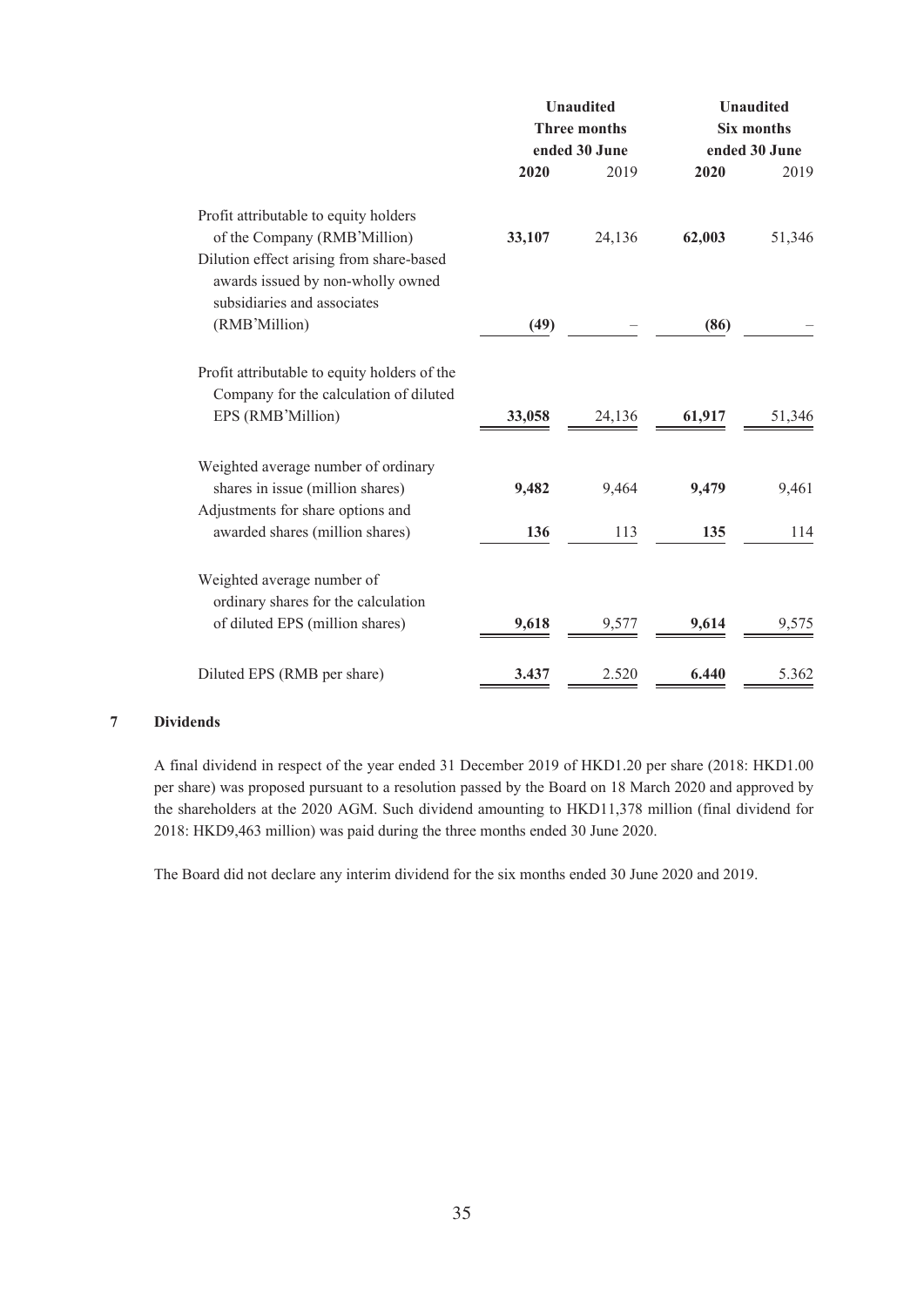#### **8 Investments in associates**

|                           | <b>Unaudited</b>   | Audited     |
|---------------------------|--------------------|-------------|
|                           | 30 June            | 31 December |
|                           | 2020               | 2019        |
|                           | <b>RMB'Million</b> | RMB'Million |
| Investments in associates |                    |             |
| - Listed entities (Note)  | 145,062            | 141,350     |
| - Unlisted entities       | 79,691             | 72,264      |
|                           | 224,753            | 213,614     |

Note:

As at 30 June 2020, the fair value of the investments in associates which were listed entities was RMB580,055 million (31 December 2019: RMB334,688 million).

Movement of investments in associates is analysed as follows:

|                                                          | <b>Unaudited</b><br>Six months ended 30 June |             |  |
|----------------------------------------------------------|----------------------------------------------|-------------|--|
|                                                          |                                              |             |  |
|                                                          | 2020                                         | 2019        |  |
|                                                          | <b>RMB'Million</b>                           | RMB'Million |  |
| At beginning of period                                   | 213,614                                      | 219,215     |  |
| Additions (a)                                            | 15,521                                       | 8,459       |  |
| Transfers (b)                                            | (8,138)                                      | 823         |  |
| Deemed disposal gains (Note $3(a)$ )                     | 5,585                                        | 4,011       |  |
| Share of loss of associates                              | (241)                                        | (538)       |  |
| Share of other comprehensive income/(loss) of associates | 148                                          | (22)        |  |
| Share of other changes in net assets of associates       | 1,443                                        | 881         |  |
| Dividends                                                | (71)                                         | (100)       |  |
| Disposals                                                | (1,621)                                      | (3, 549)    |  |
| Impairment provision (c)                                 | (2, 432)                                     | (2,266)     |  |
| Currency translation differences                         | 945                                          | 273         |  |
| At end of period                                         | 224,753                                      | 227,187     |  |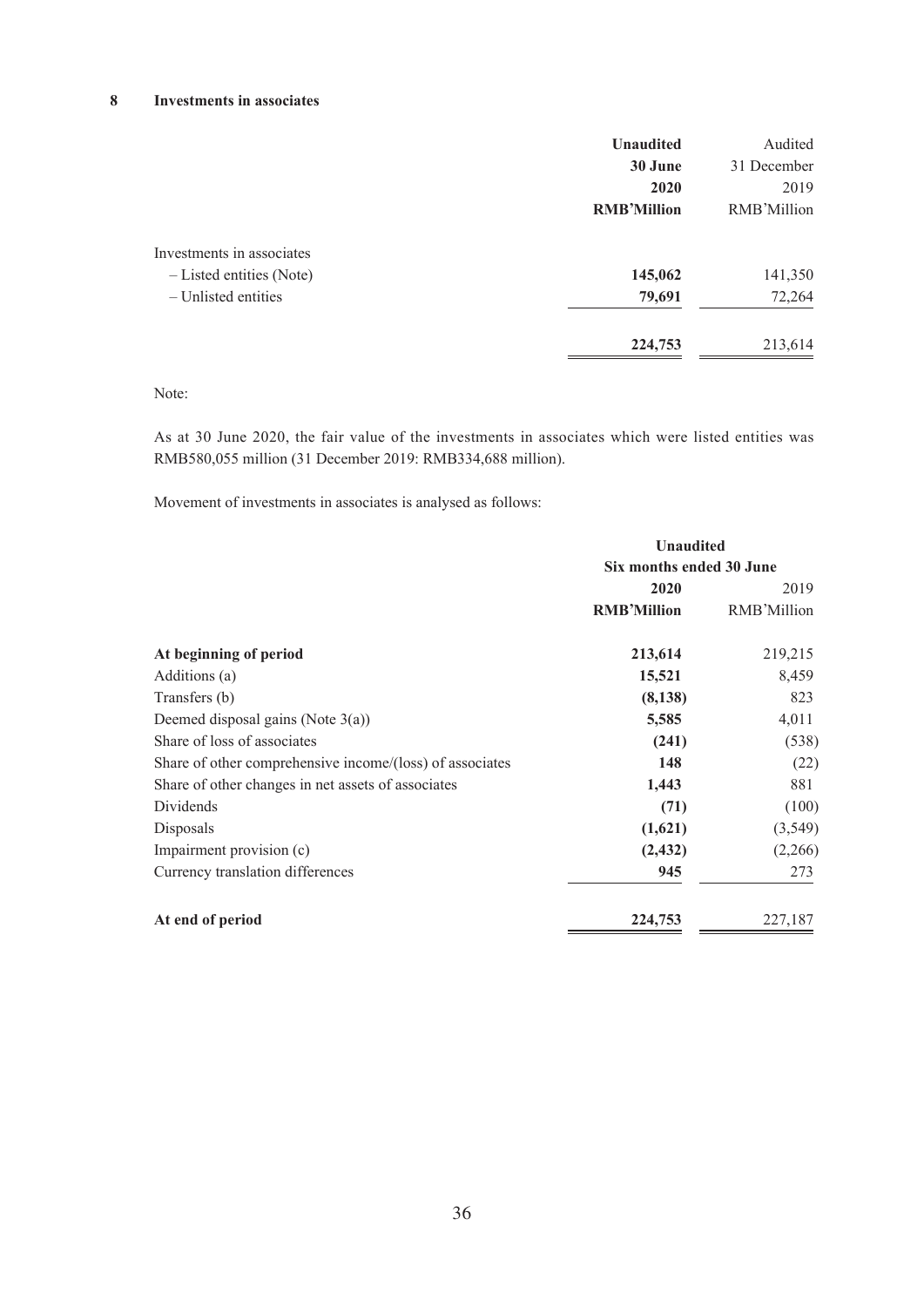#### Note:

- (a) During the six months ended 30 June 2020, the Group's additions to investments in associates mainly comprised the following:
	- (i) a consortium (the "Consortium") formed together with TME, a non-wholly owned subsidiary of the Company, and certain global financial investors to acquire 10% equity interests in Universal Music Group from its parent company, Vivendi S.A.. According to the subscription agreements, the Group has significant influence on the Consortium. The Group's investment in the Consortium amounts to approximately EUR1,178 million (equivalent to approximately RMB9,065 million). As a result, the investment in the Consortium has been accounted for as an associate by the Group; and
	- (ii) new associates and additional investments in existing associates with an aggregate amount of approximately RMB6,456 million during the six months ended 30 June 2020 are principally engaged in software, digital medical and other Internet-related businesses.
- (b) During the six months ended 30 June 2020, transfers comprised an aggregate amount of approximately RMB8,138 million, which mainly included HUYA, an existing associate of approximately RMB5,221 million transferred to a subsidiary as a result of business combination (Note 16), and an associate of approximately RMB2,349 million transferred to FVOCI as a result of retirement of board representative.
- (c) During the six months ended 30 June 2020, the Group had made an aggregate net impairment provision of approximately RMB2,432 million (six months ended 30 June 2019: RMB2,266 million) against the carrying amounts of certain investments in associates, which included impairment loss of approximately RMB4,916 million recognised and approximately RMB2,484 million reversed. The impairment reversal/provision mainly resulted from revisions of financial/ business outlook of the associates and changes in the market environment.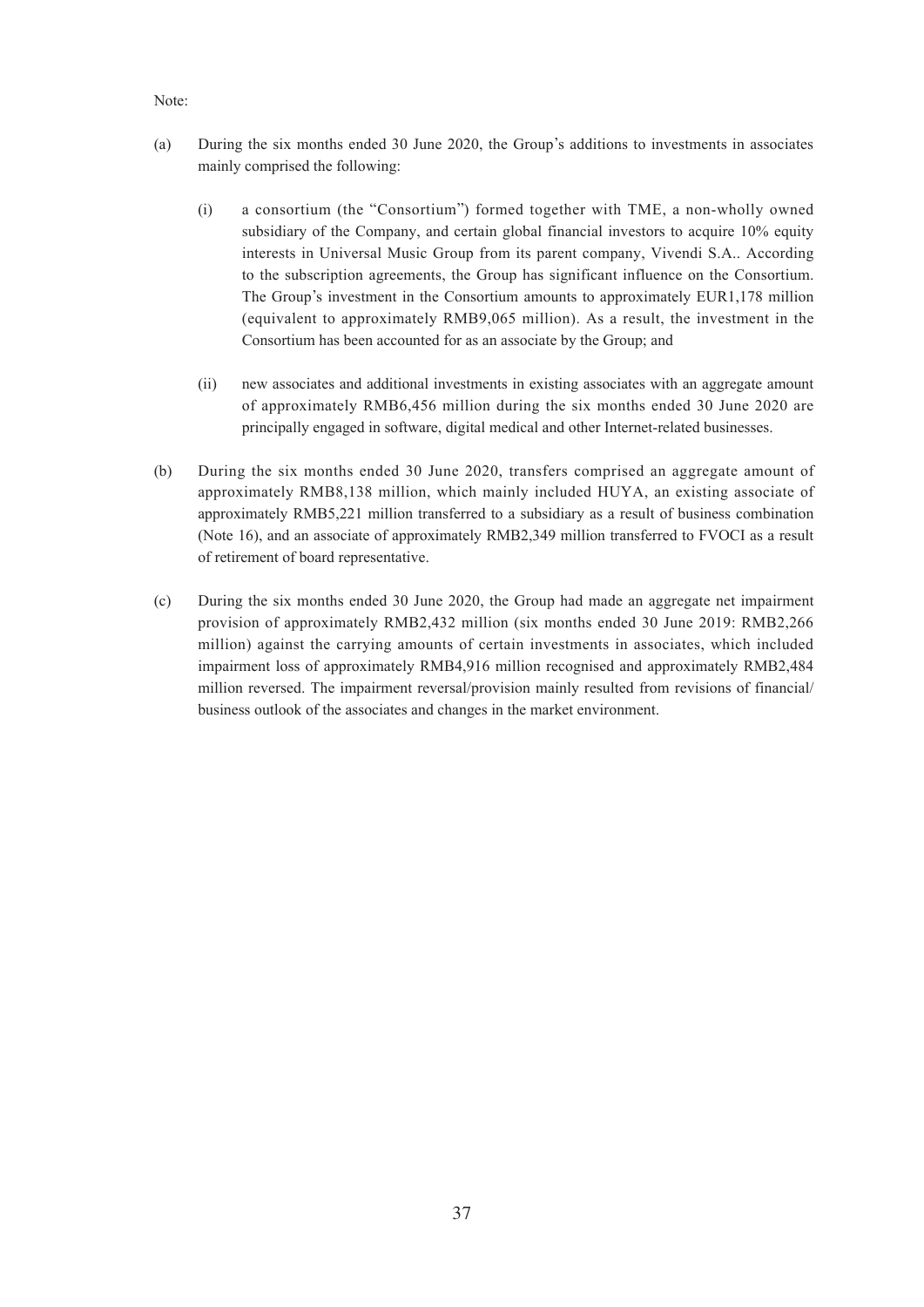# **9 Financial assets at fair value through profit or loss**

FVPL include the following:

|                                        | <b>Unaudited</b>   | Audited     |
|----------------------------------------|--------------------|-------------|
|                                        | 30 June            | 31 December |
|                                        | 2020               | 2019        |
|                                        | <b>RMB'Million</b> | RMB'Million |
| <b>Included in non-current assets:</b> |                    |             |
| Investments in listed entities         | 16,594             | 10,408      |
| Investments in unlisted entities       | 137,319            | 111,761     |
| Treasury investments and others        | 8,478              | 6,653       |
|                                        | 162,391            | 128,822     |
| <b>Included in current assets:</b>     |                    |             |
| Investment in a listed entity          |                    | 15          |
| Treasury investments and others        | 6,327              | 7,099       |
|                                        | 6,327              | 7,114       |
|                                        | 168,718            | 135,936     |

Movement of FVPL is analysed as follows:

|                                      | <b>Unaudited</b><br>Six months ended 30 June |             |  |
|--------------------------------------|----------------------------------------------|-------------|--|
|                                      |                                              |             |  |
|                                      | 2020                                         | 2019        |  |
|                                      | <b>RMB'Million</b>                           | RMB'Million |  |
| At beginning of period               | 135,936                                      | 97,877      |  |
| Additions and transfers (a)          | 30,167                                       | 13,849      |  |
| Changes in fair value (Note $3(c)$ ) | 5,034                                        | 6,999       |  |
| Disposals and others                 | (5, 123)                                     | (6,953)     |  |
| Currency translation differences     | 2,704                                        | 462         |  |
| At end of period                     | 168,718                                      | 112,234     |  |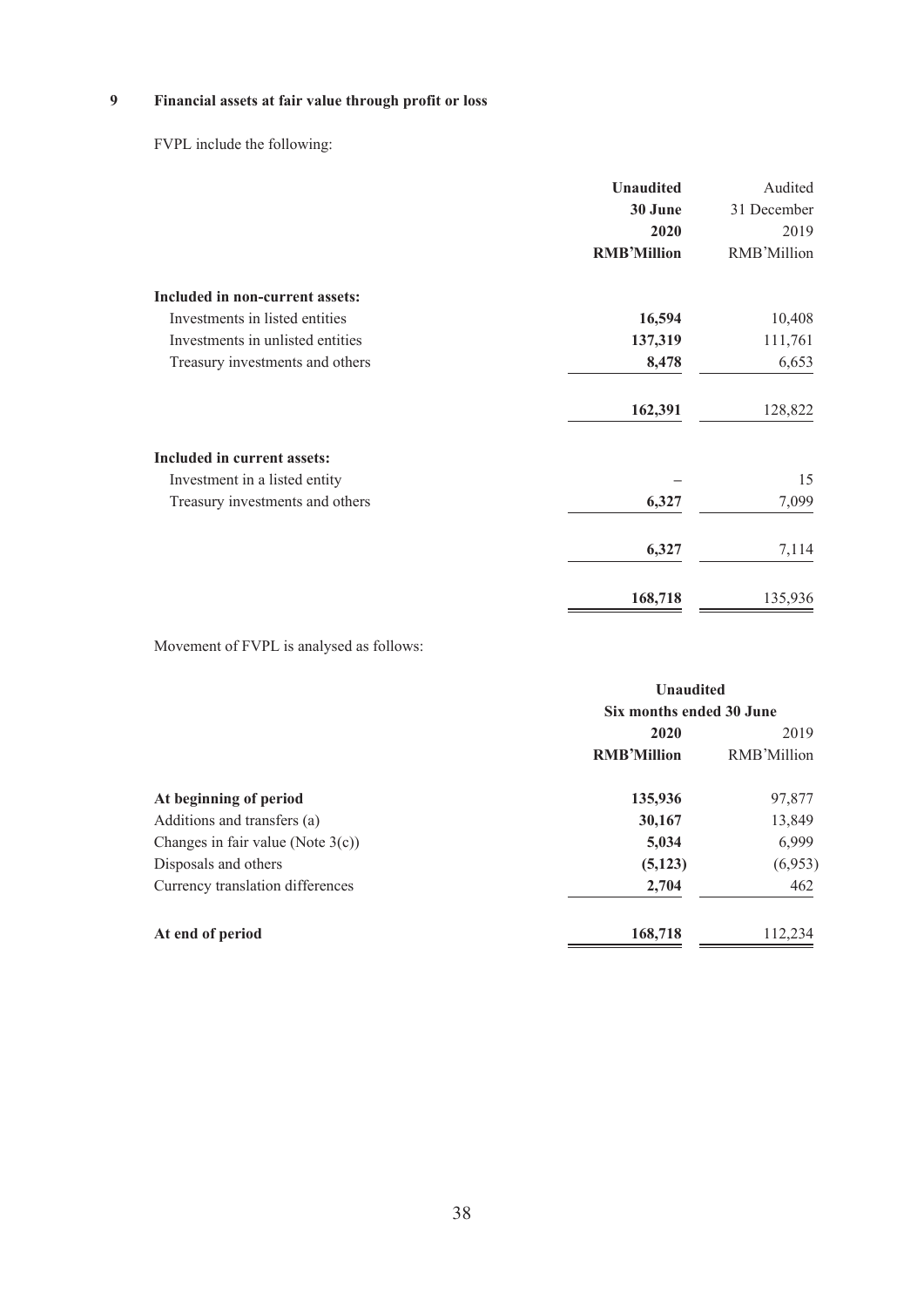#### Note:

- (a) During the six months ended 30 June 2020, the Group's additions and transfers to FVPL mainly comprised the following:
	- (i) an additional investment in an online video-sharing services platform of approximately USD1,499 million (equivalent to approximately RMB10,343 million). As at 30 June 2020, the Group's equity interests in this investee company are approximately 19% on an outstanding basis; and
	- (ii) new investments and additional investments with an aggregate amount of approximately RMB19,159 million in listed and unlisted entities. These companies are principally engaged in eCommerce, online education, Internet platform, technology and other Internet-related businesses.

#### **10 Financial assets at fair value through other comprehensive income**

FVOCI include the following:

|                                         | <b>Unaudited</b>   | Audited     |
|-----------------------------------------|--------------------|-------------|
|                                         | 30 June            | 31 December |
|                                         | 2020               | 2019        |
|                                         | <b>RMB'Million</b> | RMB'Million |
| Equity investments in listed entities   | 129,595            | 74,707      |
| Equity investments in unlisted entities | 9,426              | 7,014       |
|                                         | 139,021            | 81,721      |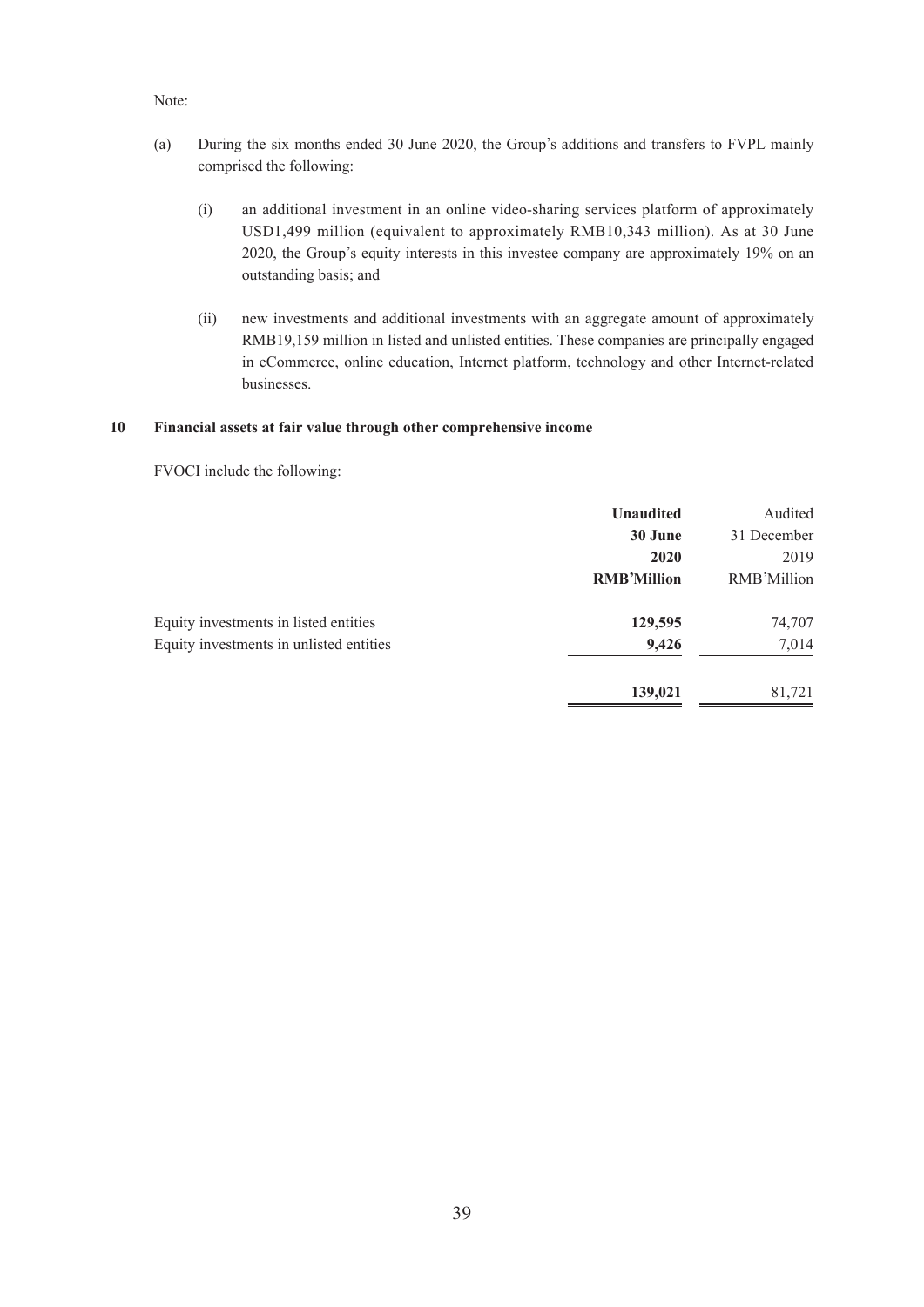Movement of FVOCI is analysed as follows:

|                                  | <b>Unaudited</b>         |             |  |
|----------------------------------|--------------------------|-------------|--|
|                                  | Six months ended 30 June |             |  |
|                                  | 2020                     |             |  |
|                                  | <b>RMB'Million</b>       | RMB'Million |  |
| At beginning of period           | 81,721                   | 43,519      |  |
| Additions and transfers (a)      | 9,091                    | 8,130       |  |
| Changes in fair value (b)        | 49,817                   | 16,920      |  |
| Disposals                        | (2,905)                  |             |  |
| Currency translation differences | 1,297                    | 499         |  |
| At end of period                 | 139,021                  | 69,068      |  |

Note:

- (a) It comprised transfers of approximately RMB1,846 million, step down gains due to an investee company transferred from investment in an associate of approximately RMB2,592 million and new and additional investments of approximately RMB4,653 million.
- (b) It comprised net gains of approximately RMB49,817 million mainly as a result of increases in share prices of certain listed entities.

#### **11 Accounts receivable**

Accounts receivable and their ageing analysis, based on recognition date, are as follows:

|                   | <b>Unaudited</b>   | Audited     |
|-------------------|--------------------|-------------|
|                   | 30 June            | 31 December |
|                   | 2020               | 2019        |
|                   | <b>RMB'Million</b> | RMB'Million |
| $0 \sim 30$ days  | 14,609             | 15,582      |
| $31 \sim 60$ days | 11,700             | 10,222      |
| $61 \sim 90$ days | 4,909              | 5,035       |
| Over 90 days      | 9,166              | 5,000       |
|                   | 40,384             | 35,839      |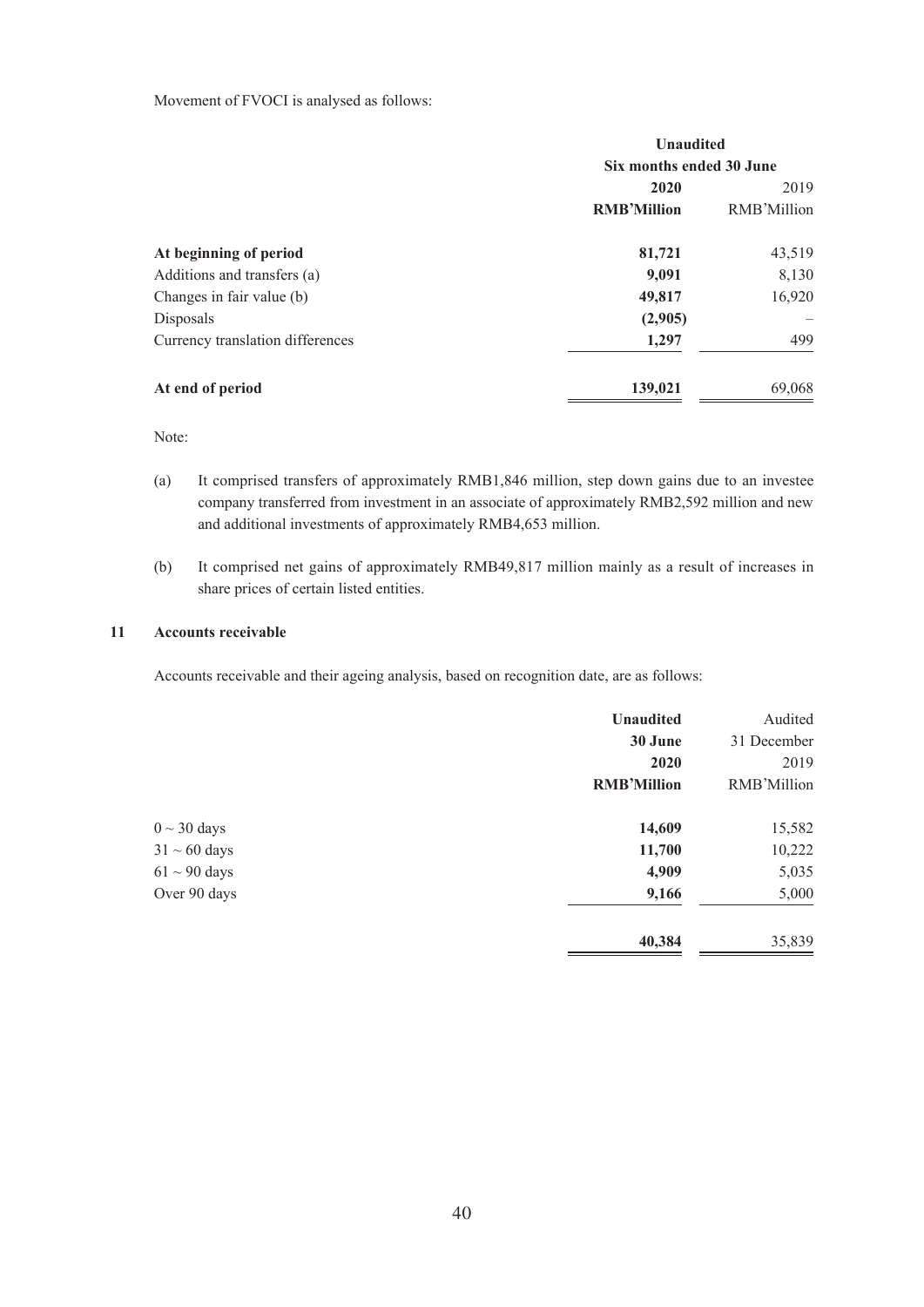Receivable balances as at 30 June 2020 and 31 December 2019 mainly represented amounts due from online advertising customers and agencies, FinTech and cloud customers and third party platform providers.

Some online advertising customers and agencies are usually granted with a credit period within 90 days immediately following the month-end in which the relevant obligations under the relevant contracted advertising orders are delivered. Third party platform providers usually settle the amounts due by them within 60 days. Other customers, mainly including FinTech and cloud customers, are usually granted with a credit period within 90 days.

#### **12 Share-based payments**

#### **(a) Share option schemes**

The Company has adopted five share option schemes, namely, the Pre-IPO Option Scheme, the Post-IPO Option Scheme I, the Post-IPO Option Scheme II, the Post-IPO Option Scheme III and the Post-IPO Option Scheme IV.

The Pre-IPO Option Scheme, the Post-IPO Option Scheme I, the Post-IPO Option Scheme II and the Post-IPO Option Scheme III expired on 31 December 2011, 23 March 2014, 16 May 2017 and 13 May 2019, respectively. Upon the expiry of these schemes, no further options would be granted under these schemes, but the options granted prior to such expiry continued to be valid and exercisable in accordance with provisions of the schemes. As at 30 June 2020, there were no outstanding options exercisable of the Pre-IPO Option Scheme, the Post-IPO Option Scheme I and the Post-IPO Option Scheme III.

In respect of the Post-IPO Option Scheme IV which continues to be in force, the Board may, at its discretion, grant options to any qualifying participants to subscribe for shares in the Company, subject to the terms and conditions stipulated therein. The exercise price must be in compliance with the requirement under the Listing Rules. In addition, the option vesting period is determined by the Board provided that it is not later than the last day of a 7-year period for the Post-IPO Option Scheme IV after the date of grant of option.

In 2020, the Company allows certain of the grantees under the Post-IPO Option Scheme II and the Post-IPO Option Scheme IV to surrender their rights to receive a portion of the underlying shares (with equivalent fair value) to set off against the exercise price and/or individual income tax payable when they exercise their options.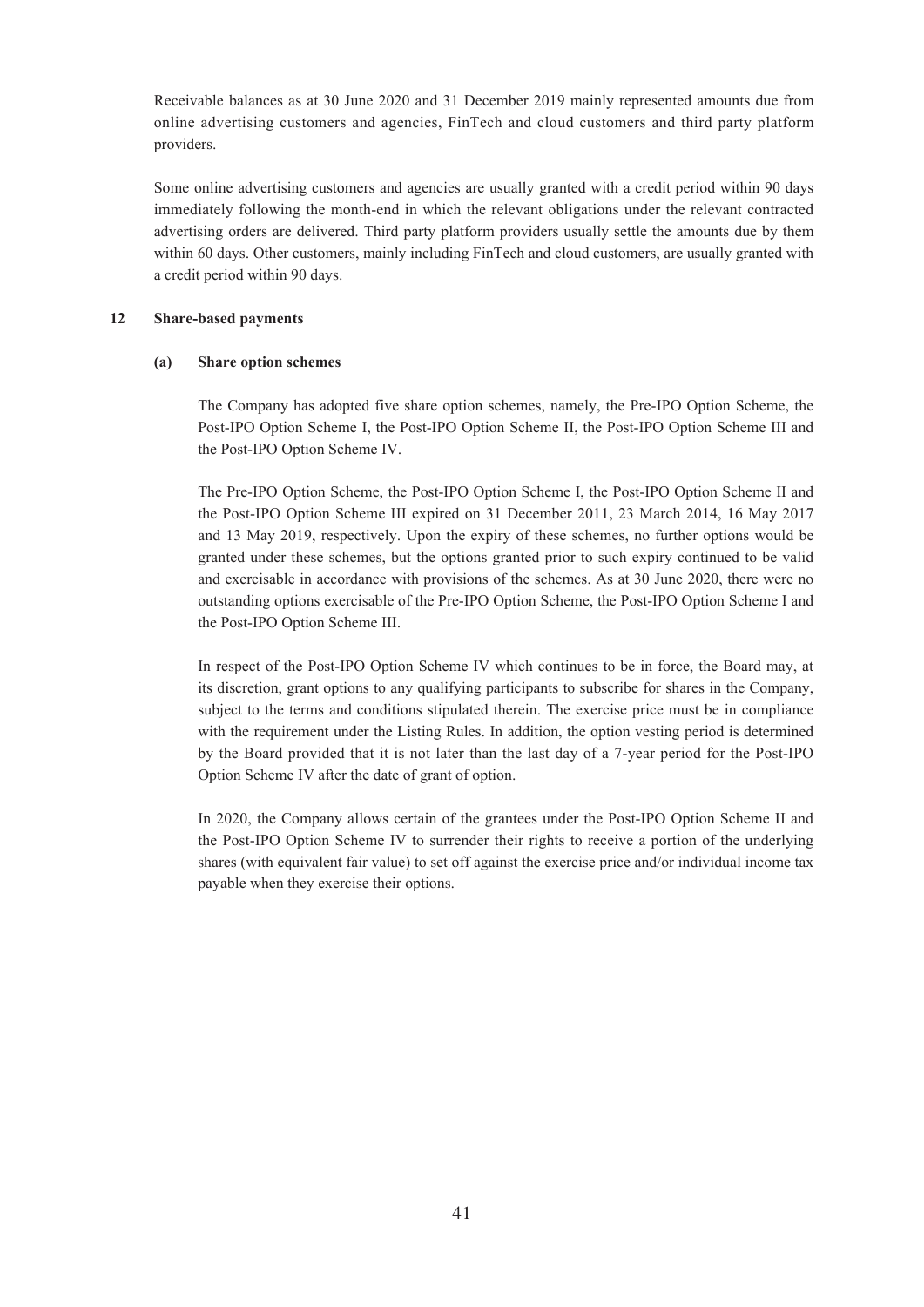Movements in the number of share options outstanding and their related weighted average exercise prices are as follows:

|                                       | <b>Post-IPO Option</b> |                | <b>Post-IPO Option</b> |                |                |  |
|---------------------------------------|------------------------|----------------|------------------------|----------------|----------------|--|
|                                       | <b>Scheme II</b>       |                | <b>Scheme IV</b>       |                | Total          |  |
|                                       | Average                |                | Average                |                |                |  |
|                                       | exercise price         | No. of options | exercise price         | No. of options | No. of options |  |
| At 1 January 2020                     | <b>HKD185.86</b>       | 50,358,800     | <b>HKD375.36</b>       | 61,738,193     | 112,096,993    |  |
| Granted                               |                        |                | <b>HKD360.47</b>       | 7,564,144      | 7,564,144      |  |
| Exercised                             | <b>HKD185.92</b>       | (1,513,080)    | <b>HKD308.70</b>       | (1,037,103)    | (2,550,183)    |  |
| Lapsed/forfeited                      | <b>HKD174.86</b>       | (4, 425)       | <b>HKD347.62</b>       | (281,780)      | (286, 205)     |  |
| At 30 June 2020                       | <b>HKD185.86</b>       | 48,841,295     | <b>HKD374.84</b>       | 67,983,454     | 116,824,749    |  |
| <b>Exercisable as at 30 June 2020</b> | <b>HKD179.54</b>       | 41,717,167     | <b>HKD384.17</b>       | 17,782,134     | 59,499,301     |  |
| At 1 January 2019                     | HKD185.25              | 51,499,010     | HKD374.52              | 36,277,234     | 87,776,244     |  |
| Granted                               |                        |                | HKD376.00              | 23,696,575     | 23,696,575     |  |
| Exercised                             | HKD168.17              | (509, 236)     | HKD272.36              | (154, 184)     | (663, 420)     |  |
| Lapsed/forfeited                      | HKD148.90              | (1,225)        | HKD325.28              | (158, 662)     | (159, 887)     |  |
| At 30 June 2019                       | HKD185.42              | 50,988,549     | HKD375.50              | 59,660,963     | 110,649,512    |  |
| Exercisable as at 30 June 2019        | HKD172.04              | 33,919,512     | HKD382.40              | 7,793,394      | 41,712,906     |  |

During the six months ended 30 June 2020, 4,399,815 options had been granted to one director of the Company (six months ended 30 June 2019: 3,506,580 options were granted to one director of the Company).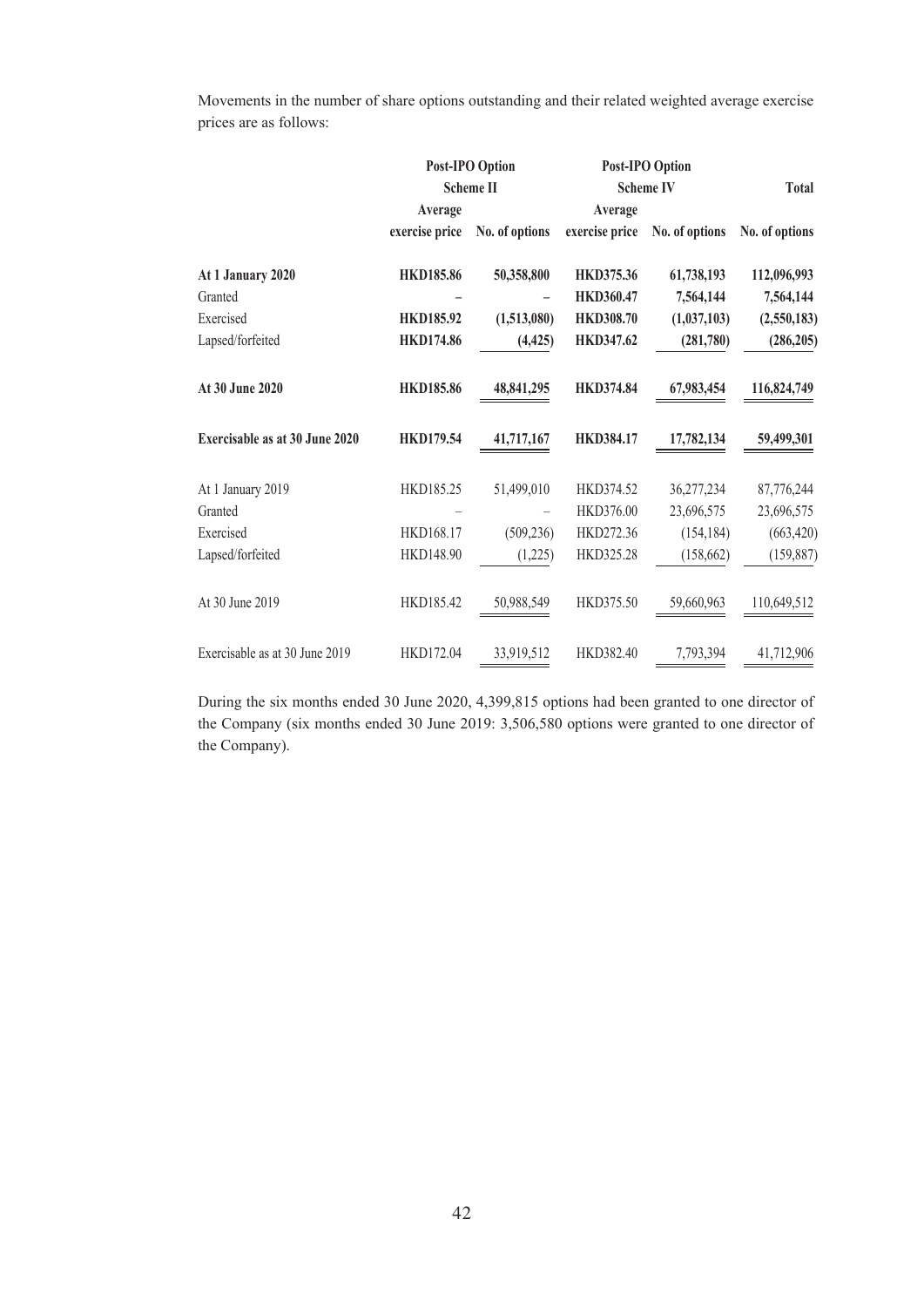#### **(b) Share award schemes**

The Company has adopted the Share Award Schemes as of 30 June 2020, which are administered by an independent trustee appointed by the Group. The vesting period of the awarded shares is determined by the Board.

Movements in the number of awarded shares for the six months ended 30 June 2020 and 2019 are as follows:

|                                                    | Number of awarded shares |              |  |
|----------------------------------------------------|--------------------------|--------------|--|
|                                                    | Six months ended 30 June |              |  |
|                                                    | 2020                     | 2019         |  |
| At beginning of period                             | 76, 615, 755             | 50,247,895   |  |
| Granted                                            | 13,426,868               | 28,190,873   |  |
| Lapsed/forfeited                                   | (1,617,473)              | (1,359,202)  |  |
| Vested and transferred                             | (8,360,461)              | (8,726,893)  |  |
| At end of period                                   | 80,064,689               | 68, 352, 673 |  |
| Vested but not transferred as at the end of period | 32,554                   | 34,630       |  |

During the six months ended 30 June 2020, 59,500 awarded shares had been granted to five independent non-executive directors of the Company (six months ended 30 June 2019: 53,500 awarded shares were granted to four independent non-executive directors of the Company).

#### **13 Accounts payable**

Accounts payable and their ageing analysis, based on invoice date, are as follows:

|                   | <b>Unaudited</b>   | Audited     |
|-------------------|--------------------|-------------|
|                   | 30 June            | 31 December |
|                   | 2020               | 2019        |
|                   | <b>RMB'Million</b> | RMB'Million |
| $0 \sim 30$ days  | 72,084             | 67,054      |
| $31 \sim 60$ days | 7,094              | 2,975       |
| $61 \sim 90$ days | 1,742              | 1,442       |
| Over 90 days      | 5,513              | 9,219       |
|                   | 86,433             | 80,690      |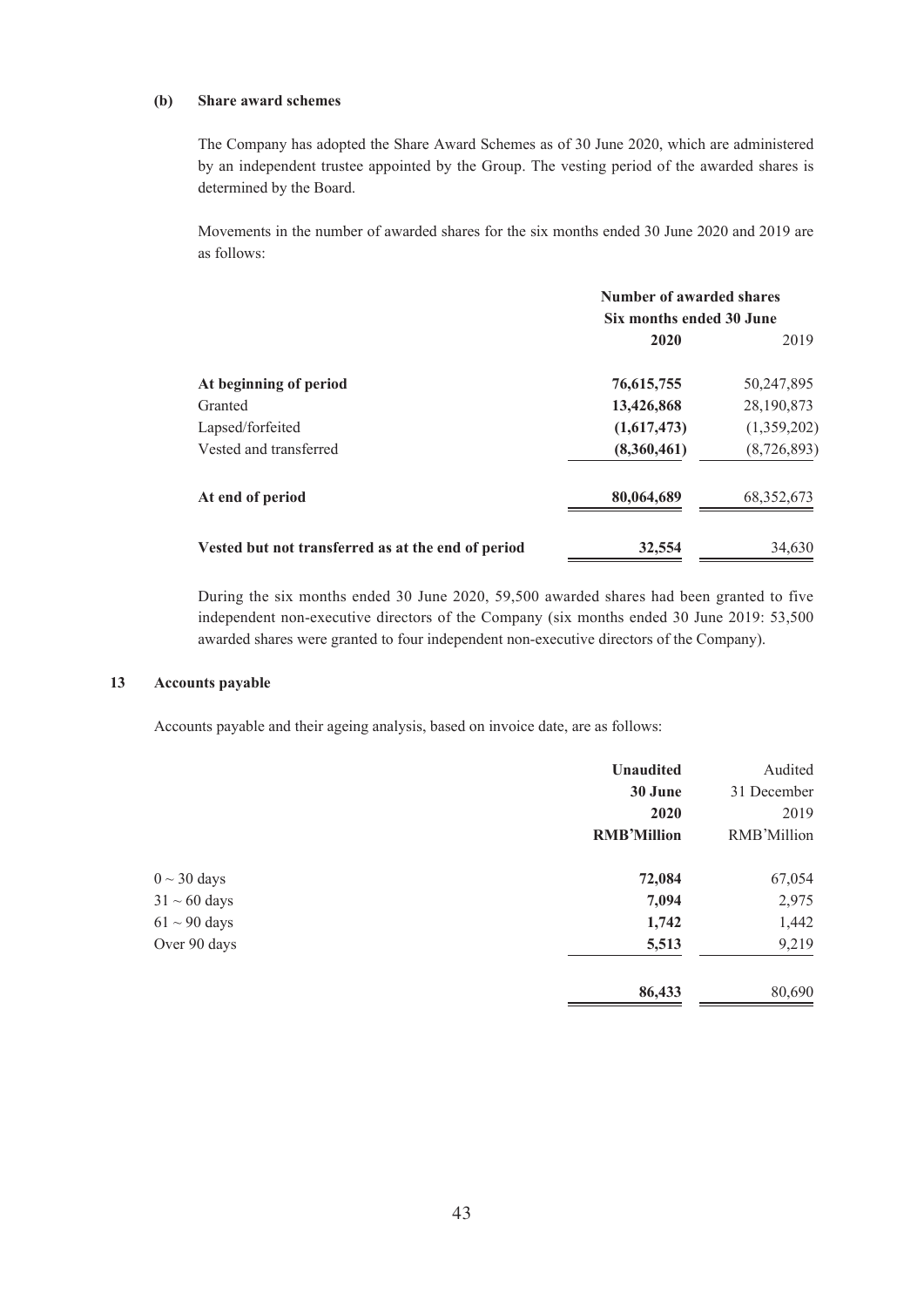## **14 Borrowings**

|                                                                     | <b>Unaudited</b>   | Audited     |
|---------------------------------------------------------------------|--------------------|-------------|
|                                                                     | 30 June            | 31 December |
|                                                                     | 2020               | 2019        |
|                                                                     | <b>RMB'Million</b> | RMB'Million |
| Included in non-current liabilities:                                |                    |             |
| Non-current portion of long-term USD bank borrowings, unsecured (a) | 120,387            | 88,354      |
| Non-current portion of long-term EUR bank borrowings, unsecured (a) | 1,194              | 1,172       |
| Non-current portion of long-term EUR bank borrowings, secured (a)   | 13                 |             |
| Non-current portion of long-term RMB bank borrowings, unsecured (a) | 10,394             | 10,196      |
| Non-current portion of long-term HKD bank borrowings, unsecured (a) |                    | 4,535       |
|                                                                     | 131,988            | 104,257     |
| Included in current liabilities:                                    |                    |             |
| USD bank borrowings, unsecured (b)                                  | 10,336             | 6,627       |
| HKD bank borrowings, unsecured (b)                                  |                    | 9,298       |
| RMB bank borrowings, unsecured (b)                                  | 4,049              | 902         |
| RMB bank borrowings, secured (b)                                    | 190                | 201         |
| Current portion of long-term USD bank borrowings, unsecured (a)     | 142                | 140         |
| Current portion of long-term RMB bank borrowings, unsecured (a)     | 384                | 4,633       |
| Current portion of long-term HKD bank borrowings, unsecured (a)     |                    | 894         |
|                                                                     | 15,101             | 22,695      |
|                                                                     | 147,089            | 126,952     |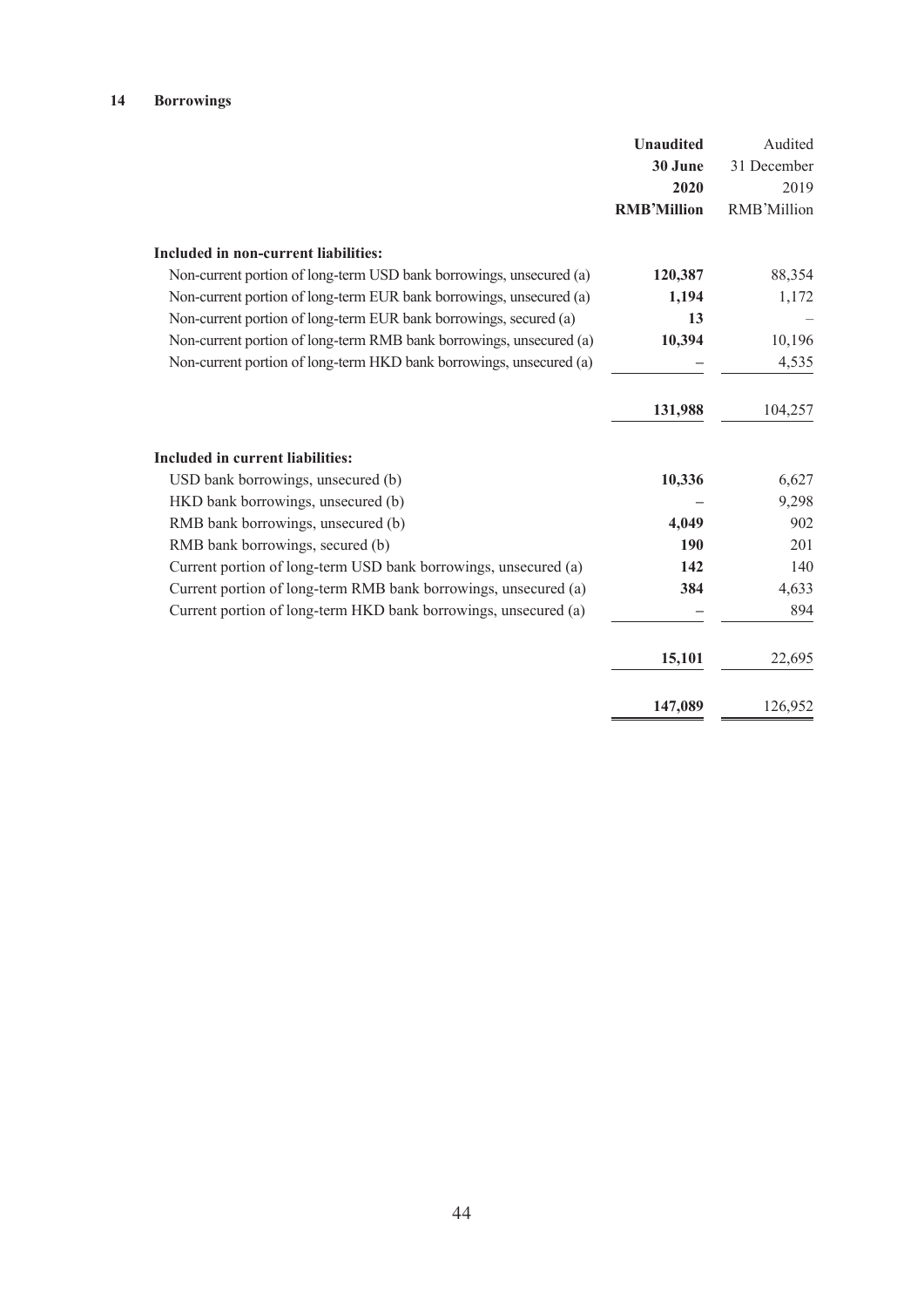#### Note:

(a) The aggregate principal amounts of long-term bank borrowings and applicable interest rates are as follows:

|                     |                  | <b>Unaudited</b>             |               | Audited                      |
|---------------------|------------------|------------------------------|---------------|------------------------------|
|                     |                  | <b>30 June 2020</b>          |               | 31 December 2019             |
|                     | Amount           | Interest rate                | Amount        | Interest rate                |
|                     | (Million)        | (per annum)                  | (Million)     | (per annum)                  |
| USD bank borrowings | <b>USD17,025</b> | LIBOR + $0.70\% \sim 1.27\%$ | USD12,685     | $LIBOR + 0.70\% \sim 1.27\%$ |
| EUR bank borrowings | <b>EUR152</b>    | $0.52\% \sim 1.00\%$         | <b>EUR150</b> | 0.52%                        |
| HKD bank borrowings |                  | -                            | HKD6.070      | $HIBOR + 0.70\% \sim 0.80\%$ |
| RMB bank borrowings | <b>RMB10,778</b> | $4.18\% \sim 5.70\%$         | RMB14.829     | $4.18\% \sim 5.70\%$         |

(b) The aggregate principal amounts of short-term bank borrowings and applicable interest rates are as follows:

|                     | <b>Unaudited</b> |                              |               | Audited                      |
|---------------------|------------------|------------------------------|---------------|------------------------------|
|                     |                  | <b>30 June 2020</b>          |               | 31 December 2019             |
|                     | Amount           | Interest rate                | Amount        | Interest rate                |
|                     | (Million)        | (per annum)                  | (Million)     | (per annum)                  |
| USD bank borrowings | <b>USD1.460</b>  | LIBOR + $0.45\% \sim 1.10\%$ | <b>USD950</b> | $LIBOR + 0.5\%$              |
| HKD bank borrowings |                  |                              | HKD10,395     | HIBOR + $0.45\% \sim 0.50\%$ |
| RMB bank borrowings | <b>RMB4,239</b>  | $3.55\% \sim 5.22\%$         | RMB1,103      | $3.60\% \sim 5.22\%$         |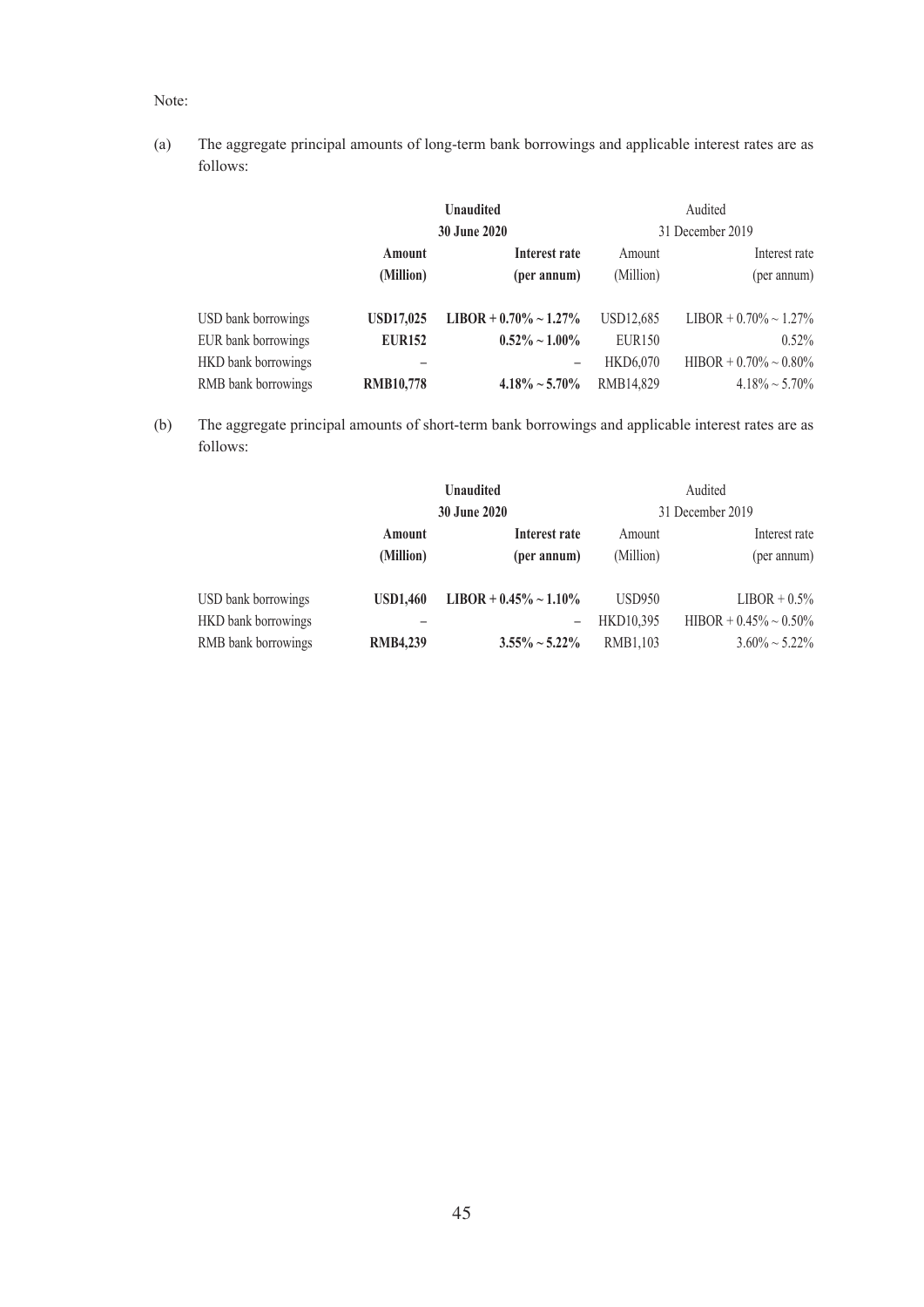#### **15 Notes payable**

|                                                    | <b>Unaudited</b>   | Audited     |
|----------------------------------------------------|--------------------|-------------|
|                                                    | 30 June            | 31 December |
|                                                    | 2020               | 2019        |
|                                                    | <b>RMB'Million</b> | RMB'Million |
| Included in non-current liabilities:               |                    |             |
| Non-current portion of long-term USD notes payable | 126,785            | 83,327      |
| Included in current liabilities:                   |                    |             |
| Current portion of long-term USD notes payable     |                    | 7,672       |
| Current portion of long-term HKD notes payable     |                    | 2,862       |
|                                                    |                    | 10,534      |
|                                                    | 126,785            | 93,861      |

#### Note:

The aggregate principal amounts of notes payable were USD18,000 million (31 December 2019: USD13,100 million and HKD3,200 million). Applicable interest rates were at 1.81% to 4.70% and 3-month USD LIBOR + 0.605% to 0.910% (31 December 2019: 2.875% to 4.70% and 3-month USD LIBOR +  $0.605\%$  to  $0.910\%$ ) per annum.

All of these notes payable issued by the Group are unsecured.

On 4 June 2020, the Company issued four tranches of senior notes under the Global Medium Term Note Programme with an aggregate principal amount of USD6 billion as set out below.

|                    | <b>Amount</b><br>(USD'Million) | <b>Interest Rate</b><br>(per annum) | Due  |
|--------------------|--------------------------------|-------------------------------------|------|
| January 2026 Notes | 1,000                          | 1.810%                              | 2026 |
| 2030 Notes         | 2,250                          | 2.390%                              | 2030 |
| 2050 Notes         | 2,000                          | 3.240%                              | 2050 |
| 2060 Notes         | 750                            | 3.290%                              | 2060 |
|                    | 6,000                          |                                     |      |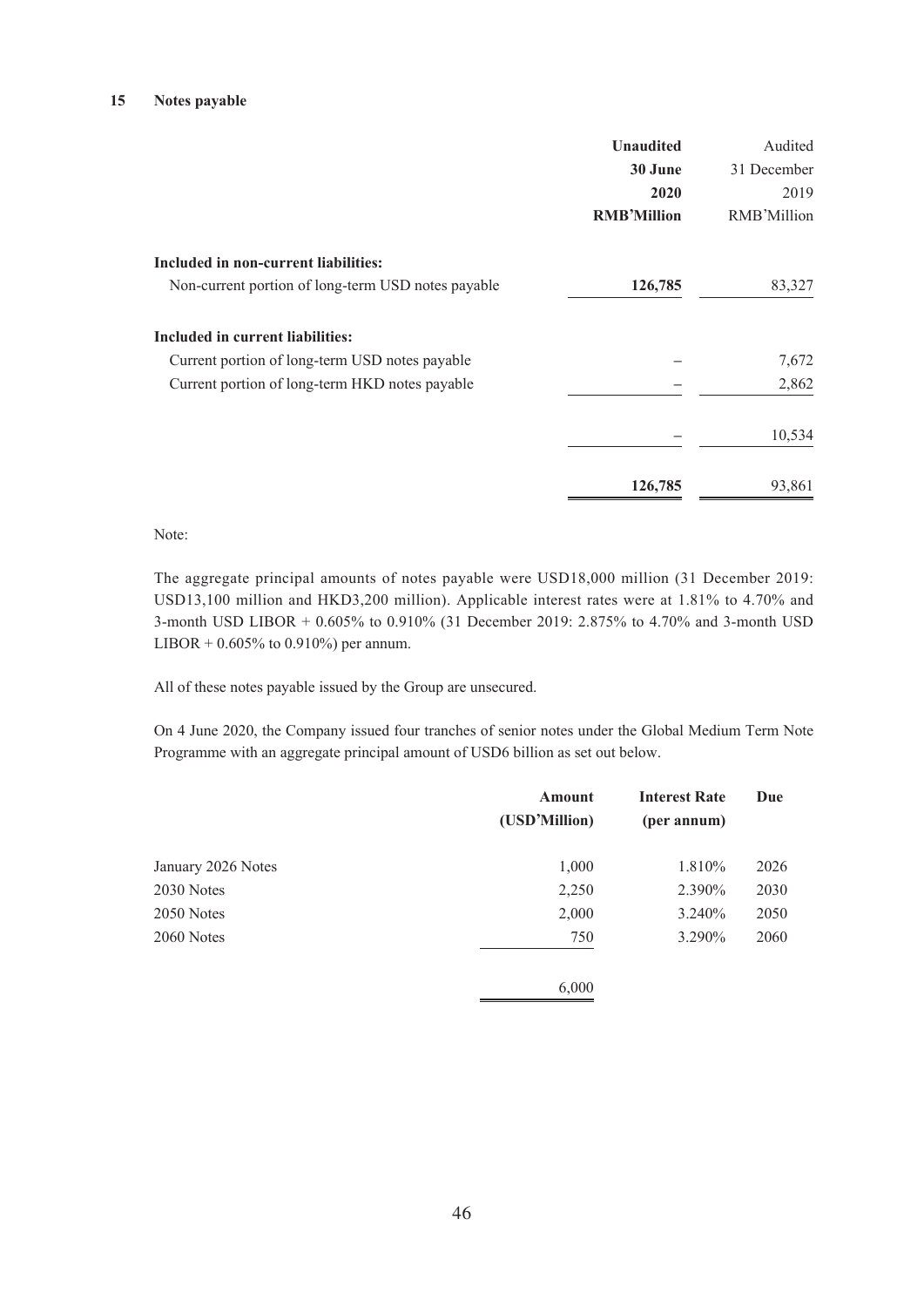During the six months ended 30 June 2020, the notes payable with an aggregate principal amount of USD1,100 million issued in February 2015, an aggregate principal amount of HKD2,000 million issued in May 2014 and an aggregate principal amount of HKD1,200 million issued in October 2014 reached their maturity and were repaid in full by the Group.

#### **16 Step-up acquisition of HUYA**

On 3 April 2020 (the "Acquisition Date"), the Group exercised its call option to acquire additional 16,523,819 Class B ordinary shares in an associate, HUYA for an aggregate purchase price of approximately USD262.6 million in cash from JOYY Inc. (the "Transaction"). HUYA is a leading game live streaming platform in China. After the Transaction, the Group increased its voting power in HUYA to 50.9% and equity interests in HUYA to 36.9% on an outstanding basis, and the Group considers it has sufficient power to control HUYA. As a result, HUYA was accounted for as a subsidiary of the Group upon the completion of the transaction ("Step-up Acquisition"). The equity interest held under investment in an associate was re-measured to fair value and resulted in step up gains of approximately RMB2,189 million.

For the non-controlling interest in HUYA, the Group elected to recognise the non-controlling interests that are present ownership interests measured at its proportionate share of the acquired identifiable net assets, and other components of non-controlling interests measured at the acquisition-date fair value. Goodwill of approximately RMB5,272 million was recognised as a result of the Step-up Acquisition. It was mainly attributable to the operating synergies and economies of scale expected to be derived from integration of the operations with the Company. None of the goodwill is expected to be deductible for income tax purpose.

The following table summarises the purchase consideration, fair value of assets acquired, liabilities assumed and the non-controlling interest recognised as at the Acquisition Date.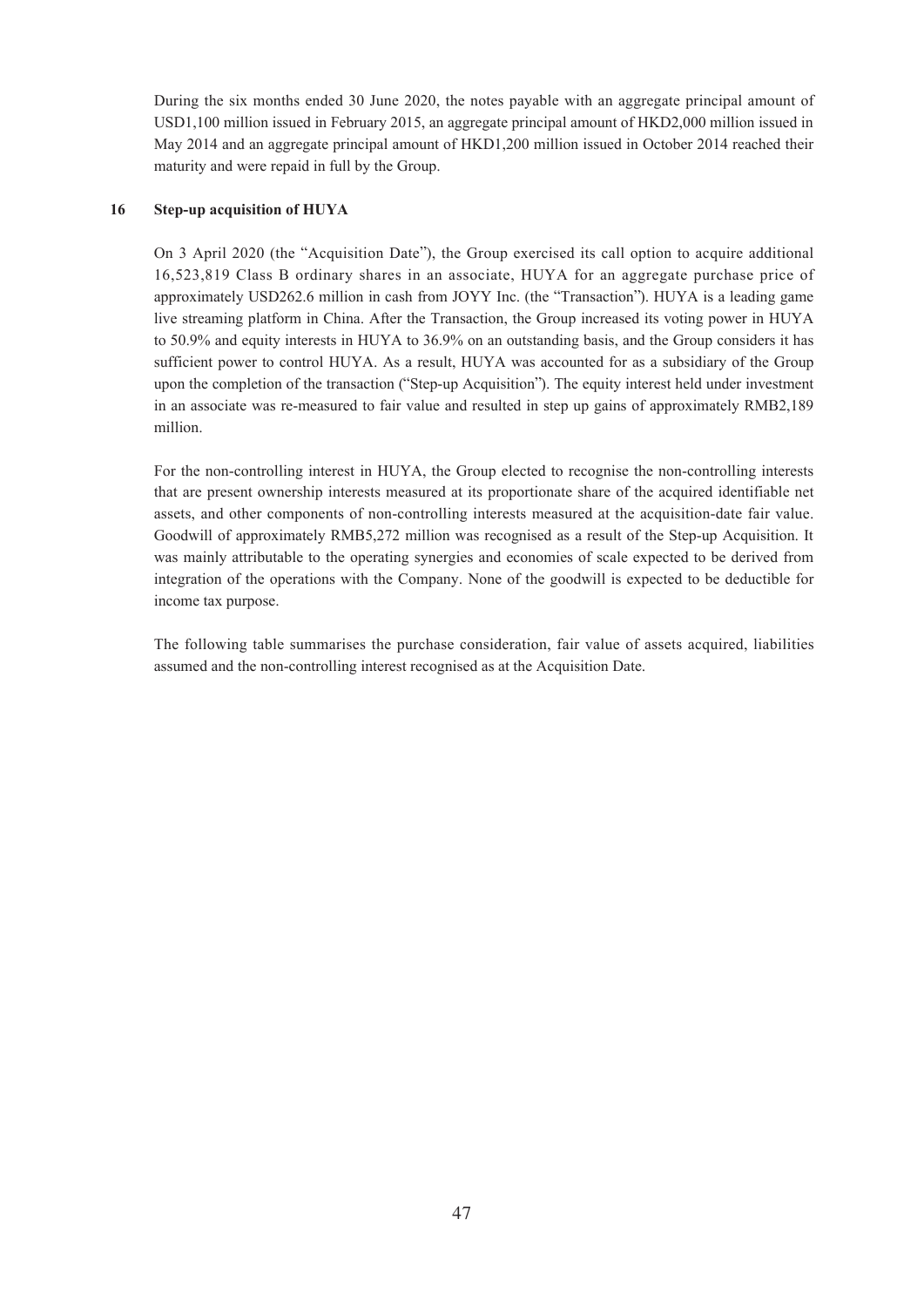|                                                                             | As at 3 April      |
|-----------------------------------------------------------------------------|--------------------|
|                                                                             | 2020               |
|                                                                             | <b>RMB'Million</b> |
|                                                                             |                    |
| <b>Total consideration:</b>                                                 |                    |
| Cash paid                                                                   | 1,860              |
| Fair value of the previously held interests                                 | 7,260              |
|                                                                             | 9,120              |
|                                                                             |                    |
| Recognised amounts of identifiable assets acquired and liabilities assumed: |                    |
| Intangible assets                                                           | 3,864              |
| Term deposits and others                                                    | 10,060             |
| Prepayments, deposits and other assets                                      | 534                |
| Cash and cash equivalents                                                   | 659                |
| Other assets                                                                | 335                |
| Deferred income tax liabilities                                             | (574)              |
| Deferred revenue                                                            | (862)              |
| Accounts payable                                                            | (1,088)            |
| Other payables and accruals                                                 | (442)              |
| Other liabilities                                                           | (187)              |
| <b>Total identifiable net assets</b>                                        | 12,299             |
| Non-controlling interests                                                   | (8, 451)           |
| Goodwill                                                                    | 5,272              |
|                                                                             | 9,120              |

#### Note:

The Group's revenue for the half year would be increased by not more than 5% and results for the half year would not be materially different should the Step-up Acquisition have occurred on 1 January 2020.

The related transaction costs of the Step-up Acquisition are not material to the Group's consolidated financial statements.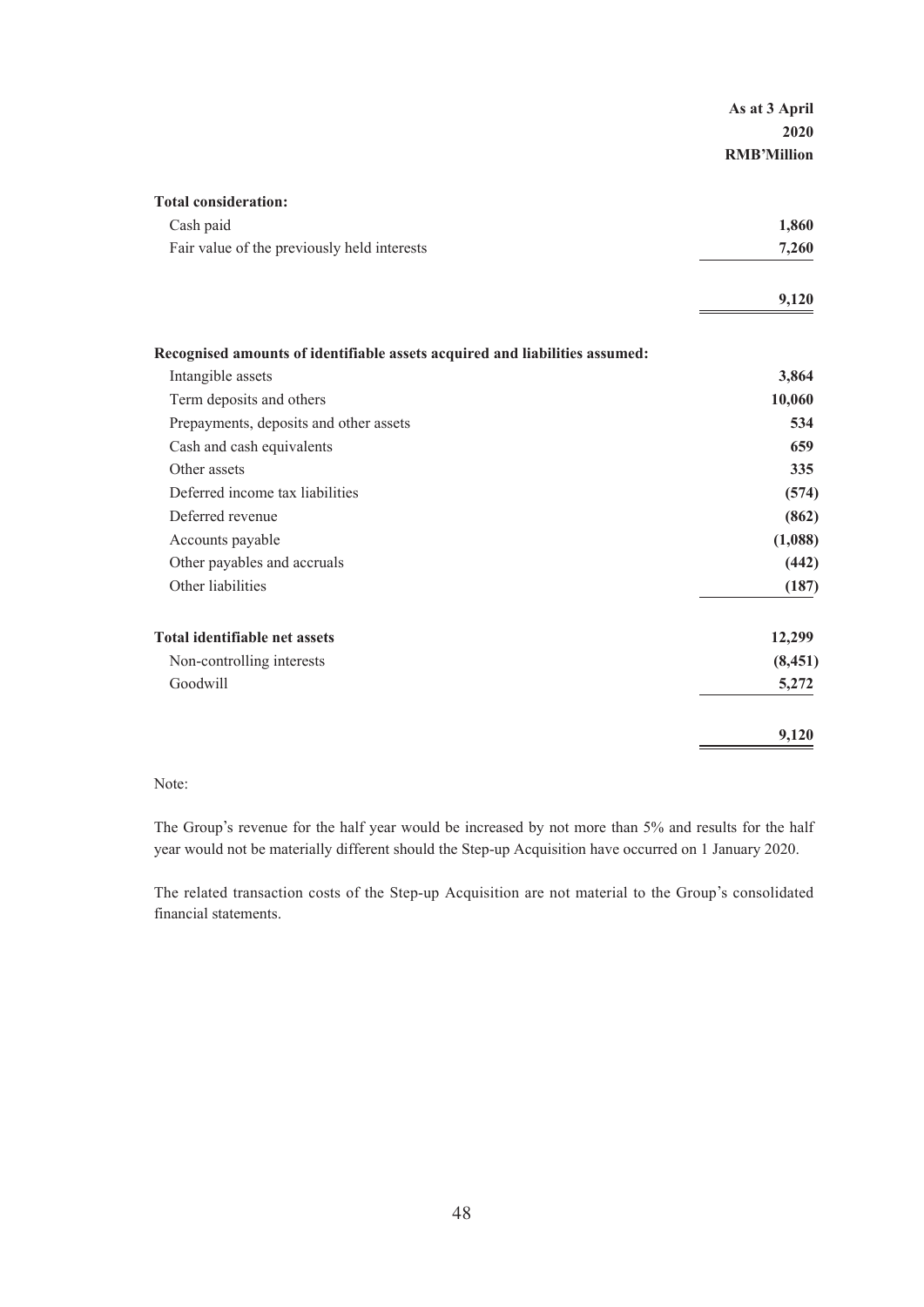#### **17 Subsequent event**

### **The issuance of preliminary non-binding proposal to HUYA and Douyu International Holdings Limited ("DouYu") and acquisition of additional equity interest in HUYA**

On 10 August 2020, the Group issued a preliminary non-binding proposal letter to HUYA and DouYu, an existing subsidiary and associate of the Group respectively, proposing that HUYA and DouYu enter into a stock-for-stock merger to be effected pursuant to applicable laws, as a result of which HUYA or its subsidiary would acquire each the outstanding ordinary shares of DouYu, including those ordinary shares represented by American depositary shares, in exchange for a certain number of newly issued Class A ordinary shares of HUYA to be agreed between the parties, including those ordinary shares represented by American depositary shares.

On 10 August 2020, the Group has also entered into a definitive share transfer agreement with JOYY Inc. and a separate share transfer agreement with Mr. Rongjie Dong ("Mr. Dong"), the chief executive officer of HUYA, pursuant to which the Group will purchase from JOYY Inc. additional 30,000,000 Class B ordinary shares of HUYA, for an aggregate purchase price of approximately USD810 million and from Mr. Dong 1,000,000 Class B ordinary shares of HUYA. After completion of this transaction, the Group will increase its voting power in HUYA to 70.4% and equity interests in HUYA to 51.0% on an outstanding basis.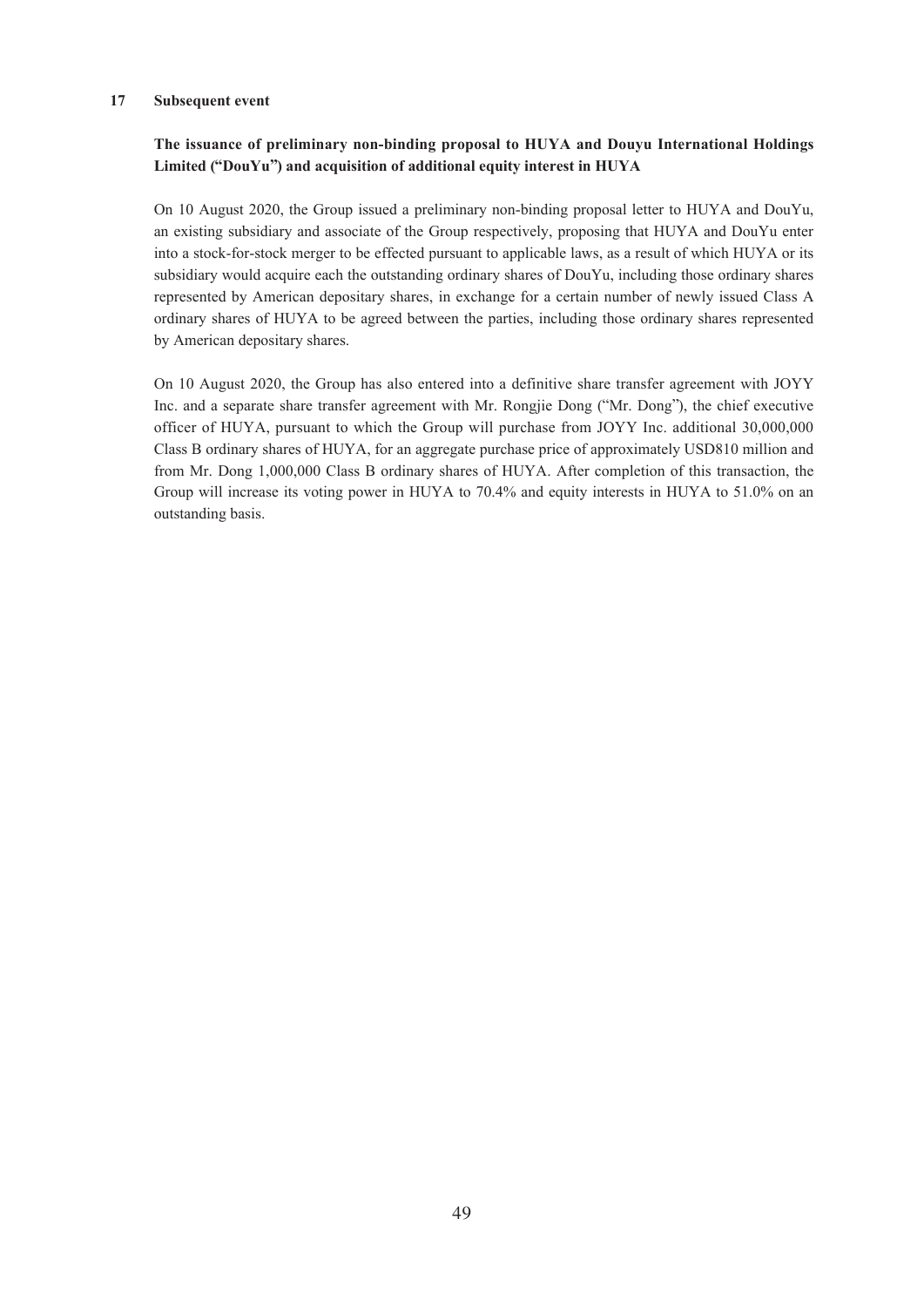## **OTHER INFORMATION**

# **Purchase, Sale or Redemption of the Company's Listed Securities**

Neither the Company nor any of its subsidiaries has purchased, sold or redeemed any of the Company's shares during the six months ended 30 June 2020.

## **Employee and Remuneration Policies**

As at 30 June 2020, the Group had 70,756 employees (30 June 2019: 56,310). The number of employees employed by the Group varies from time to time depending on needs and employees are remunerated based on industry practice.

The remuneration policy and package of the Group's employees are periodically reviewed. Apart from pension funds and in-house training programmes, discretionary bonuses, share awards and share options may be awarded to employees according to the assessment of individual performance.

The total remuneration cost incurred by the Group for the six months ended 30 June 2020 was RMB31,964 million (for the six months ended 30 June 2019: RMB24,259 million).

## **Audit Committee**

The Audit Committee, together with the Auditor, has reviewed the Group's unaudited Interim Financial Information for the three and six months ended 30 June 2020. The Audit Committee has also reviewed the accounting principles and practices adopted by the Group and discussed auditing, risk management, internal control and financial reporting matters.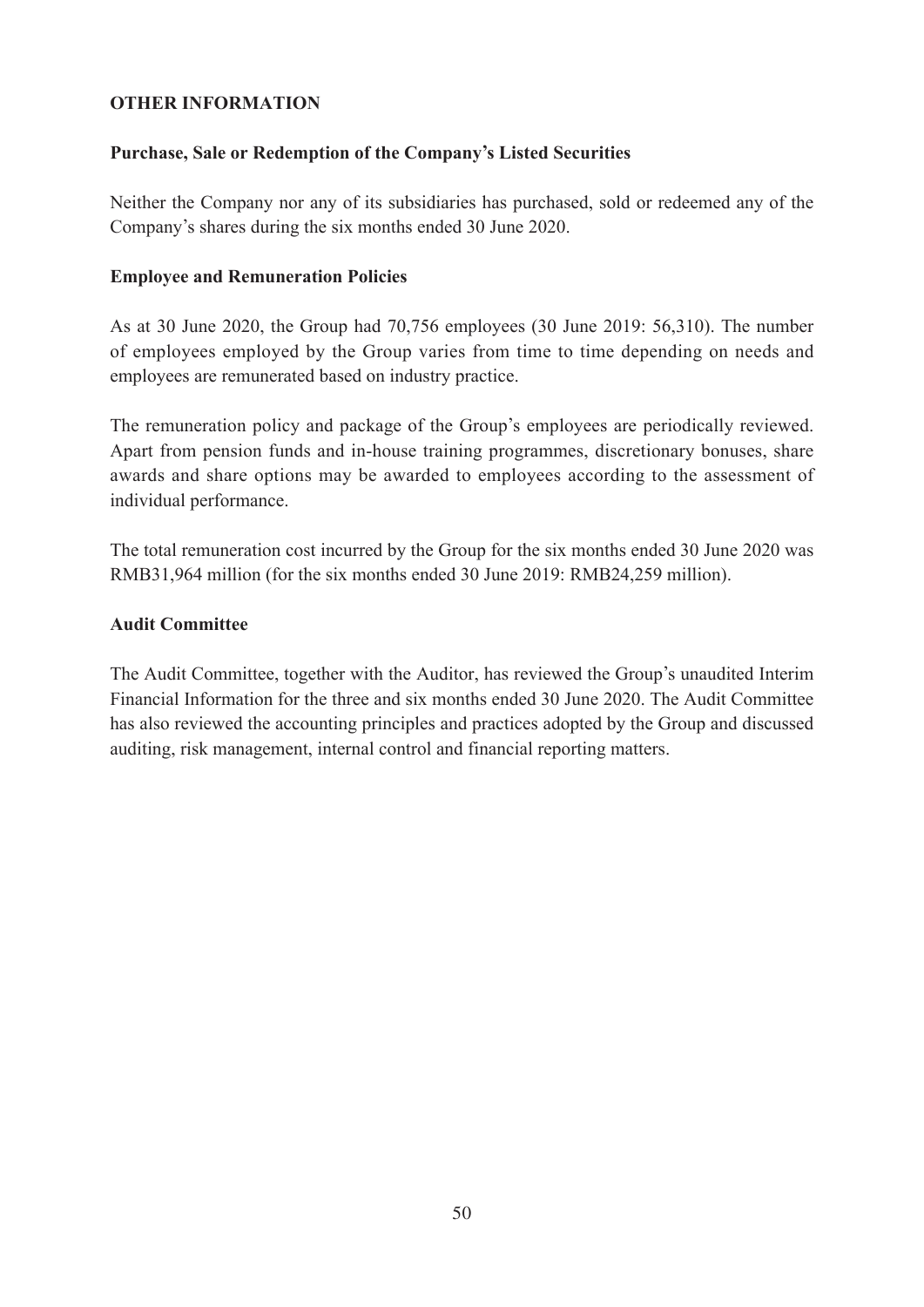## **Compliance with the Corporate Governance Code**

Code provision A.4.2 of the CG Code provides that every director, including those appointed for a specific term, should be subject to retirement by rotation at least once every three years. According to the Articles of Association, one-third of the directors for the time being (or, if their number is not a multiple of three, the number nearest to but not greater than onethird) shall retire from office by rotation, provided that the chairman of the Board shall not, whilst holding such office, be subject to retirement by rotation or be taken into account in determining the number of directors to retire in each year. In compliance with the provisions in the Articles of Association, at the 2020 AGM, two directors retired and were re-elected while one director who was appointed to the Board in August 2019 was re-elected pursuant to Article 86(3) of the Articles of Association. As the re-election of Yang Siu Shun, who was re-elected in 2017, was not considered at the 2020 AGM, code provision A.4.2 of the CG Code is deviated. Considering that the re-election of Yang Siu Shun will be considered at the subsequent annual general meeting, the Board believes that such deviation from code provision A.4.2 of the CG Code does not have a material impact on the operation of the Company as a whole.

Save as disclosed above and those disclosed in the corporate governance report in the 2019 annual report of the Company, none of the directors of the Company is aware of any information which would reasonably indicate that the Company has not complied with the code provisions as set out in the CG Code during the period from 1 January 2020 to 30 June 2020.

As to the deviation from code provisions A.2.1 and A.4.2 of the CG Code, the Board will continue to review the current structure from time to time and shall make necessary changes when appropriate and inform the shareholders accordingly.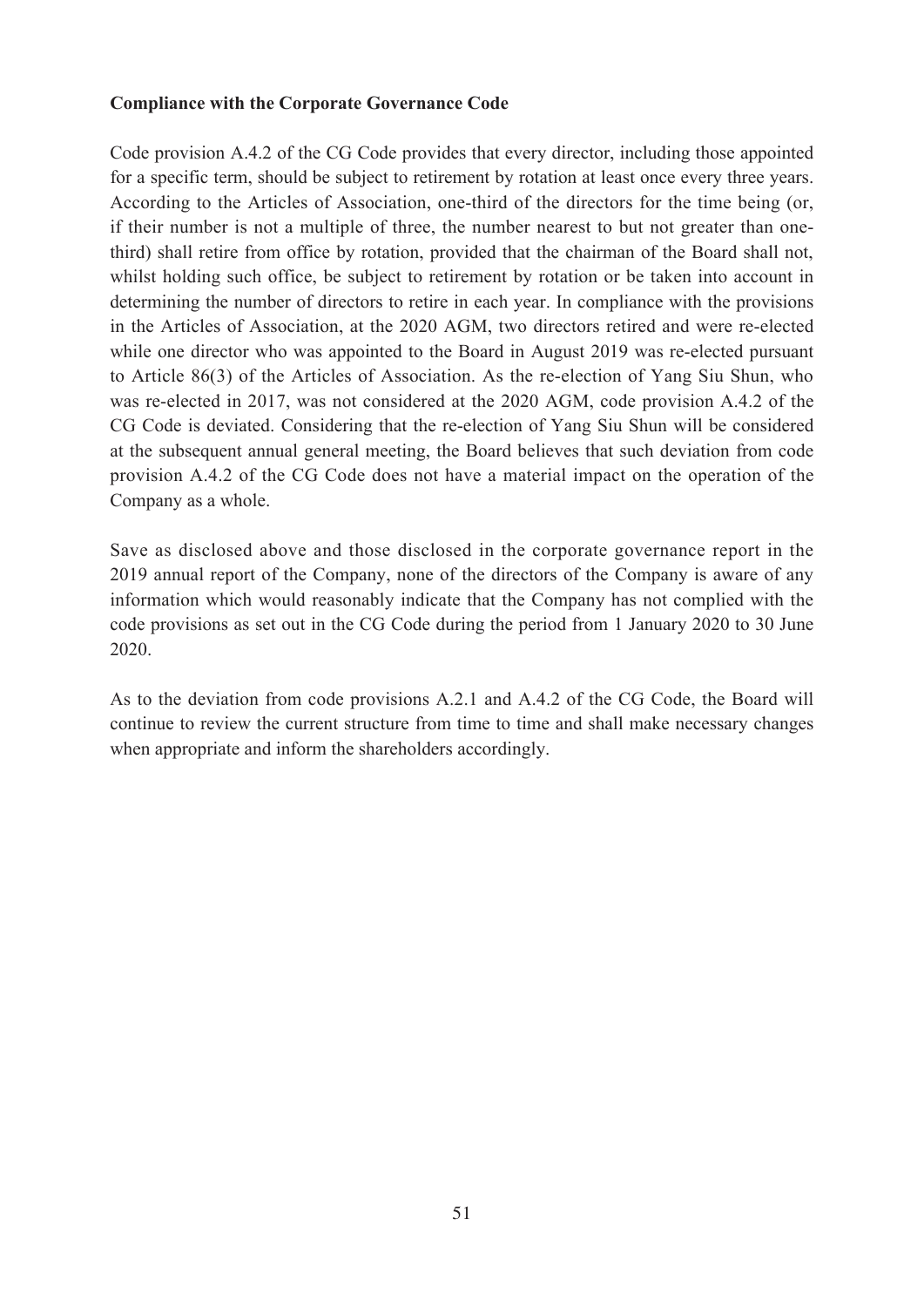## **APPRECIATION**

On behalf of the Board, I would like to commend our diligent staff and management team for their relentless efforts and commitment despite the challenges in the first half of 2020. I would also like to express our gratitude to our shareholders and stakeholders for their continued support and trust. With our determination to build a sustainable ecosystem in the Consumer Internet and Industrial Internet sectors, we are confident that we will be able to create longterm value for our shareholders.

> By Order of the Board **Ma Huateng** *Chairman*

Hong Kong, 12 August 2020

*As at the date of this announcement, the directors of the Company are:*

*Executive Directors:* Ma Huateng and Lau Chi Ping Martin;

*Non-Executive Directors:* Jacobus Petrus (Koos) Bekker and Charles St Leger Searle; and

*Independent Non-Executive Directors:* Li Dong Sheng, Iain Ferguson Bruce, Ian Charles Stone, Yang Siu Shun and Ke Yang.

*This announcement contains forward-looking statements relating to the business outlook, estimates of financial performance, forecast business plans and growth strategies of the Group. These forward-looking statements are based on information currently available to the Group and are stated herein on the basis of the outlook at the time of this announcement. They are based on certain expectations, assumptions and premises, some of which are subjective or beyond our control. These forward-looking statements may prove to be incorrect and may not be realised in the future. Underlying these forward-looking statements are a lot of risks and uncertainties. In light of the risks and uncertainties, the inclusion of forward-looking statements in this announcement should not be regarded as representations by the Board or the Company that the plans and objectives will be achieved, and investors should not place undue reliance on such statements.*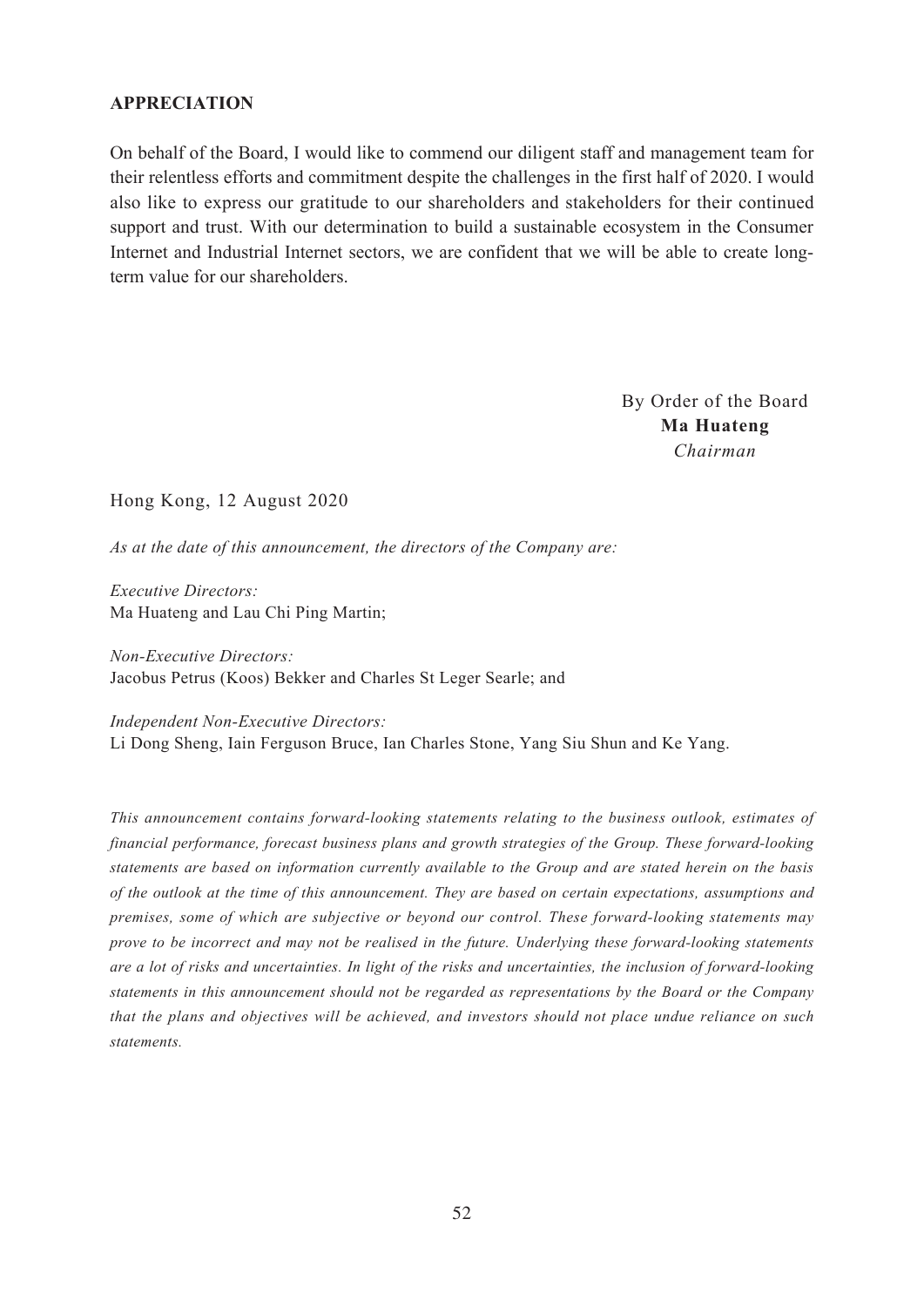# **DEFINITION**

In this announcement, unless the context otherwise requires, the following expressions shall have the following meanings:

| <b>Term</b>               | <b>Definition</b>                                                                                                                                                                                            |
|---------------------------|--------------------------------------------------------------------------------------------------------------------------------------------------------------------------------------------------------------|
| "2020 AGM"                | the annual general meeting of the Company held on 13 May<br>2020                                                                                                                                             |
| "Al"                      | artificial intelligence                                                                                                                                                                                      |
| "Articles of Association" | the second amended and restated articles of association of the<br>Company adopted by special resolution passed on 13 May 2020                                                                                |
| "Audit Committee"         | the audit committee of the Company                                                                                                                                                                           |
| "Auditor"                 | PricewaterhouseCoopers, the auditor of the Company                                                                                                                                                           |
| "Board"                   | the board of directors of the Company                                                                                                                                                                        |
| "CG Code"                 | the corporate governance code as set out in Appendix 14 to the<br><b>Listing Rules</b>                                                                                                                       |
| "China Literature"        | China Literature Limited, a non-wholly owned subsidiary of the<br>Company, which is incorporated in the Cayman Islands with<br>limited liability and the shares of which are listed on the Stock<br>Exchange |
| "CIT"                     | corporate income tax                                                                                                                                                                                         |
| "Company"                 | Tencent Holdings Limited, a limited liability company organised<br>and existing under the laws of the Cayman Islands and the shares<br>of which are listed on the Stock Exchange                             |
| "DnF"                     | Dungeon and Fighter                                                                                                                                                                                          |
| "EBITDA"                  | earnings before interest, tax, depreciation and amortisation                                                                                                                                                 |
| "eCPM"                    | effective cost per mille                                                                                                                                                                                     |
| "EPS"                     | earnings per share                                                                                                                                                                                           |
| "EUR"                     | the lawful currency of European Union                                                                                                                                                                        |
| "FinTech"                 | financial technology                                                                                                                                                                                         |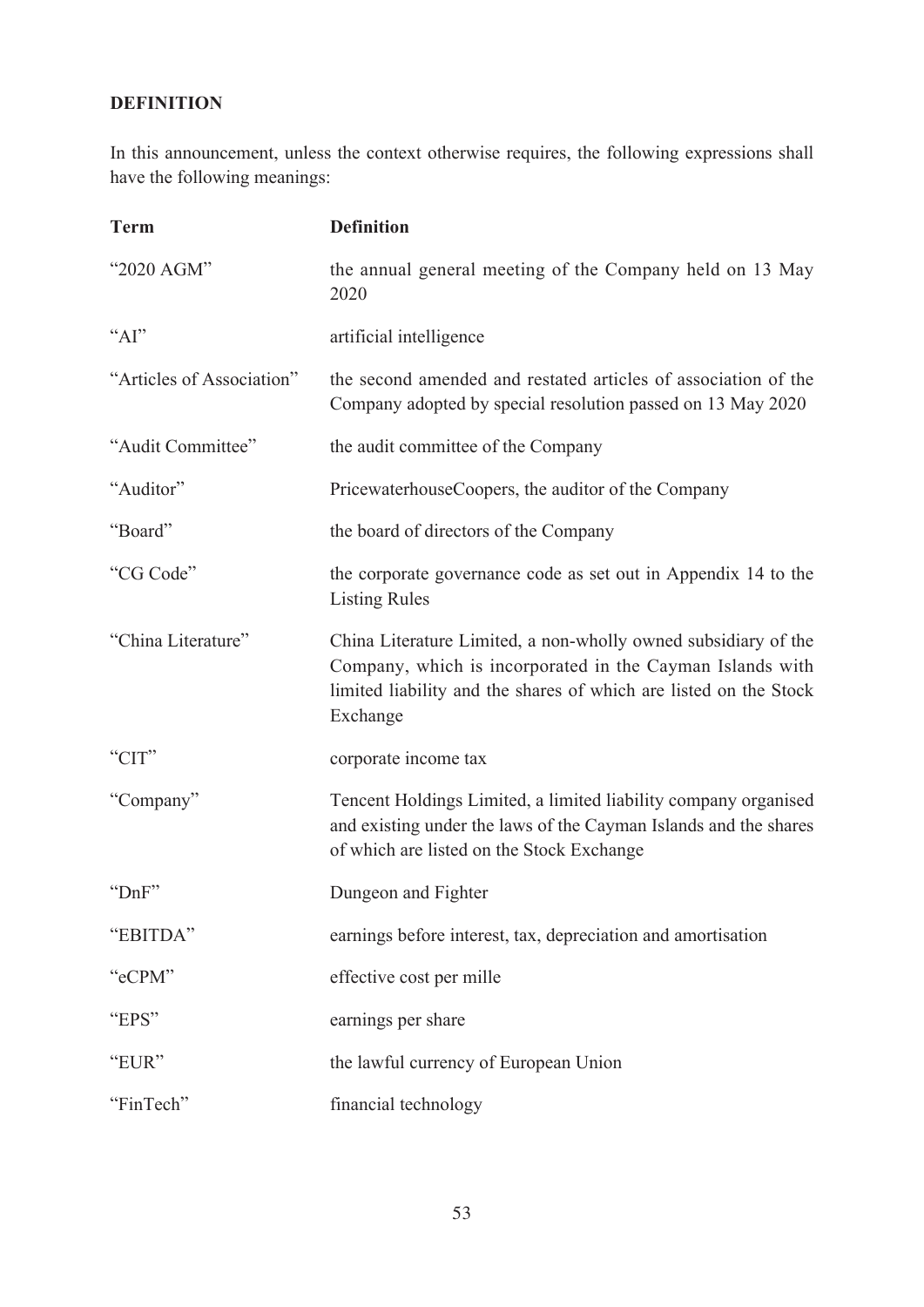| "FVOCI"                          | financial assets at fair value through other comprehensive<br>income        |
|----------------------------------|-----------------------------------------------------------------------------|
| "FVPL"                           | financial assets at fair value through profit or loss                       |
| "Group"                          | the Company and its subsidiaries                                            |
| "HIBOR"                          | Hong Kong InterBank Offered Rate                                            |
| "HKD"                            | the lawful currency of Hong Kong                                            |
| "Hong Kong"                      | the Hong Kong Special Administrative Region, the PRC                        |
| "IAS"                            | <b>International Accounting Standards</b>                                   |
| "IFRS"                           | <b>International Financial Reporting Standards</b>                          |
| " $IP"$                          | intellectual property                                                       |
| "IPO"                            | initial public offering                                                     |
| "LIBOR"                          | London InterBank Offered Rate                                               |
| "Listing Rules"                  | the Rules Governing the Listing of Securities on the Stock<br>Exchange      |
| " $M&A$ "                        | mergers and acquisitions                                                    |
| "MAU"                            | monthly active user accounts                                                |
| "MOBA"                           | Multiplayer Online Battle Arena                                             |
| "mobile RPG"                     | mobile role-playing games                                                   |
| "PC"                             | personal computer                                                           |
| "Post-IPO Option<br>Scheme I"    | the Post-IPO Share Option Scheme adopted by the Company on<br>24 March 2004 |
| "Post-IPO Option"<br>Scheme II"  | the Post-IPO Share Option Scheme adopted by the Company on<br>16 May 2007   |
| "Post-IPO Option"<br>Scheme III" | the Post-IPO Share Option Scheme adopted by the Company on<br>13 May 2009   |